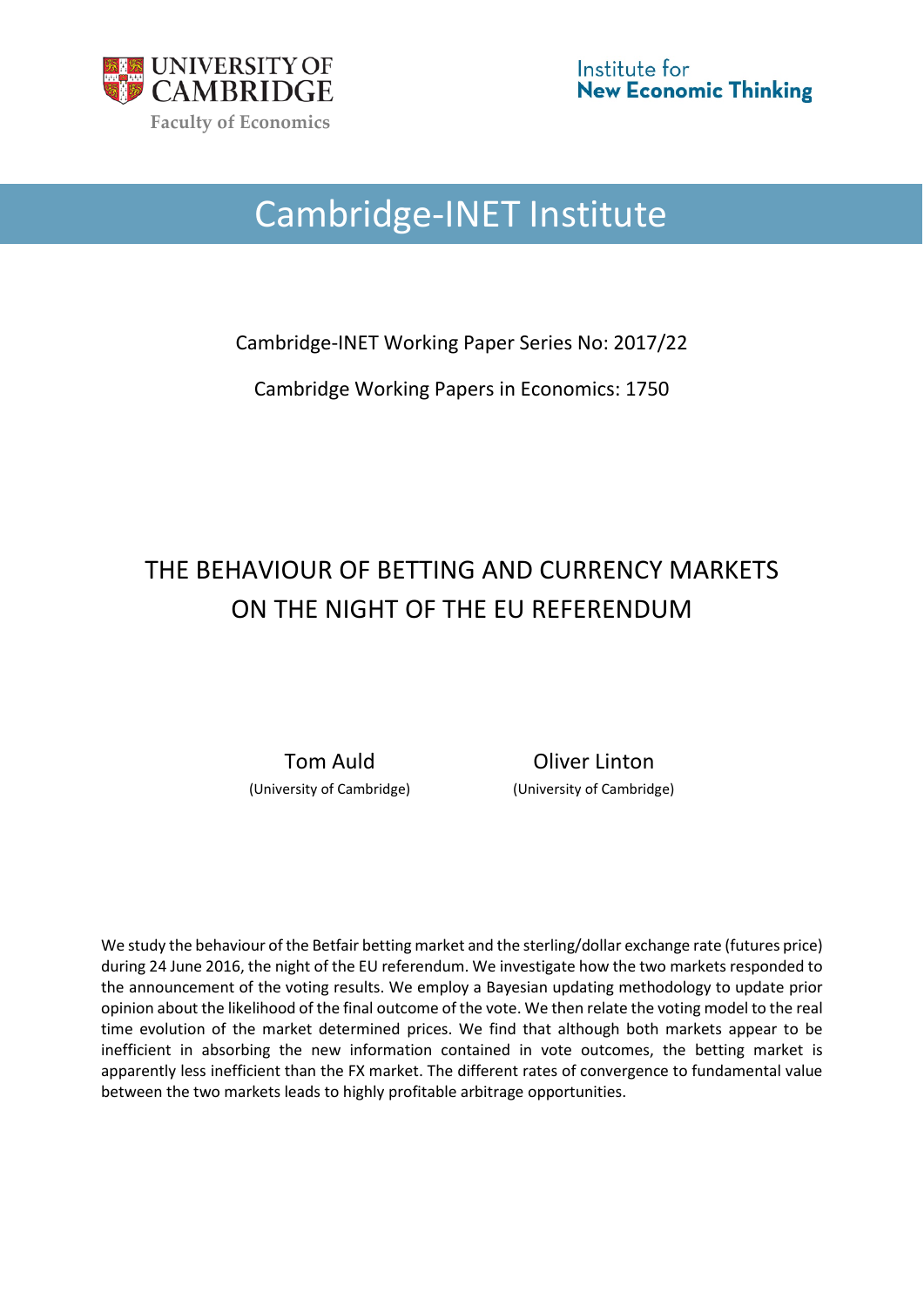# The behaviour of betting and currency markets on the night of the EU referendum<sup>∗</sup>

Tom Auld† , Oliver Linton

31 October, 2017

Faculty of Economics, University Of Cambridge, The Austin Robinson Building, Sidgwick Ave, Cambridge, CB3 9DD, UK

#### Abstract

We study the behaviour of the Betfair betting market and the sterling/dollar exchange rate (futures price) during 24 June 2016, the night of the EU referendum. We investigate how the two markets responded to the announcement of the voting results. We employ a Bayesian updating methodology to update prior opinion about the likelihood of the final outcome of the vote. We then relate the voting model to the real time evolution of the market determined prices as results are announced. We find that although both markets appear to be inefficient in absorbing the new information contained in vote outcomes, the betting market is apparently less inefficient than the FX market. The different rates of convergence to fundamental value between the two markets leads to highly profitable arbitrage opportunities.

Keywords: EU Referendum, Prediction Markets, Machine Learning, Efficient Markets Hypothesis, Pairs Trading, Cointegration, Bayesian Methods, Exchange Rates

<sup>∗</sup>This work was supported by the Economic and Social Research Council via a studentship for the corresponding author as well as through various resources available at the University of Cambridge.

<sup>†</sup>Corresponding author. E-mail address: tja20@cam.ac.uk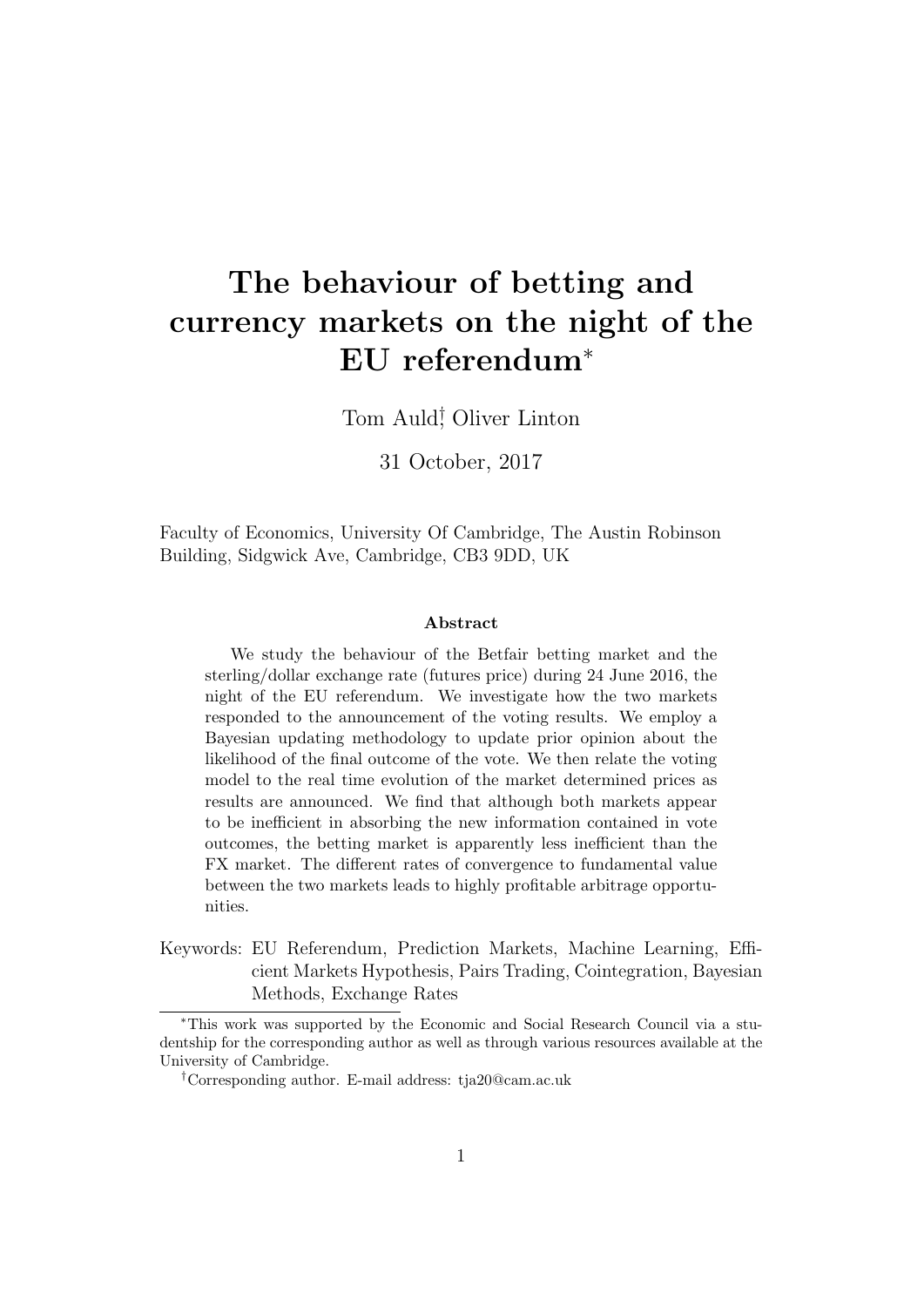# 1 Introduction

Were currency and prediction markets efficient overnight on 24 June 2016 as the results of the United Kingdom European Union membership referendum were announced?

This question is important as the EU referendum was one of the great political shocks of 2016. The results of the vote itself provide for a unique period in market history for which both financial and prediction market efficiency can be studied. The night is a special event for a number of reasons. Firstly, referendums are rare events with no similar votes in history for market participants to base expectations<sup>1</sup>. There was also a strong prior belief that the UK would vote to remain in the European Union. This provided fertile ground for inefficiencies and behavioural biases to arise. Secondly, the EU referendum results was the only information to affect the market during the hours of the night. There were 382 different voting areas and results were announced and widely distributed at different times. This represented a drip feeding of information to the market for a period of a few hours. Thirdly, there are 2 markets to study, a prediction market in the Betfair betting market and the pound dollar currency market.

The Efficient Market Hypothesis (EMH) holds that financial markets immediately reflect all available information in prices. If this is true, investors cannot receive above market returns except by chance. The weakest form of the hypothesis relates only to historical price information. Opinion is split on whether this form holds. Stronger forms of the EMH relating to both fundamental (semi-strong) and private information (strong) also exist. Most studies conclude that the stronger forms of the EMH do not hold. For the night of the EU referendum, one existing working paper (Wu et al. (2017)) concludes that the pound market was slow to reflect the information contained in the vote results and hence the EMH in the semi-strong form did not hold. Regarding prediction markets, there is a consensus in the literature that prediction markets provide better estimates of future events than experts, and that the predictions of such markets are useful in a variety of situations.

This paper makes a number of contributions: This is the first high frequency study in the literature comparing a prediction market with a financial market. We agree with Wu et al. (2017) that the EMH in semi-strong form

<sup>&</sup>lt;sup>1</sup>There have only been two other UK wide referendums. The first, the European Communities membership referendum held in 1975, would be of little use for inferring voting patterns today. The other, on an unrelated subject, was the Alternative Vote Referendum in 2011 and had a turnout of only 42.2%, opposed to a typical figure of 60 − 70% for general elections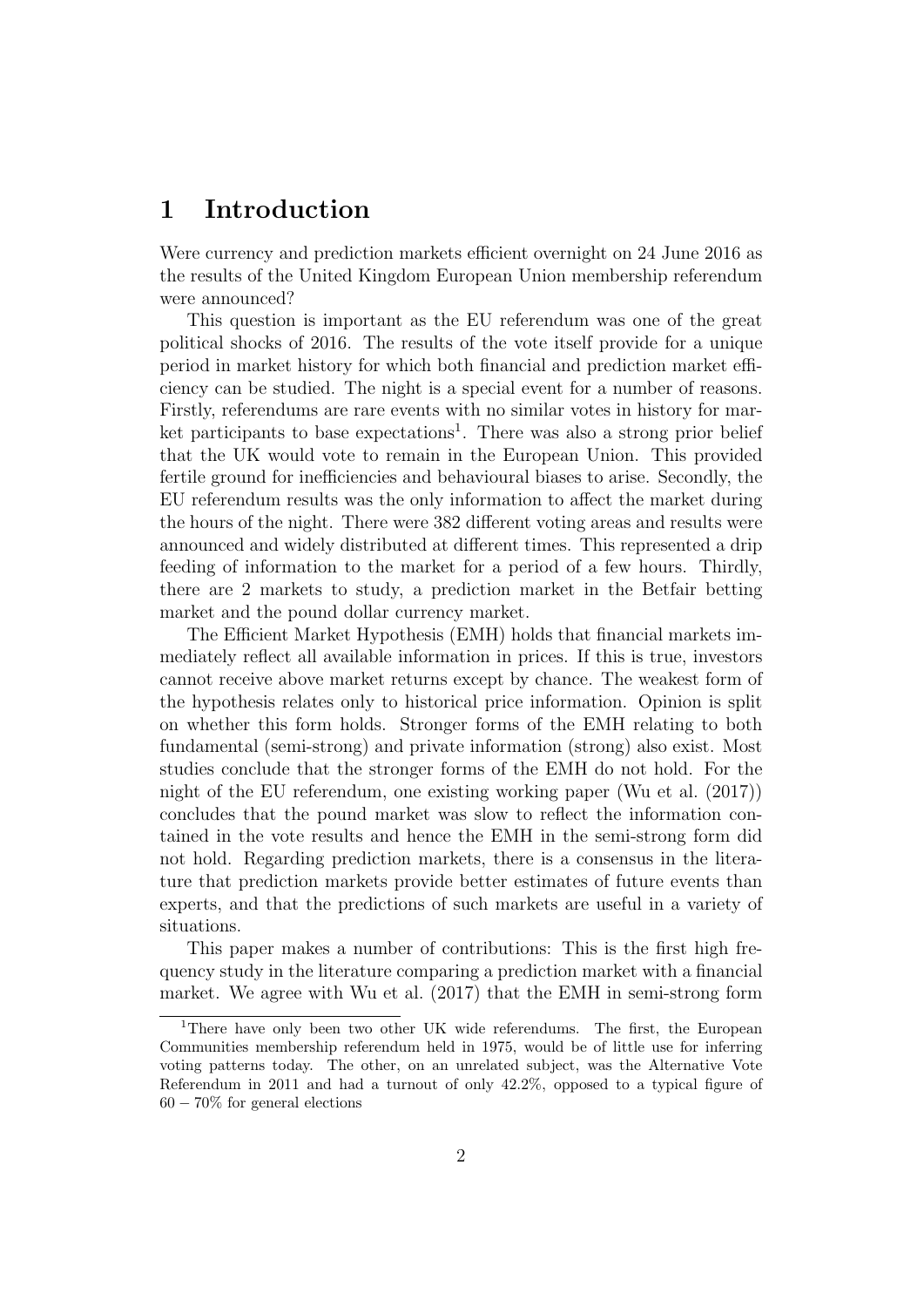did not hold in the currency market during the night of the referendum, but we demonstrate this was also the case for the prediction market. Further, we show that the Betfair market was more efficient than the sterling futures market, which provides some support for the view that prediction markets yield useful predictions. Small sample inference is required to predict Brexit early on in the night of the vote and we improve upon earlier prediction methods by using a rigorous Bayesian approach that is valid for small samples. Finally, we demonstrate that the different rates at which the vote was reflected in the two markets led to arbitrage opportunities, implying a failure of the EMH in the weak form.

The remaining sections of this paper are organized as follows. The next section reviews the literature. Section 3 discusses the data we use. In Section 4 we present the electoral model updating methodology, which employs Bayesian Machine Learning. Section 5 presents a theoretical model linking the behaviour of the two asset prices (Betfair contracts and Sterling futures) under standard economic assumptions. In Section 6 we present our empirical results. Section 7 concludes.

# 2 Literature Review

This is a study of market efficiency, and its manifestation in a prediction and a financial market on the night of the EU referendum. We summarize the debate concerning the Efficient Market Hypothesis (EMH) and refer to two studies of referendums recently held in the UK. However a comprehensive review of the field is beyond the scope of this paper. The reader is instead referred to Horn et al. (2014) for a review of prediction markets and Graefe (2016) for a specific review of political markets. There is a growing consensus in the literature that political prediction markets are more accurate at forecasting elections than are polls or experts.

The EMH (Fama (1965)) states that the prices of financial assets immediately discount all available information and therefore investors cannot make above average returns, except by chance. There are various forms of the hypothesis. In the Weak form, financial prices instantaneously discount all market information; in the Semi-Strong form, prices instantaneously discount all publicly available information; in the Strong form, prices instantaneously discount all information both public and private, including privileged information available to insiders. Many authors (eg Malkiel (2003)) argue that the EMH does not imply that pricing is perfect or that mispricings never occur, just that mispricings are random and it is not possible to systematically profit from them in advance.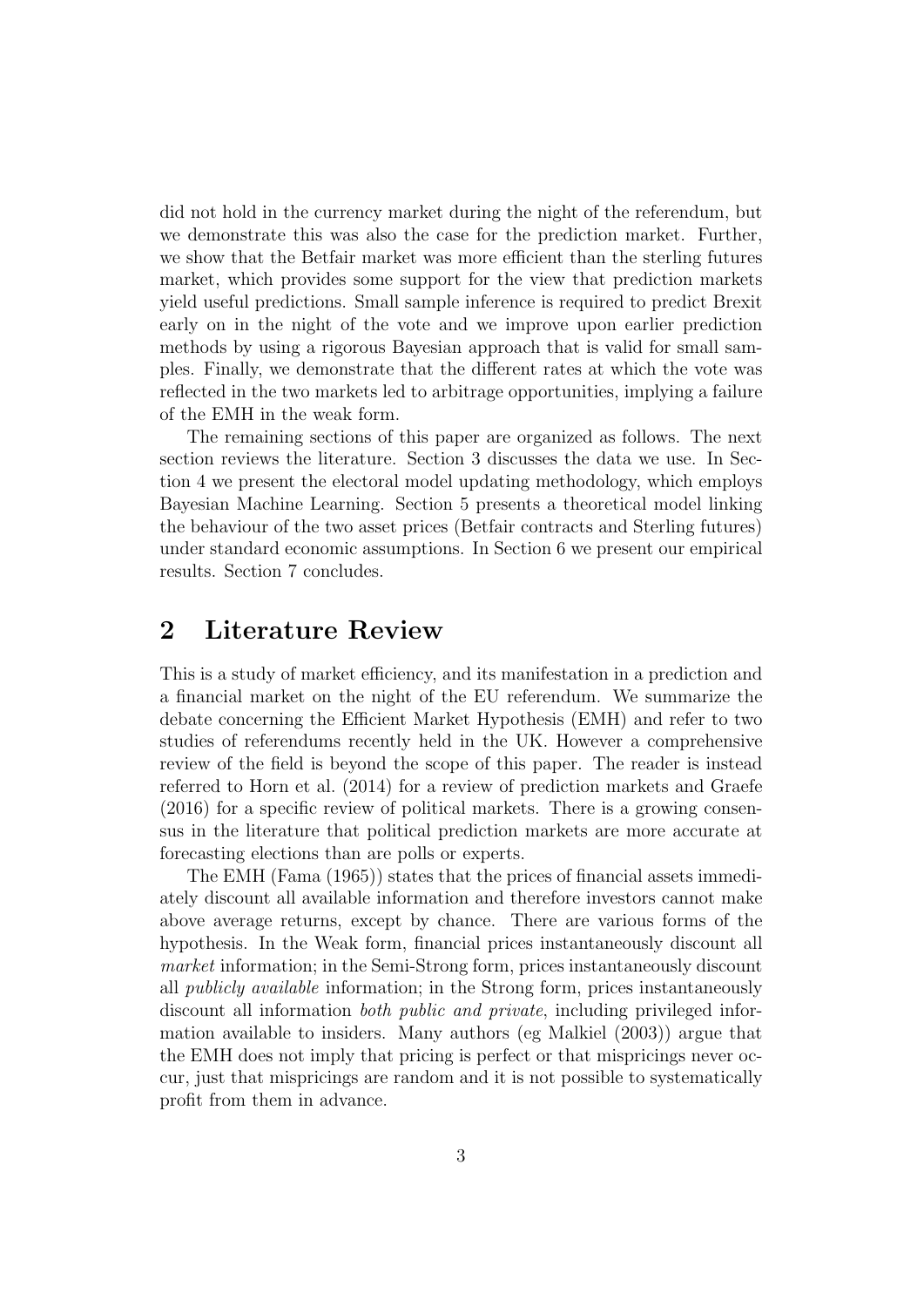There are various behavioural explanations that attempt to explain why the EMH may not hold. For a recent comprehensive review see Huang et al. (2016). One such theory is that of investor inattention, which is potentially relevant to us as results were announced outside of major market times. See Hirshleifer et al. (2013), Hirshleifer et al. (2009) and Hou et al. (2009) for examples, as well as DellaVigna & Pollet (2009) where the authors claim to show that earnings announcements on a Friday take longer for the market to react to. Other behavioural explanations include anchoring and systematic overconfidence. Another idea presented in Caballero & Simsek (2016) postulates that a study of any anomalies of the EMH require an analysis of the presence or absence of any arbitrage process that may exist to bring prices rapidly back to the "correct" value. There have been many opinions and studies published on the EMH and no consensus exists as to its validity. For a recent review, see GabrielaTitan (2015).

There are many studies of betting markets and their ability to predict future events including elections (Wolfers & Zitzewitz (2004)). A number of studies have evaluated the efficiency of sports betting markets, mostly finding some inefficiency (Goddard & Asimakopoulos (2004); Vlastakis et al. (2009); Badarinathi & Kochman (1996)). There are relatively few studies of referendums because they are unique events and require event-specific approaches. During the preparation of this paper a related study was published (Wu et al. (2017)) that investigated the real time response of the exchange rate to the announced vote outcomes. Their conclusion was that the "Brexit result could have been predicted with high confidence under realistic conditions". Examining social and psychological factors as well as Betfair data prior to the vote, the authors conclude that the mispricing "indicates both generic inefficiency and a specific inertia / durable bias in the market similar to herding during bubbles". The paper also examines trading behaviour in the pound around the announcement of specific results. We agree with the conclusion of a mispricing in the pound market. However, there are some shortcomings to the methodology. This concerns the use of OLS estimators with small number of observations. These considerations are explored formally in B. We improve upon this work by using a Bayesian electoral model valid for small sample inference, by using real-time Betfair price data from the night of the vote and introducing a theoretical model to relate the prices of the two markets. One other study that uses political Betfair data is Wall et al. (2017). This study does not examine the efficiency of the betting market but instead relies on the largely accepted premise that prediction markets can provide meaningful forecasts of outcomes. Betfair data is used to control for polling shocks and isolate campaign event effects in the 2014 Scottish Independence campaign in the months leading up to the referendum.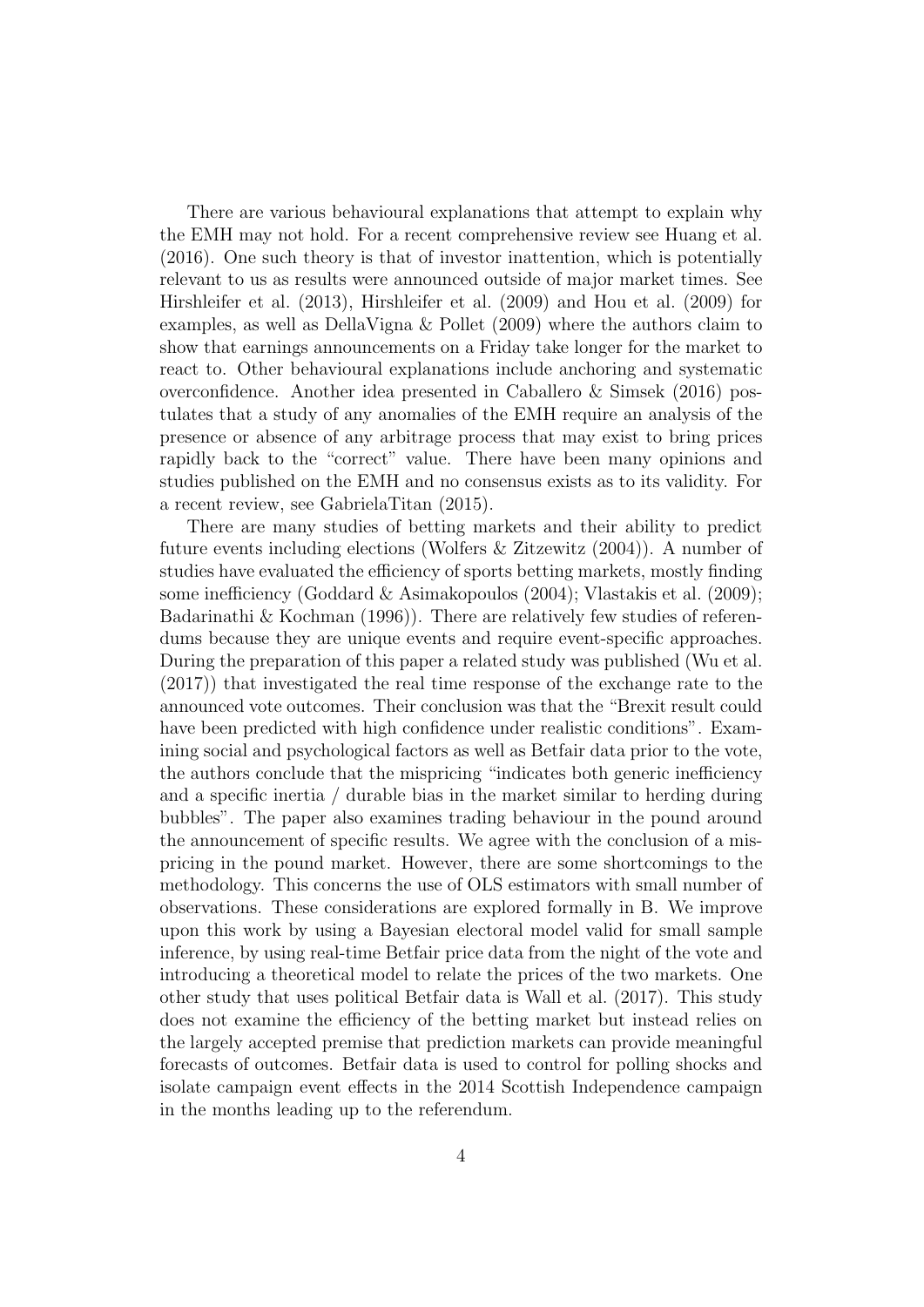# 3 Data

We first describe the data used:

- EU Referendum Results: sourced from the Electoral Commission (EC) website (Electoral Commission (2016)).
- Timing Results: we use the earliest confirmed time for each voting area from the three sources below:
	- Press Association: the time, to the nearest second, that each result was received and processed at the Association was used. This was a small number of seconds after it was publicly announced at the count.
	- Electoral Commission: returning officers for each area both inform the EC both just prior to announcement and immediately afterwards. The EC has made both times for each area available to us to the nearest second. This data set provides a window within which each area's result must have been made public.
	- Bloomberg: 67 of the 382 results were published in real time on the Bloomberg terminal and the timestamps to the nearest second have been retrieved. Although only a small subset of the total, these results can be assumed to contain the most market-sensitive, and hence most informative, information.
- Priors for each voting area: Before the vote the psephologist, C. Hanretty of the University of East Anglia, published a blog titled "The EU referendum: what to expect on the night" (Hanretty  $(2016)$ ). Expectations and 90% confidence intervals (CIs) for vote share based upon publicly available data could be downloaded for all but 4 of the 382 voting areas<sup>2</sup>. The work was reported in the media, including on the popular financial platform Bloomberg. It is reasonable to believe that market participants were aware of this information and had ready access to it. The priors were based on a panel data analysis of the British Electoral Study (BES) from 2015 and demographic results at the local authority level. Firstly the priors are calculated directly from the BES, and secondly, a uniform swing is applied to each area to bring the results in line with polling information available on the date of Hanretty's publication (7 June). Various assumptions were used to generate the data set. Hanretty characterises them as follows:

<sup>2</sup>Northern Ireland, the Isles of Scilly, Anglesey and Gibraltar were excluded due to the lack of availability of local authority demographic data.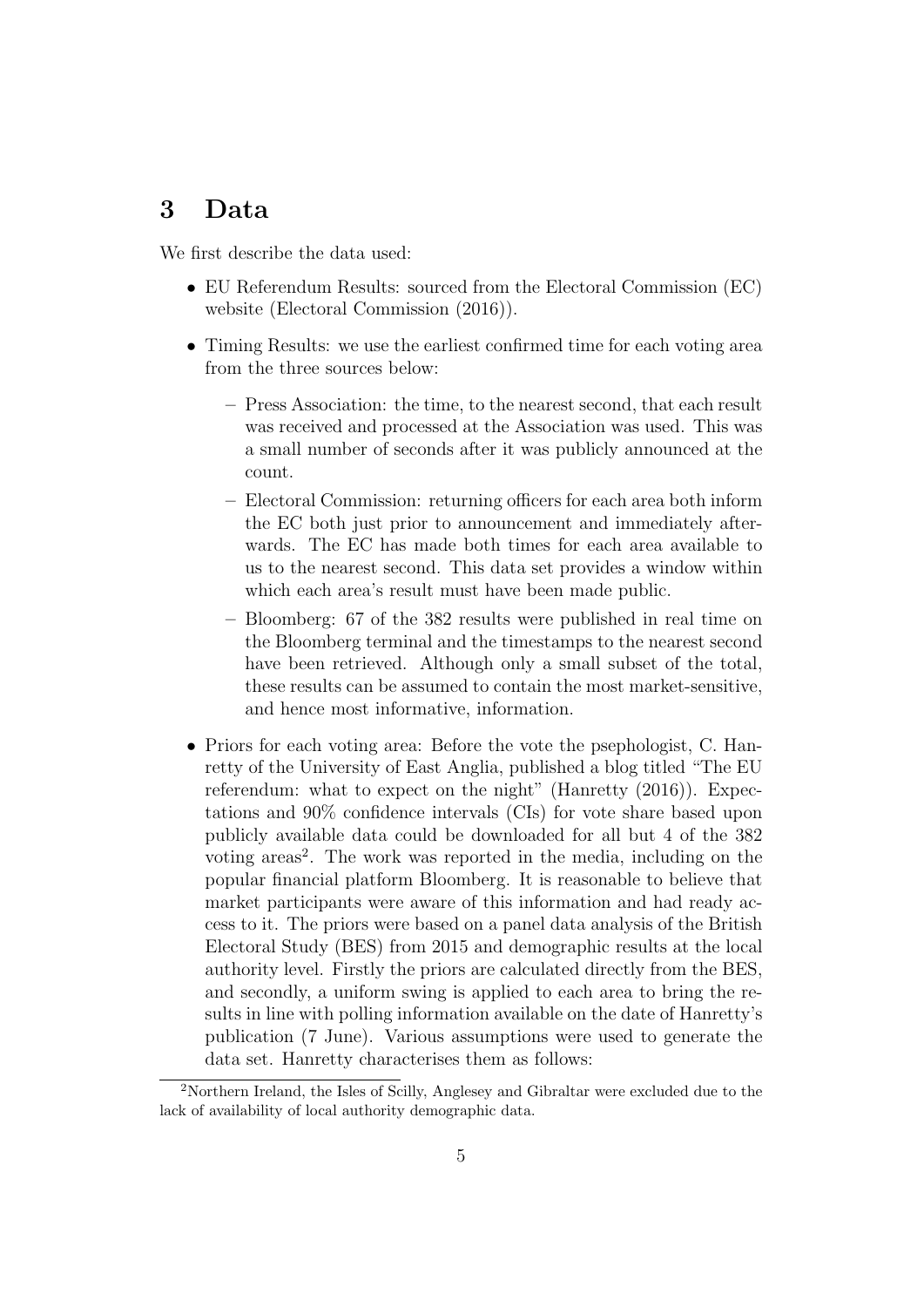- the geographic patterns of the Leave and Remain votes have remained constant since May of [2015] (though the levels may have changed)
- that undecideds will break in roughly even numbers between the two camps
- Leave- and Remain-voting areas will vote at roughly equal rates.
- We make particular use of YouGov's poll on the day (YouGov (2016)). We also use other polls where there are gaps in Hanretty's priors.
- Historical General Election Data: we make extensive use of constituency level data for preceding general elections from the EC (Electoral Commission (2017)) and the website Electoral Calculus (Baxter (2017)). We also use historical polling information and measures of their accuracy for general elections. This was obtained from Wikipedia (Wikipedia  $(2017b)$ ).
- GBPUSD Futures Price: we decided to use the GBPUSD future price traded on the Chicago Mercantile Exchange rather than the spot price. There are multiple exchanges where the spot trades and aggregation could be prohibitively difficult. It is well known that spot and futures prices for foreign exchange are extremely well correlated and are effectively contemporaneous on time scales of under one second when both markets are open. The data was downloaded from Bloomberg and timestamps of trades were reported to an accuracy of one second. Note that the futures contract was closed between 10 pm and 11 pm on 23 June which was before the announcement of results.
- Betfair Data: The betting website Betfair listed two contracts. These were traded on Betfair's exchange platform which acts as a limit order book. The first paid out £1 in the event of Brexit, the other paid £1 in the event of Remain. The sum of the prices of the contracts did not deviate sufficiently from £1 to enable a profitable arbitrage. Betfair supplied all trades with timestamps of one second granularity in both contracts between 10 pm on 23 June to 5 am on 24 June. We convert all prices in the Remain contract to a synthetic price in the Brexit one by subtracting from £1. The resulting Betfair data set, along with the GBPUSD future price, is shown in Figure 1. We conduct analysis on the combined set of trades, which number 182,534. £51,016,907 in total was matched during this 7 hour window. This compares with 88,246 trades in the GBP future during this time with a total notional traded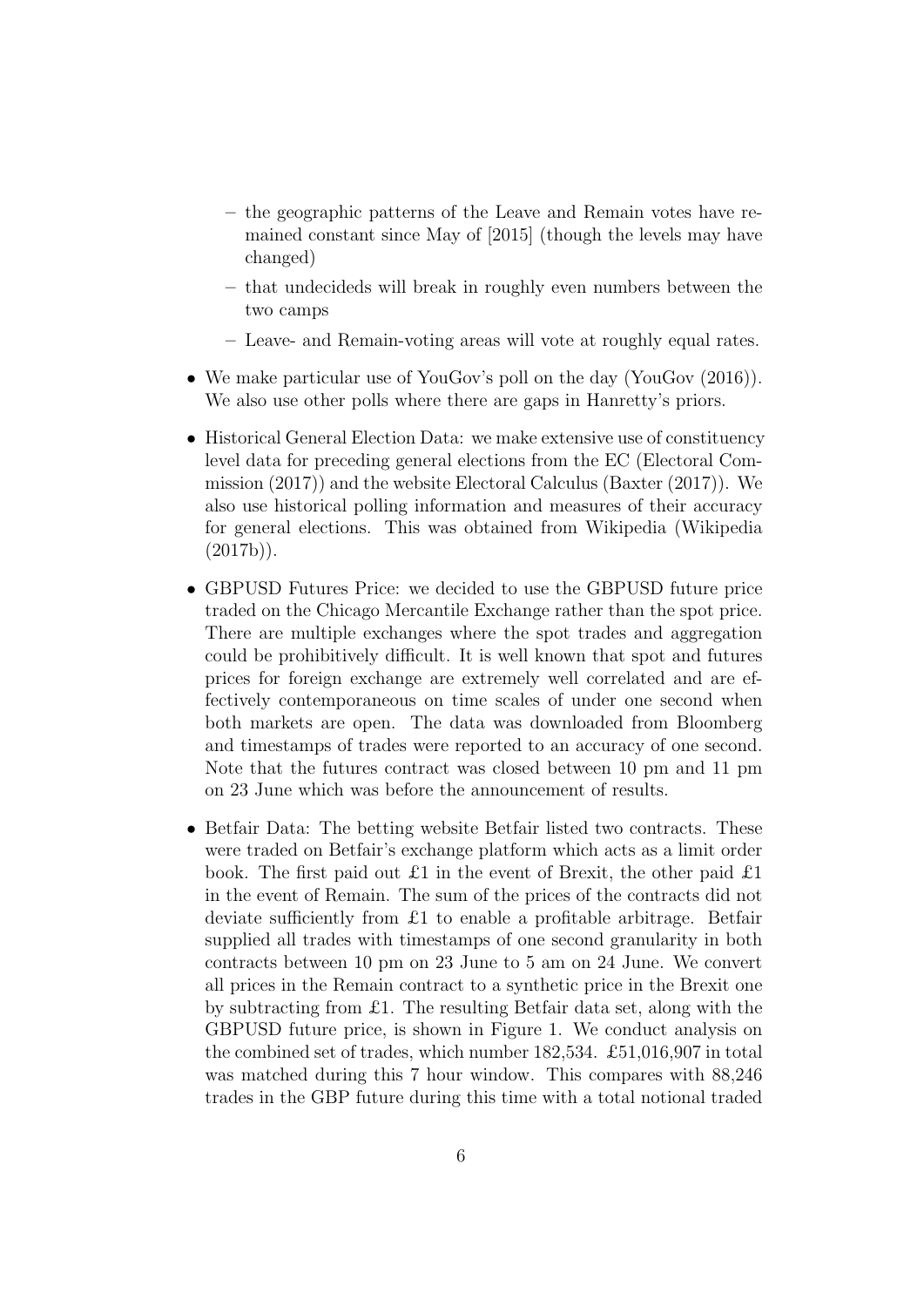

Figure 1: The Pound and Betfair Markets Overnight for the Period of the Announcement of Results.

of around \$5.5Bn. Although the futures market is considerably larger in notional traded terms than the betting market, the Betfair contracts moved by around 90% of their price whereas the pound moved around 10%.

# 4 Electoral Model

In this section we present a Bayesian model for calculating an implied probability of Brexit throughout the night. A summary of the model is presented in Appendix A.

### 4.1 Setup

There are *n* constituencies with fixed sizes which we label  $s_1, s_2, \ldots, s_n \in \mathbb{N}$ . Suppose  $p_i, q_i \in [0, 1]$  are the proportion of voters in favour of leaving the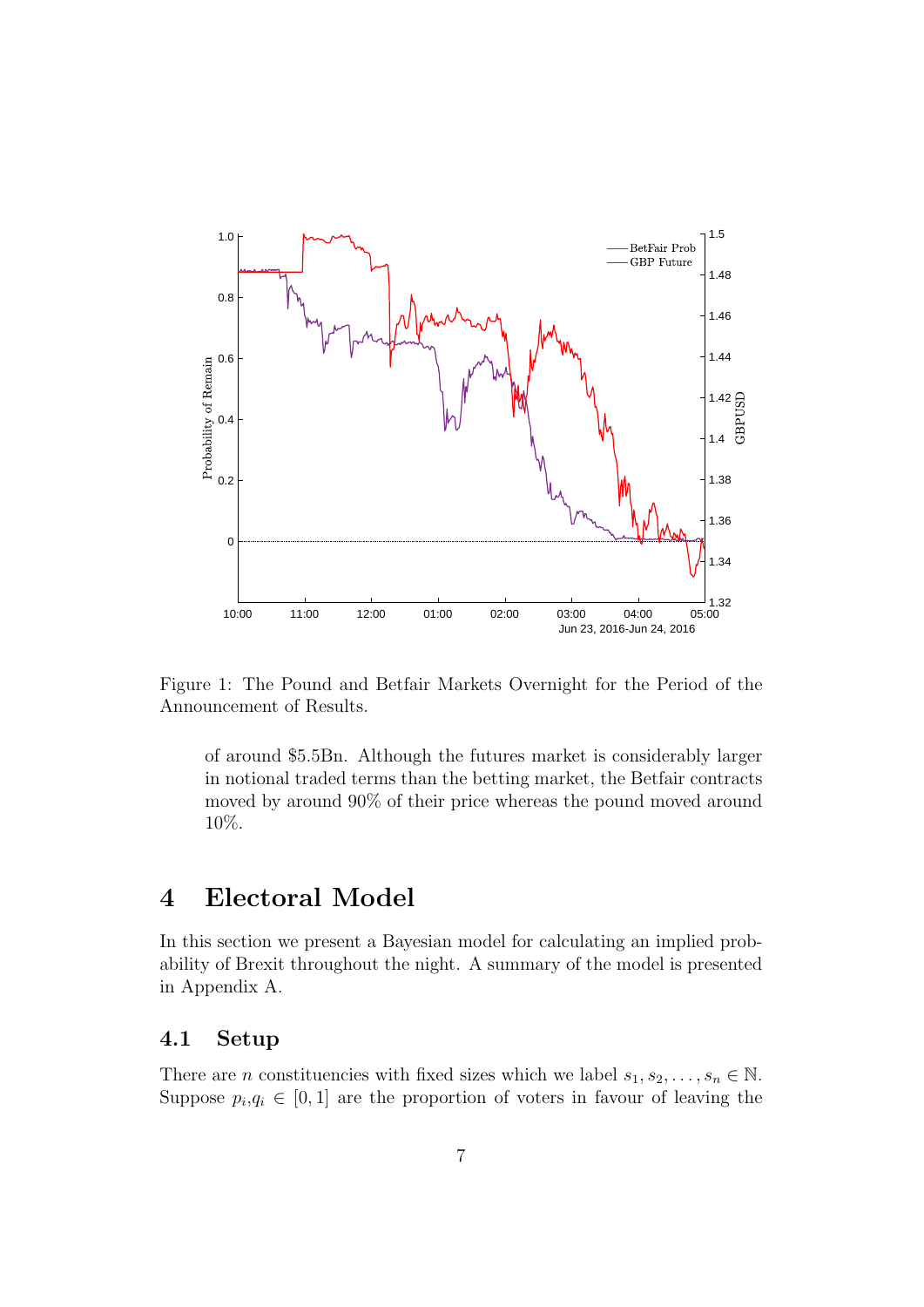EU and the turnout percentage in constituency  $i$ , ordered by time. Then the proportion of the national vote is:

$$
p_N = \frac{\sum_{i=1}^n p_i q_i s_i}{\sum_{i=1}^n q_i s_i}
$$
\n(4.1)

and the event of leaving the EU occurs when  $p_N > \frac{1}{2}$  $\frac{1}{2}$ .

### 4.2 Gaussian Copula Prior

The variables in the model are the 2n values of vote share and turnout of the vector  $r = (p_1, \ldots, p_n, q_1, \ldots, q_n)^\mathsf{T}$ , ordered chronologically. We use a Gaussian copula prior. Given marginal CDFs for the unknown variables  $F_1(r_1), \ldots, F_{2n}(r_{2n})$  the joint CDF is:

$$
Pr(r_1 < t_1, \ldots r_{2n} < t_{2n}) = \Phi_{\Sigma_0}(\Phi^{-1}(F_1(t_1)), \ldots, \Phi^{-1}(F_{2n}(t_{2n})))
$$

where  $\Phi_{\Sigma}$  is the CDF of a multivariate normal distribution with zero mean and correlation matrix  $\Sigma$ . We model the dependence between the variables as via two-factors being vote share and turnout, with correlations between factors allowed so that:

$$
\Sigma_0 = \left( \begin{array}{cc} \Sigma_p & \Sigma_{pq} \\ \Sigma_{pq}^T & \Sigma_q \end{array} \right),
$$

where

$$
\Sigma_p = (1 - \rho_p) I_n + (\rho_p) i_n i_n^{\mathsf{T}} \n\Sigma_q = (1 - \rho_q) I_n + (\rho_q) i_n i_n^{\mathsf{T}} \n\Sigma_{pq} = \rho_{pq} \times [(1 - (\rho_q \rho_p)) I_n + (\rho_q \rho_p) i_n i_n^{\mathsf{T}}].
$$

The correlation matrices  $\Sigma_p$ ,  $\Sigma_q$ , and  $\Sigma_{pq}$  are all of size  $n \times n$  and represent the dependence between area voteshares  $(p_1, \ldots, p_n)$ , turnouts  $(q_1, \ldots, q_n)$ <sup>†</sup> and correlation between voteshare and turnouts, respectively. The relevant correlations are the same between areas and are  $\rho_p$ ,  $\rho_q$  and  $\rho_{pq} \in (-1, 1)$ .

### 4.3 Prior Probability of Brexit

Given  $\Sigma_0$  and marginal distributions  $F_1(r_1), \ldots, F_{2n}(r_{2n})$  an expression can be found for the prior probability of Brexit (see appendix A.2). There is no analytical form for the probability integral involved so a sampling method is required for evaluation.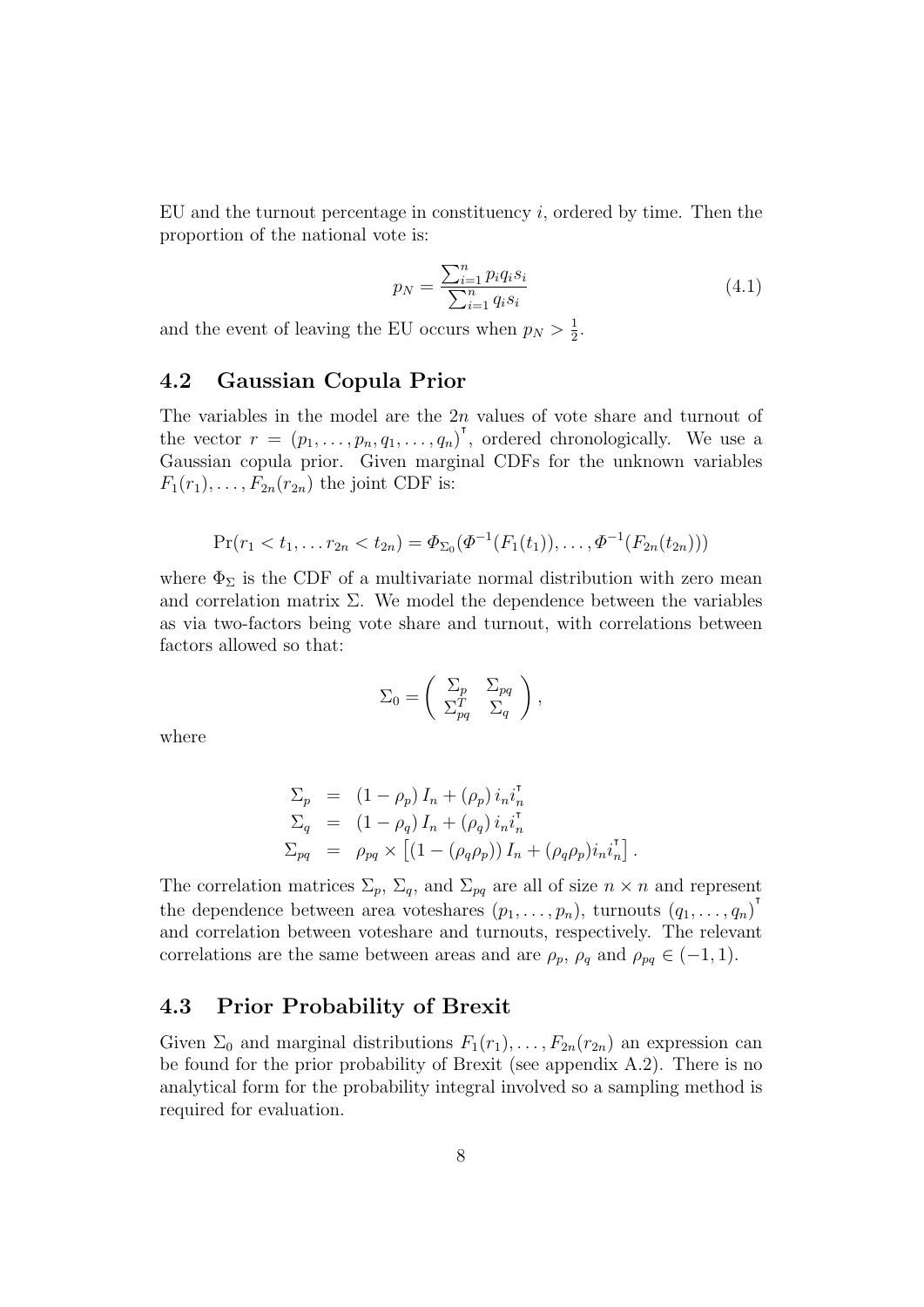## 4.4 Marginal Prior Distributions

Hanretty provided expectations and 90% CIs for the marginals. These CIs are implied by responses of the BES coupled with Local Authority demographic data. They do not take into account the uncertainty of the national vote. There may be an argument that the distributions that Hanretty supplies as part of his analysis of panel and local authority data are asymptotically normal. No such argument can be made once the uncertainty of the national vote share is taken into account. We interpret the prior as an expression of a degree of belief about the possible values that vote shares could take. As such, we are not constrained by the normal distribution.

#### 4.4.1 Marginal Calibration

To calculate the expectations of the marginals, suppose that  $\mu_H$  is the vector of expectations provided by Hanretty. Given an expected level for the national average vote share  $\mu_N$ , then expectations for each area i, denoted  $\mu_{p_i}$  can be formed by applying a fixed uniform shift,  $\alpha_N$  to  $\mu_{H_i}$ , where  $\mu_{H_i}$  is the expectation provided by Hanretty.<sup>3</sup>

We calibrate the marginal distributions by targeting a subjective level of the prior variance of the national vote share  $\sigma_p^2$  equal to a generous estimate of what we think it could be, say  $\hat{\sigma}_p^2$ . Either way, we add a constant variance  $\sigma_N^2$  to each marginal variance and adjust  $\sigma_N^2$  to achieve the result. We convert the CIs as if the marginal distribution were normal:

$$
(\sigma_H^2)_{p_i} = ((90\% \text{ Confidence Interval})_i / (2 \times 1.645))^2,
$$

 $(\sigma_H^2)_i$  is now the unadjusted variance implied for the *i*'th voting area. The national vote share is uncertain and treating this variation as independent of the idiosyncratic variances implied by Hanretty's values leads us to add to each area variance a constant variance, say  $\sigma_N^2$ <sup>4</sup>:

$$
\sigma_{p_i}^2 = (\sigma_H^2)_i + \sigma_N^2
$$

<sup>&</sup>lt;sup>3</sup>Note, Hanretty himself forms  $\mu$  by applying a uniform shift to the priors he calculates from the BIS and census data to agree with polling data at the time of his publication

<sup>4</sup>We are not implying that area vote shares are independent of the national vote share, just that the idiosyncratic variation implied by Hanretty's study of survey respondents and local authority data is independent of the variation of the national vote share number. Our assumptions are not even that strong; as we apply a uniform shift to variances we are simply implying that the difference in the variations of the marginal distributions of individual areas is the same as the difference implied by Hanretty's study.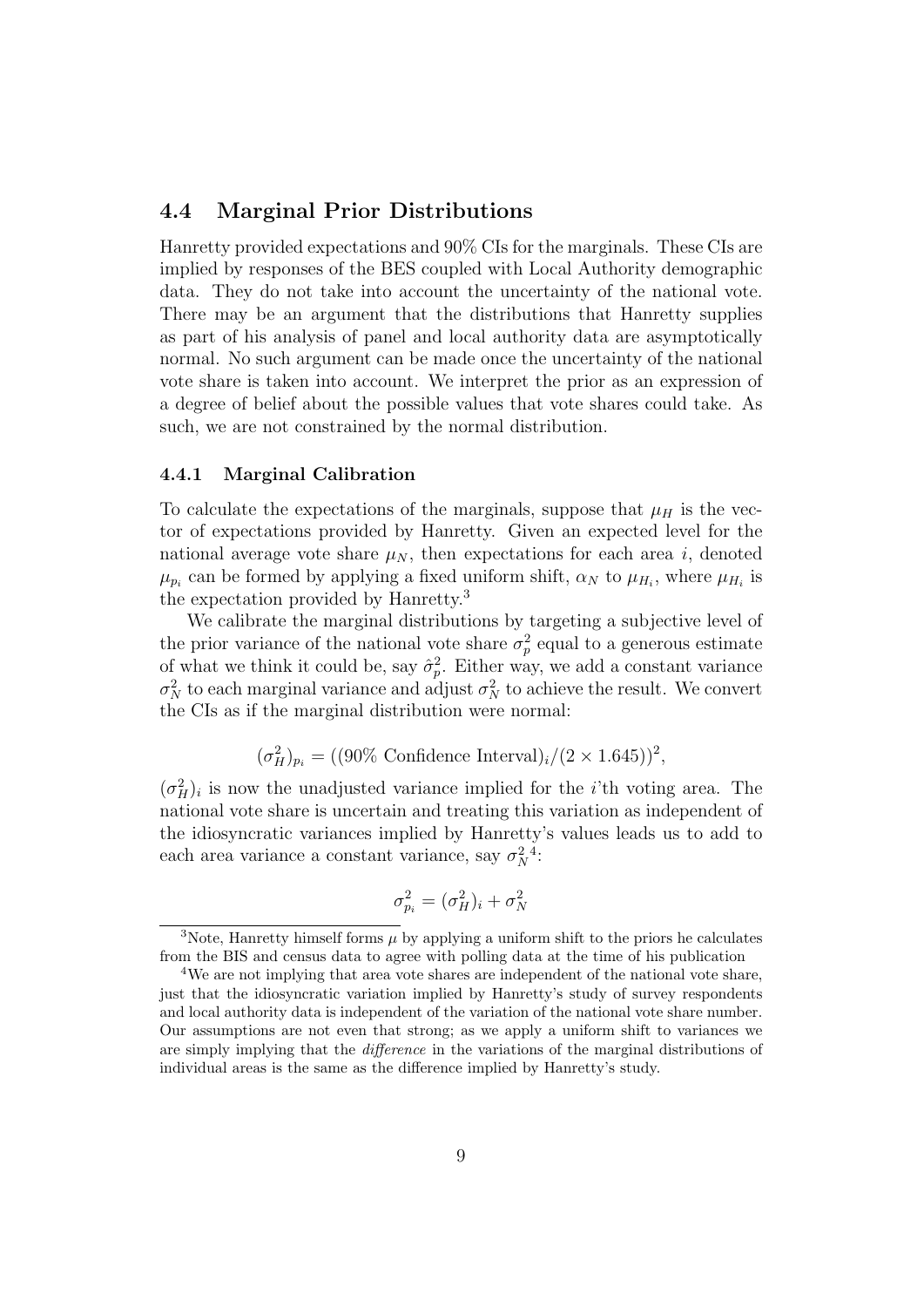The prior mean for  $p_N$  is below 50% so the part of the national vote share distribution that lies above 50%, which is the model probability of Brexit, will be greater given higher variance  $\sigma_N^2$ .

For turnout we base area level expectations, say  $\nu$ , on historical general elections. However we choose the variances for each area to be equal and labelled by  $\sigma_{\nu}^2$ .

We consider the marginals distributions of the following types: Normal, Logit-Normal, Beta and Logit Student with Location and Scale<sup>5</sup>. In each case the hyperparameters of the marginal distributions are set so that the mean and variance are equal to  $\mu_{p_i}$  and  $\sigma_{p_i}^2$  respectively, for each area *i*.

### 4.5 Update

Calculation of the conditional distribution is most easily done by a re-ordering of the variables,

$$
\tilde{r}=\left(p_1,q_1,\ldots,p_n,q_n\right)^{\mathsf{T}}.
$$

Then

$$
\Phi^{-1}(\tilde{F}_1(\tilde{r}_1)), \ldots, \Phi^{-1}(\tilde{F}_{2n}(\tilde{r}_{2n})) \sim N(0, \tilde{\Sigma}_0),
$$

where for generic  $x, \tilde{x}$  indicates a similar re-ordering of the rows and columns

of  $x$ . To calculate the conditional distribution of the remaining variables after m results have been announced, partition  $\tilde{\Sigma}_0$  into four block matrices as follows:

$$
\tilde{\Sigma}_0 = \left( \begin{array}{cc} \tilde{\Sigma}_{m,m} & \tilde{\Sigma}_{m,\backslash m} \\ \tilde{\Sigma}_{\backslash m,m} & \tilde{\Sigma}_{\backslash m,\backslash m} \end{array} \right),
$$

where:  $\tilde{\Sigma}_{m,m}$ ,  $\tilde{\Sigma}_{m,\setminus m}$ ,  $\tilde{\Sigma}_{\setminus m,m}$  and  $\tilde{\Sigma}_{\setminus m,\setminus m}$ , are  $2m \times 2m$ ,  $2m \times 2(n-m)$ ,  $2(n-m) \times 2m$  and  $2(n-m) \times 2(n-m)$  matrices respectively. The multivariate conditional Gaussian copula is also a Gaussian copula. Given the observations  $p_1, q_1, \ldots, p_m, q_m$ , write the data as:

$$
\tilde{x}_m = \left( \Phi^{-1}(\tilde{F}_1(\tilde{r}_1)), \ldots, \Phi^{-1}(\tilde{F}_{2m}(\tilde{r}_{2m})) \right).
$$

Then

$$
\Phi^{-1}(\tilde{F}_{2m+1}(\tilde{r}_{2m+1})),\ldots,\Phi^{-1}(\tilde{F}_{2n}(\tilde{r}_{2n}))\,|\,\tilde{r}_m \sim N(\tilde{\Pi}_{\setminus m},\tilde{\Sigma}_{\setminus m})
$$

<sup>&</sup>lt;sup>5</sup>For the logit-student distribution the degrees of freedom parameters  $\nu$  was set to 3. This has fatter tails and  $logit(r_i)$  will have infinite fourth moment.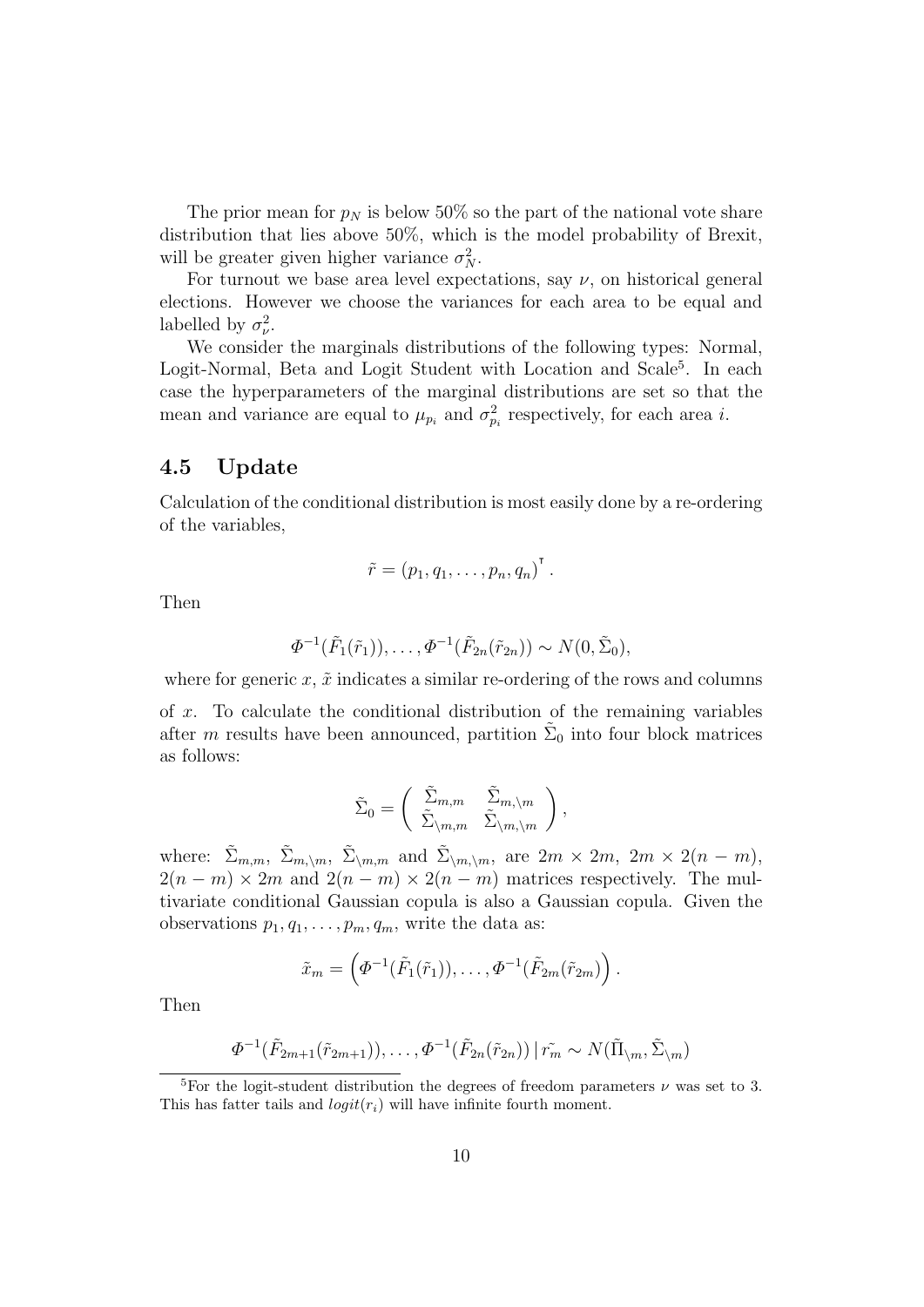where:

$$
\begin{aligned} &\tilde{\Pi}_{\backslash m}=\tilde{\Sigma}_{\backslash m,m}\tilde{\Sigma}_{m,m}^{-1}\tilde{x}_m\\ &\tilde{\Sigma}_{\backslash m}=\tilde{\Sigma}_{\backslash m,\backslash m}-\tilde{\Sigma}_{\backslash m,m}\tilde{\Sigma}_{m,m}^{-1}\tilde{\Sigma}_{m,\backslash m}. \end{aligned}
$$

As  $p_1, \ldots, p_m, q_1, \ldots, q_m$  is now known, the model probability of Brexit can be computed via:

$$
Pr(BREXIT)_m =
$$
  
\n
$$
Pr\left(\sum_{i>m} \left[ p_i - \frac{1}{2} \right] q_i s_i > \sum_{i \le m} \left[ \frac{1}{2} - p_i \right] q_i s_i \middle| p_1, q_1, \dots, p_m, q_m \right).
$$
 (4.2)

### 4.6 Model Properties

An advantage of the model is that it provides for closed form updates to the posterior distributions of the parameters, as the Gaussian copula has a conditional distribution. This avoids the need for a Markov Chain Monte Carlo sampling technique to calculate the integral in equation (4.2). This would be particularly arduous given the large number (764) of variables involved. An alternative copula, with well understand and closed form conditional distributions, is the Student's t copula, Ding (2016). The conditional distribution is also a Student's t copula and will have fatter joint tails than the Gaussian.

The model describes the dependence structure of the unknowns in a parsimonious way with a relatively few parameters. This leads to limitations. A better description of the correlations of the variables could be found by using more factors, such as the demographic ones used by Hanretty to calculate the published marginal statistics. Heterogeneous correlation coefficients would likely follow. However, we postulate that our model will capture the main swing to the leave vote. We will perform robustness tests using some limited forms of heterogeneous parameters to test this hypothesis.

We now comment on the expected qualitative impact of the model as parameters change. For purely independent vote share results  $(\rho_p, \rho_q = 0)$ , convergence will solely be due to the results as they come in and the distributions of the yet to be announced results will not be affected. For higher values of  $\rho_p$ , convergence will be faster. It is expected that the value of  $\rho_p$  and the variance  $\sigma_N^2$  will have the greatest effect on the speed at which predictions change. The effect of  $\rho_q$  and  $\rho_{pq}$  on the model probability are effectively second order. Given that we will be setting  $\rho_{pq}$  as negative and turnout was above expectations, there will be some small second order effects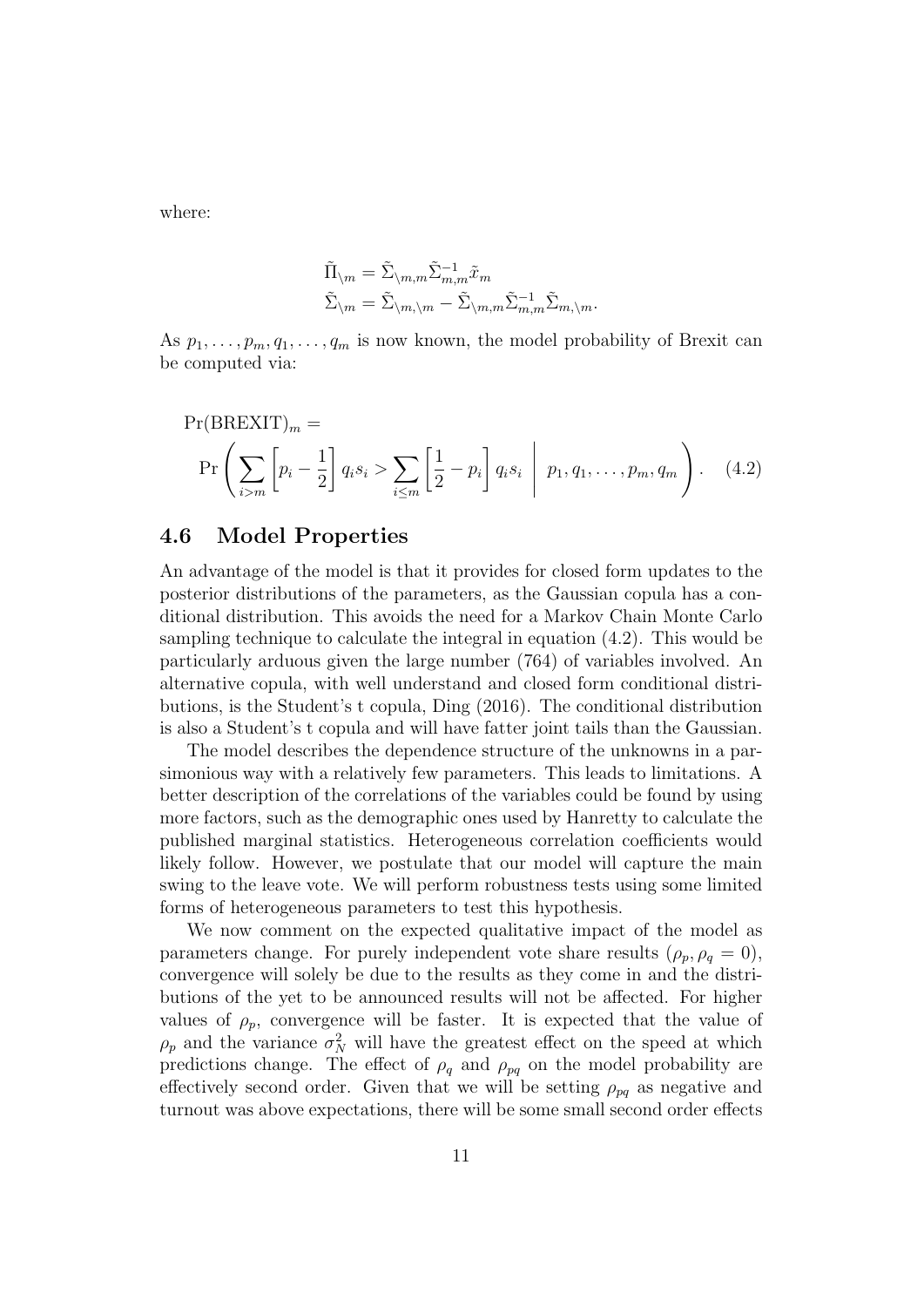from changes in the other parameters. Lowering  $\nu$  or  $\sigma_v^2$  will slow the speed of convergence whereas lower  $\rho_q$  and lower  $|\rho_{pq}|$  will speed convergence, but these effects should be very small.

## 4.7 Parameter Choices

There will be a degree of subjectivity involved in the setting of the hyperparameters of the prior, particularly as the referendum was a one off event with little historical precedent. We use both general election and polling data to inform our choice of parameter values.

#### 4.7.1 Turnout

National Turnout There were reports of high turnout on the day of the vote itself (Gutteridge (2016)). We will use national turnout for general elections as a guide, but note that the Scottish independence referendum had an unprecedentedly high turnout of 85%. The general election turnout figures since 1945 are shown in Table 1. The average is 66.9% (6.7%) and for the last three elections the average is 64.2%. We use 67.6% which is the three-election average weighted upwards by half the six-election standard deviation. A reasonable range of expectations would be  $65 - 70\%$ .

Area Turnout Voting regions for the EU referendum were not the same as the constituencies used for general elections. However, the EC categorizes both the 381 voting areas in the referendum (excluding Gibraltar) and the (most recently 650) general election constituencies by 12 region codes. This enables us to make a more granular estimate of turnout per area  $v_i$  than simply assuming a uniform expectation. We use average turnout for each region for the 2010 and 2015 general elections as outlined in Table 2. Similar to the means of the expected vote share per region,  $(\nu_1, \ldots, \nu_n)$  can be uniformly shifted to achieve the required expected national turnout.

Turnout Variance Instead of setting turnout variance by region we will simply use the same level for every area and use the standard deviation figure for the last six general elections; 6.7%.

#### 4.7.2 Turnout Correlation by Area

Given elections in time periods  $t = 1, \ldots, T$  and turnouts  $q_{it}$ , if we have predictions in advance for  $q_{it}$ ,  $\bar{q}_{it}$ , then we can model the prediction errors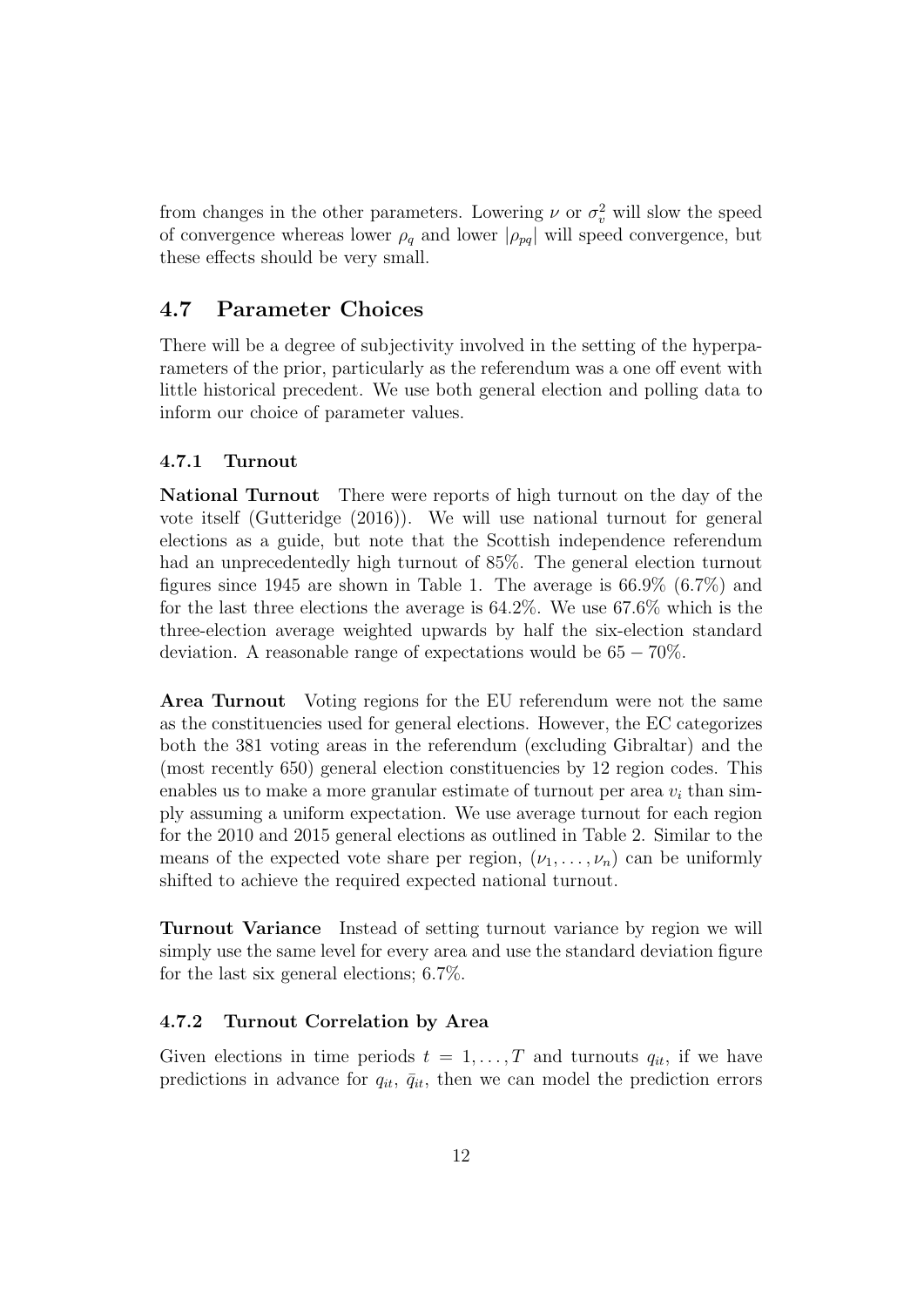| Election Year | England  | Wales  | Scotland                           | N. Ireland | UK      |
|---------------|----------|--------|------------------------------------|------------|---------|
| 2015          | 65.8%    | 65.7%  | 71.1%                              | 58.1%      | 66.1%   |
| 2010          | 65.5%    | 64.7%  | 63.8%                              | 57.6%      | 65.1%   |
| 2005          | 61.3%    | 62.6\% | 60.8%                              | 62.9%      | 61.4%   |
| 2001          | 59.2%    | 61.6%  | 58.2%                              | 68%        | 59.4%   |
| 1997          | 71.4%    | 73.5%  | 71.3%                              | 67.1%      | 71.4%   |
| 1992          | 78%      | 79.7%  | 75.5%                              | 69.8%      | 77.7%   |
|               |          |        | Standard Deviation UK, 1992 - 2015 |            | $6.7\%$ |
| 1987          | 75.4%    | 78.9%  | 75.1%                              | 67%        | 75.3%   |
| 1983          | 72.5%    | 76.1%  | 72.7%                              | 72.9%      | 72.7%   |
| 1979          | 75.9%    | 79.4%  | 76.8%                              | 67.7%      | 76\%    |
| 1974 Feb      | 79%      | 80%    | 79%                                | 69.9%      | 78.8%   |
| 1974 Oct      | 72.6%    | 76.6%  | 74.8%                              | 67.7%      | 72.8%   |
| 1970          | 71.4%    | 77.4%  | 74.1%                              | 76.6%      | $72\%$  |
| 1966          | $75.9\%$ | 79%    | 76%                                | 66.1%      | 75.8%   |
| 1964          | 77\%     | 80.1%  | 77.6%                              | 71.7%      | 77.1%   |
| 1959          | 78.9%    | 82.6%  | 78.1%                              | 65.9%      | 78.7%   |
| 1955          | $76.9\%$ | 79.6%  | $75.1\%$                           | 74.1%      | 76.8%   |
| 1951          | 82.7%    | 84.4%  | 81.2%                              | 79.9%      | 82.6%   |
| 1950          | 84.4%    | 84.8%  | 80.9%                              | 77.4%      | 83.9%   |
| 1945          | 73.4%    | 75.7%  | 69%                                | 67.4%      | 72.8%   |

Table 1: Historical UK General Election Turnout.

| Region                   | 2015 Turnout | 2010 Turnout | <b>Average Turnout</b> |
|--------------------------|--------------|--------------|------------------------|
| East                     | 67.5%        | 67.6%        | 67.6%                  |
| East Midlands            | 66.5%        | 66.8%        | 66.6%                  |
| London                   | 65.4\%       | 64.5%        | 64.9%                  |
| North East               | 61.8%        | 61.1%        | $61.4\%$               |
| North West               | $64.3\%$     | 62.3%        | $63.3\%$               |
| Northern Ireland         | 58.1\%       | 57.6%        | 57.8%                  |
| Scotland                 | 71.0%        | 63.8%        | 67.4\%                 |
| South East               | 68.6%        | 68.2\%       | 68.4\%                 |
| South West               | $69.5\%$     | $69.0\%$     | $69.2\%$               |
| Wales                    | 65.7%        | 64.8%        | 65.2\%                 |
| West Midlands            | 64.1\%       | 64.7%        | 64.4\%                 |
| Yorkshire and The Humber | 63.3%        | 62.9%        | 63.1\%                 |

Table 2: Turnout per EC Region in 2010 and 2015.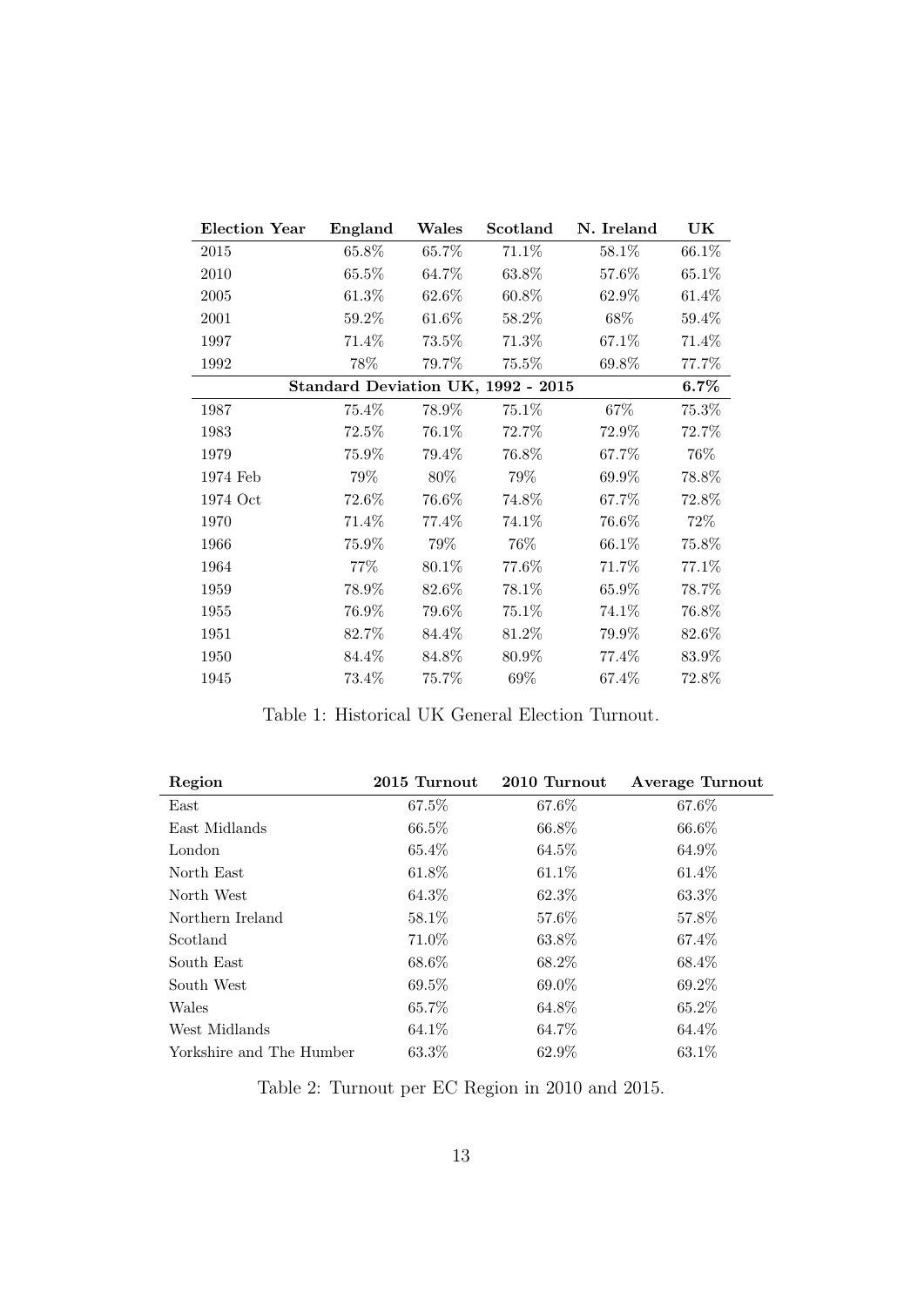$\Delta q_{it} = q_{it} - \bar{q}_{it}$  as being due to a national error  $\eta_t$  and individual error terms  $\epsilon_{it}$  i.e,

$$
\Delta q_{it} = \eta_t + \epsilon_{it}, \quad \eta_t \sim N(0, \sigma_\eta^2), \quad \epsilon_{it} \sim N(0, \sigma_\epsilon^2), \quad cov(\epsilon_t, \eta_{it}) = 0
$$

Then for  $i \neq j$ ,  $\rho_q$  is given by

$$
\rho_q = corr(\triangle q_{it}, \triangle q_{jt}) = \frac{\sigma_\eta^2}{\sigma_\eta^2 + \sigma_\epsilon^2}, \qquad i \neq j.
$$

A regression of 2015 constituency turnout on 2010 turnout yields a coefficient of determination of 0.734 which provides evidence for simply using the turnout of the last election as the prediction. We do so.  $\sigma_{\eta}^2$  is simply the variance of the national turnout  $(6.7\%)^2$ . Calculation of  $\sigma_{\epsilon}^2$  requires looking at errors at the constituency level for each separate election. As there was the fifth constituency boundary review in 2008 we can form no easy prediction for area turnout for the 2010 election because constituencies changed. We simply use the 2015 election to estimate  $\sigma_{\epsilon}^2$  with predictions provided by the 2010 election. This results in a estimate of 3.0% for  $\sigma_{\epsilon}$  and one for  $\rho_{q}$ of 0.835.<sup>6</sup> In the absence of any other estimate or information pertinent to likely voting habits, this is what we use.

#### 4.8 Vote Share

#### 4.8.1 Area Vote Share

An expected national vote share  $\mu_N$  is required. Polls with samples in the week preceding the referendum are shown in Table 3, along with seven polls of polls. For general elections, exit polls measure how people declare they have voted on the day itself at a selection of particular, secret, polling stations. They are much more accurate than any pre-election polling (Curtice et al. (2011)), due to the fact that there is no measurement error of respondents. There was no exit poll for the referendum as it was a one-off election. There was, however, a poll on the day conducted by YouGov which was published shortly after voting closed at 10 pm YouGov (2016). This poll measured how people voted versus how those same individuals reported their voting intention the preceding day. The result was a demographically weighted result of 48.38% which was broadly in line with recent polls. As we consider this to be the most accurate poll we set  $\mu_N = 48.38\%$ .

<sup>6</sup>Estimates based on sample moments are consistent due to the Law of Large Numbers.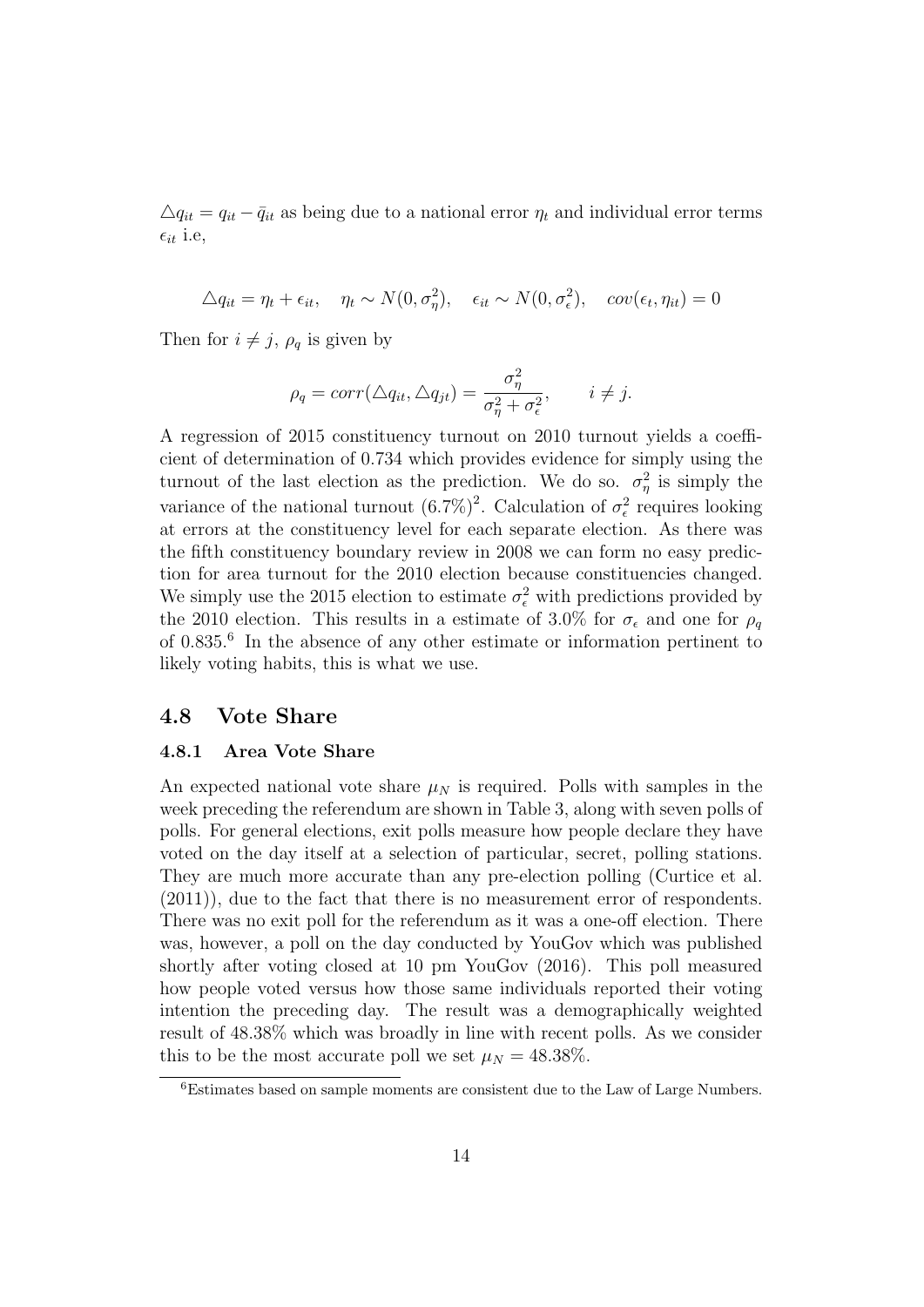| Date(s)       | Remain | Leave | Undecided      | Remain Lead | Organisation                 |
|---------------|--------|-------|----------------|-------------|------------------------------|
| $22 - Jun$    | 55%    | 45%   |                | 10%         | Populus                      |
| $20 - 22$ Jun | 51%    | 49%   | $-$            | $2\%$       | YouGov                       |
| $20 - 22$ Jun | 49%    | 46%   | $1\%$          | $3\%$       | Ipsos MORI                   |
| $20 - 22$ Jun | 44%    | 45%   | $9\%$          | $1\%$       | Opinium                      |
| $17-22$ Jun   | 54%    | 46%   | $-$            | 8%          | ComRes                       |
| $17-22$ Jun   | 48%    | 42%   | 11\%           | 6%          | ComRes                       |
| $16-22$ Jun   | 41%    | 43%   | 16%            | $2\%$       | <b>TNS</b>                   |
| $20 - Jun$    | 45%    | 44%   | 11\%           | $1\%$       | Survation/IG Group           |
| $18-19$ Jun   | 42%    | 44%   | 13%            | $2\%$       | YouGov                       |
| $16-19$ Jun   | 53%    | 46%   | $2\%$          | 7%          | ORB/Telegraph                |
| $17-18$ Jun   | 45%    | 42%   | 13%            | 3%          | Survation                    |
|               |        |       |                |             |                              |
|               |        |       | Polls of Polls |             |                              |
| $23 - Jun$    | 52%    | 48%   |                | $4\%$       | What UK Thinks: EU           |
| $23 - Jun$    | 50.6%  | 49.4% | --             | 1.2%        | Elections Etc.               |
| $23 - Jun$    | 45.8%  | 45.3% | $9\%$          | 0.5%        | HuffPost Pollster            |
| $22 - Jun$    | 46\%   | 44%   | 10%            | $2\%$       | Number Cruncher Politics     |
| $23 - Jun$    | 48%    | 46%   | $6\%$          | $2\%$       | Financial Times              |
| $22 - Jun$    | 51\%   | 49%   | --             | $2\%$       | The Telegraph                |
| $23 - Jun$    | 44%    | 44%   | $9\%$          | $0\%$       | The Economist                |
|               |        |       |                | $2.0\%$     | <b>Average Poll of Polls</b> |

Table 3: Opinion Polling Prior to the EU Referendum. Source Wikipedia (2017a).

#### 4.8.2 Variance of Area Vote Share

Variances are chosen by shifting those implied by Hanretty by a constant amount  $\sigma_N^2$  so that a generous estimate of the variance of the national vote share  $\sigma_p^2$  results. Table 4 shows that the average error in opinion polls from the prior week in the last six general elections was 2.66%. General election polling is a well-researched field with plenty of historical precedent and would provide far too confident a figure. As our aim is to produce a prediction based on a conservative prior, we set  $\sigma_p = 5\%$ .

#### 4.8.3 Correlation between Voting Areas

We analyse general election data in a similar manner to section 4.7.2 to estimate  $\rho_p$ . We examine the variation at the constituency versus the national level of the Conservative party voteshare to inform our choice of  $\rho_p$ . Pre-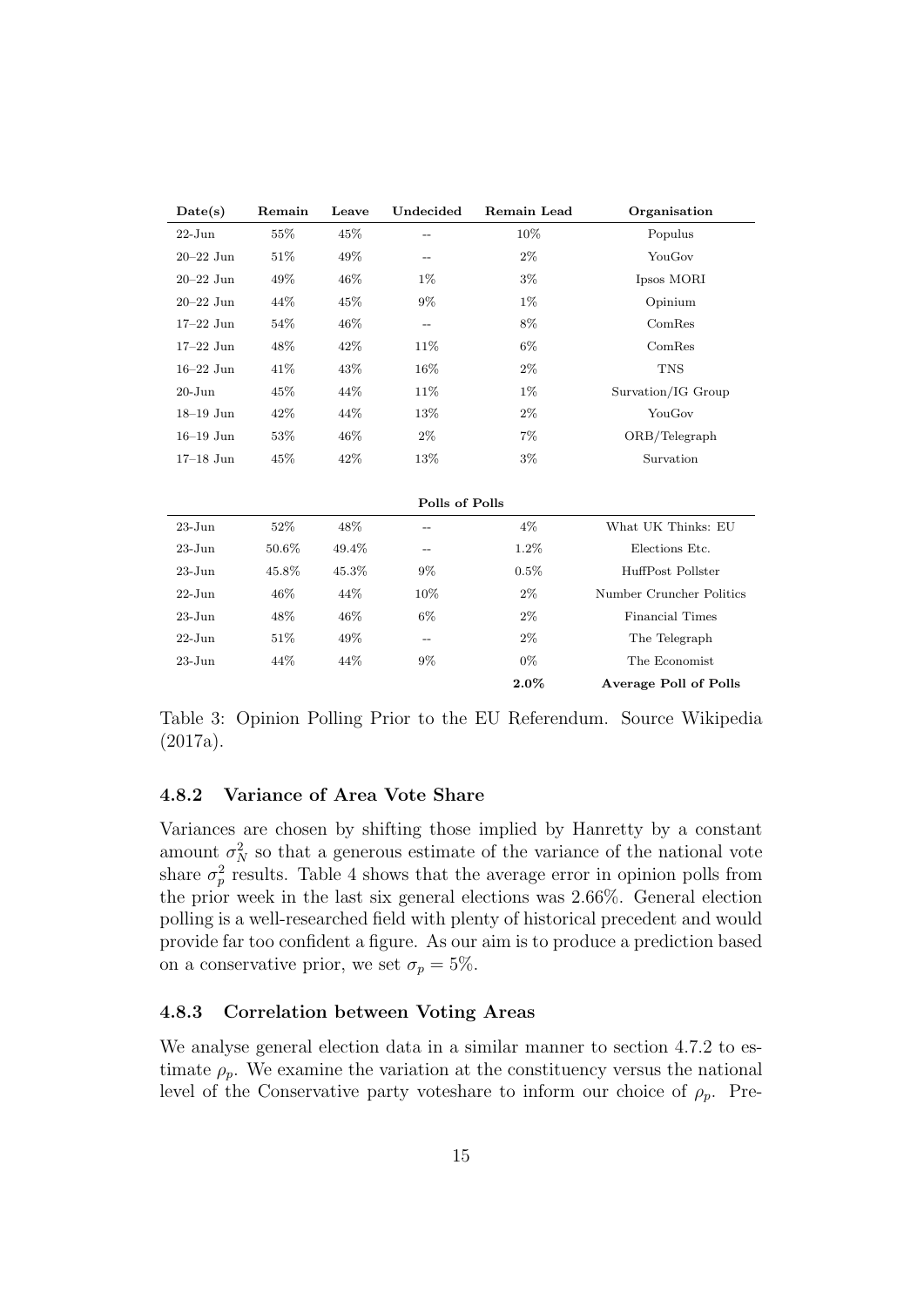| Election | Average Poll (Prior Week) | Result | Error     |
|----------|---------------------------|--------|-----------|
| 2015     | $34\%$                    | 37.8%  | $-3.80\%$ |
| 2010     | $35\%$                    | 36.9%  | $-1.58\%$ |
| 2005     | 31%                       | 33.2%  | $-2.20\%$ |
| 2001     | $31\%$                    | 31.7%  | $-0.92\%$ |
| 1997     | $30\%$                    | 30.7%  | $-0.27%$  |
| 1992     | 37%                       | 41.9%  | $-4.46\%$ |
|          | $\hat{\sigma}_{\epsilon}$ |        | $2.66\%$  |

Table 4: Opinion Polls and Vote Share for the Conservatives for recent general elections.

dictions for the constituency level vote are based on applying the implied swing from opinion polls from the week prior to each election, to the level of the last election. See Table 4 for these polling results and for the results of the last six elections. Complications arise due to Westminster constituency boundary reviews in 1995, 2005 and 2008. These reviews change the number of constituencies and their composition of voters. They occur periodically in order to remove variations in the number of electors in each area, and have tended to favour the Conservatives (Rallings et al. (2008)). This is a well understood problem and the website Electoral Calculus (Baxter (2017)) publishes implied election results for elections preceding a review to enable ready comparison; we use these implied figures.

The implied standard error of  $\sigma_{\eta}$  using the data in Table 4 is 2.66%<sup>7</sup>. Relying on the last six elections, the constituency level error calculation yields an estimate of 4.18% for  $\sigma_{\epsilon}$ , implying a correlation  $\rho_p = 0.288$ . However, our constituency level errors are probably estimated at too high a level as better predictions for constituency level results exist although we do not have ready access to them. For this reason, the value of  $\sigma_{\epsilon}^2$  is likely estimated too high and  $\rho_p$  too low. Consequently, this value of  $\rho_p$  will be treated as a lower bound.

The correlation  $\rho_p$  is likely to be the parameter with the largest effect on how quickly the model prediction will converge to the true result. The implied correlation coefficient, as estimated, appears to be stable. Using only the last three elections results in an estimate of 0.324. The largest estimated value of  $\sigma_{\epsilon}$  (5.69%) in any single election for the last six was in 1997, which was (unsurprisingly) also the largest error in the national vote share. If we combine this with  $\sigma_{\eta} = 2.66\%, \rho_{p} = 0.18$  results. This is an artificially low

<sup>7</sup>As the model implicitly assumes a mean of zero this is the square root of the average of the squares of the error, not the sample variance.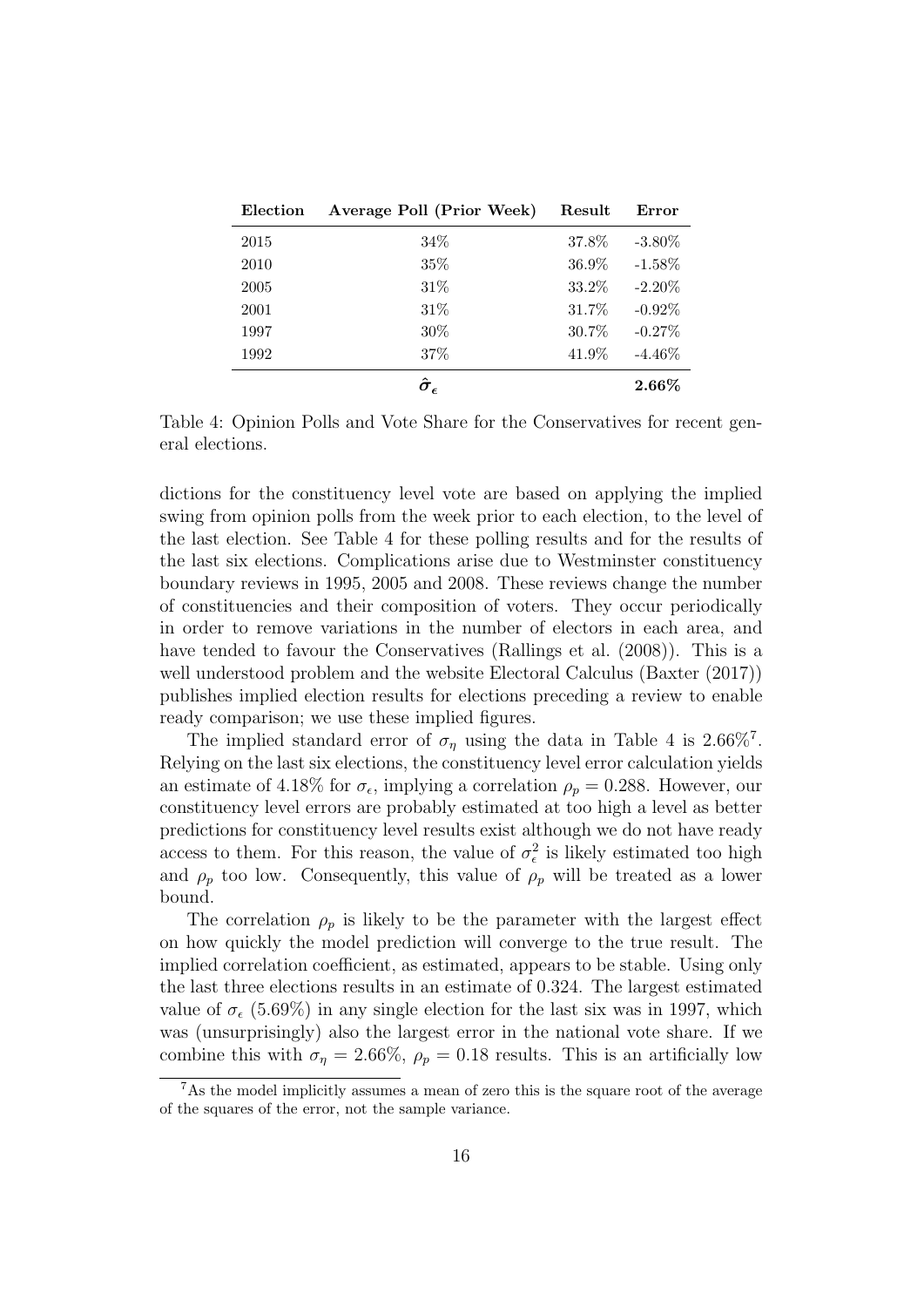

Figure 2: Change in UKIP + Conservative Vote Share versus Change in Constituency Turnout at the 2015 General Election.

estimate and parameter values below this level are highly unlikely.

## 4.9 Correlation between Vote and Turnout

There were conflicting reports concerning the probable impact of turnout, even within the same newspaper on the day of the result (Gutteridge (2016), Foster (2016)).

Predicting how unexpected turnout affects results requires a successful prediction of whether the difference in turnout is attributed to Leave or Remain supporters. This is a difficult problem. It was well understood in advance that younger voters, who are less likely to vote, would favour Remain, and that Brexit supporters were reported in surveys being more than twice as likely to vote as Remain ones Twyman (2016). YouGov were widely quoted as suggesting the relationship between turnout and Brexit vote share would be negative (see Foster (2016) for an example).

We take a quantitative approach based on general elections. Due to boundary changes we are restricted to studying only the 2015 general election as no implied turnouts for elections preceding a boundary review is available. We proxy support for Brexit at the 2015 general election by using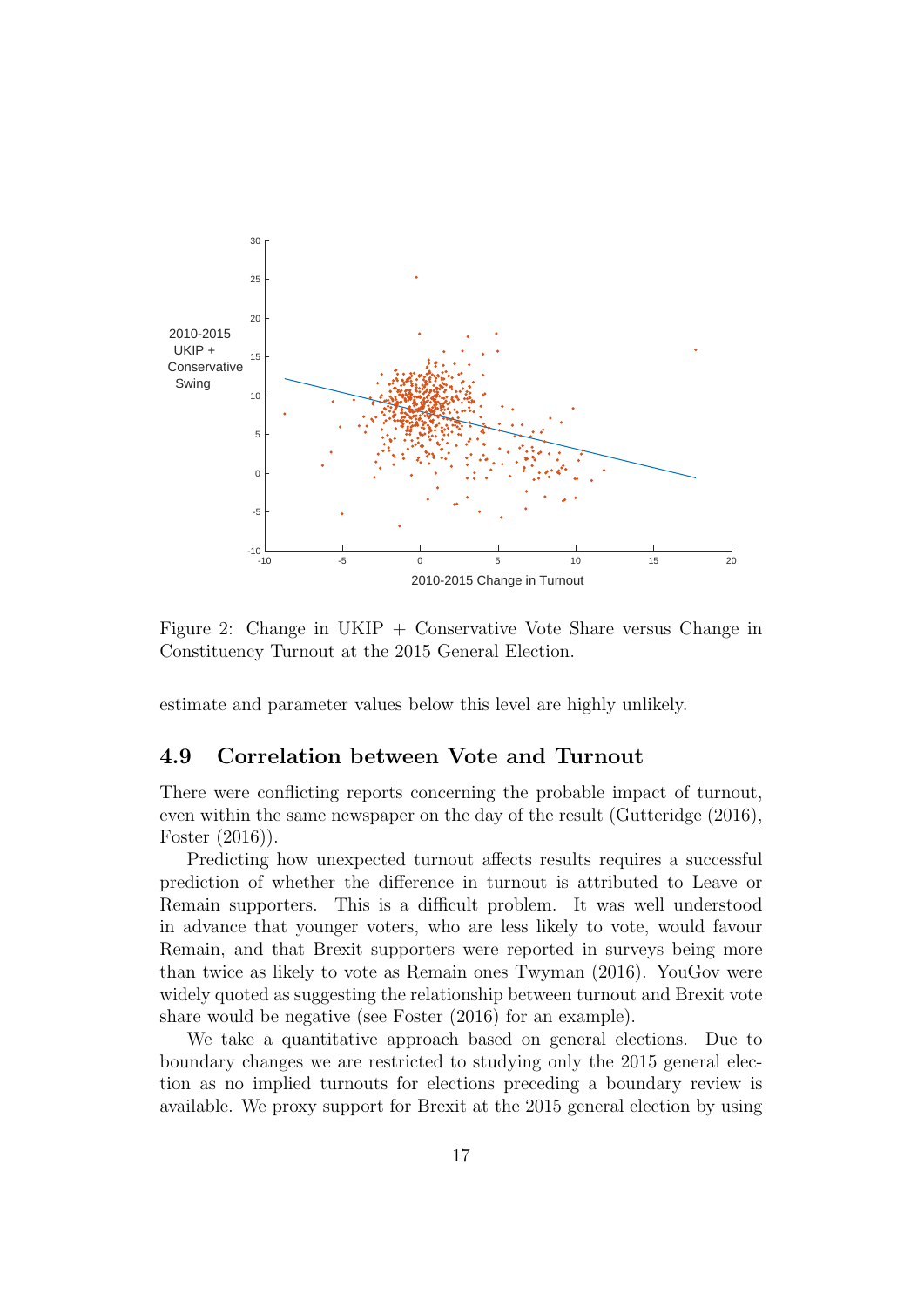| Parameter      | Description                       | Value       | Range                    |
|----------------|-----------------------------------|-------------|--------------------------|
| $\nu$          | National Turnout                  | 67.6        | $65 - 70\%$              |
| $\sigma_{\nu}$ | Turnout Error                     | $(6.7\%)^2$ |                          |
| $\rho_q$       | Area Turnout Correlation          | 0.835       |                          |
| $\mu_N$        | Expected National Vote Share      | 48.38       |                          |
| $\sigma_p$     | National Vote Error               | 5%          | $\overline{\phantom{a}}$ |
| $\rho_p$       | Area Vote Correlation             | > 0.288     | > 0.18                   |
| $\rho_{pq}$    | Area Vote and Turnout Correlation | $-0.361$    |                          |

Table 5: Plausible parameter values.

combined vote shares of UKIP and the Conservatives (the parties with supporters most likely unsympathetic to the EU). We regress the swing of the combined UKIP and Conservatives vote share against the change in turnout at the constituency level for the 2010-2015 elections. Figure 2 shows the regression, which results in a statistically significant correlation coefficient of −0.361. This is indeed negative, agreeing with YouGov, and we use this value. However, we note that there may have been beliefs that this parameter may have been of different sign due to conflicting reports in the media<sup>8</sup>.

# 4.10 A Note on Model Correlation and Measured Correlation

The model correlation parameters  $\rho_p$ ,  $\rho_q$  and  $\rho_{pq}$  are not strictly the correlations of the random variables  $r = (r_1, \ldots, r_{2n})$ . They are the correlations of  $\Phi^{-1}$  of the quantiles being  $(\Phi^{-1}(F_1(r_1)), \ldots, \Phi^{-1}(F_{2n}(r_{2n})))$ . When the marginal is normal,  $\Phi^{-1}(F_i(r_i))$  will be a linear function of  $r_i$  and the correlations will be identical. When  $\Phi^{-1}(F_i(\bullet))$  is non-linear, a simulation or other method would be strictly required to convert them. However, we omit this step as it is not significant in practice.

### 4.11 Missing Priors

Of the 382 voting areas of the Referendum, Hanretty failed to publish priors for four areas. These are listed in Table 6. The 4 areas are:

1. Gibraltar: This makes up a tiny 0.05% of the electorate, was the first

<sup>8</sup>The actual correlation observed on the night between voteshare surprised and turnout surprises at the area level was around−0.1. Although turnout was higher than expected, as was the vote for leaving the EU, at the area level, turnout was even higher on average, for area's with lower support for Brexit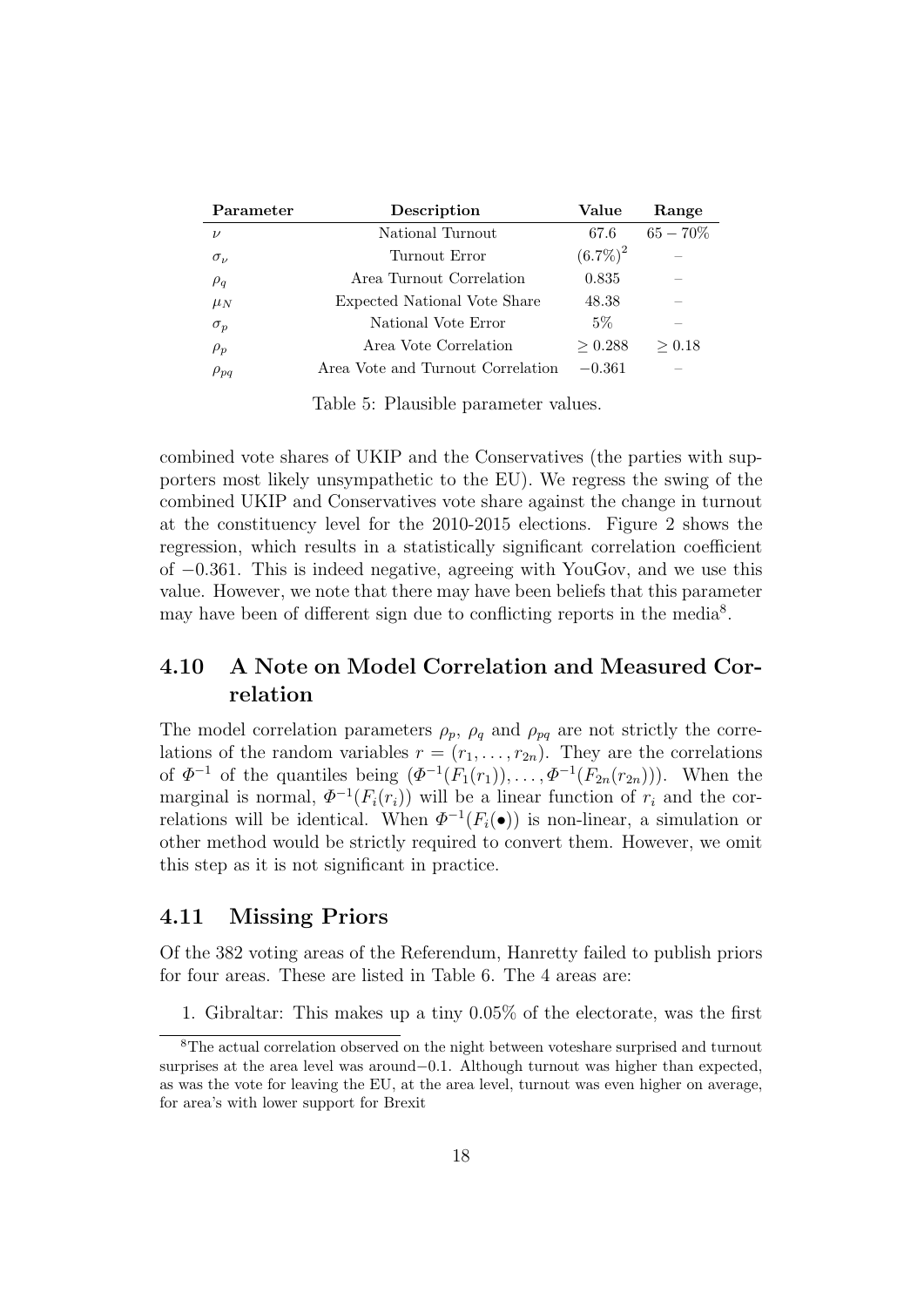area to announce, and had overwhelming support for Remain (Reyes  $(2016b,a)$ . As the population is so distinct from that of the rest of the UK, the result is not informative. We therefore take it as given and do not include it in the model.

- 2. The Isles of Scilly and Isle of Anglesey make up only 0.11% of the electorate and are simply ignored.
- 3. Northern Ireland consists of about 1.26m voters in a total electorate of roughly 46.5m. We use opinion polls for the mean and a standard deviation equal to that of the average of the other areas. We use a poll published on June 20 (Shapiro (2016)) that showed Remain 11% ahead, or 9% higher than the rest of the UK at that time. We therefore set the mean equal to  $\mu_N - 9\%$ .

| Area             | Declaration (Actual / Expected) | Electorate $(\%)$      |
|------------------|---------------------------------|------------------------|
| Gibraltar        | 23:36:33 / 00:01                | $24,119$ $(0.05\%)$    |
| Isles of Scilly  | 00:49:42 / 00:01                | $1,799$ $(0.004\%)$    |
| Isle of Anglesey | 02:18:00 / 02:30                | $51,445$ $(0.11\%)$    |
| Northern Ireland | 04:37:00 / 04:00                | $1,260,955$ $(2.71\%)$ |

Table 6: The 4 Voting Areas with Missing Priors. Source Hanretty (2016).

# 5 Theoretical Framework

In this section we present a framework to analyse the efficiency of the betting and pound markets overnight on the Brexit vote.

## Notation

| $p_N$                        | Vote share for leaving the EU                   |
|------------------------------|-------------------------------------------------|
|                              | Pr(Brexit) Generic probability of Brexit        |
| $\mathbb{P}_{\text{Brexit}}$ | True probability of Brexit                      |
| $P_{Betfair}$                | Probability of Brexit implied by Betfair market |
| $P_{GBP}$                    | Probability of Brexit implied by the GBP market |
| T                            | Time at which decision of referendum announced  |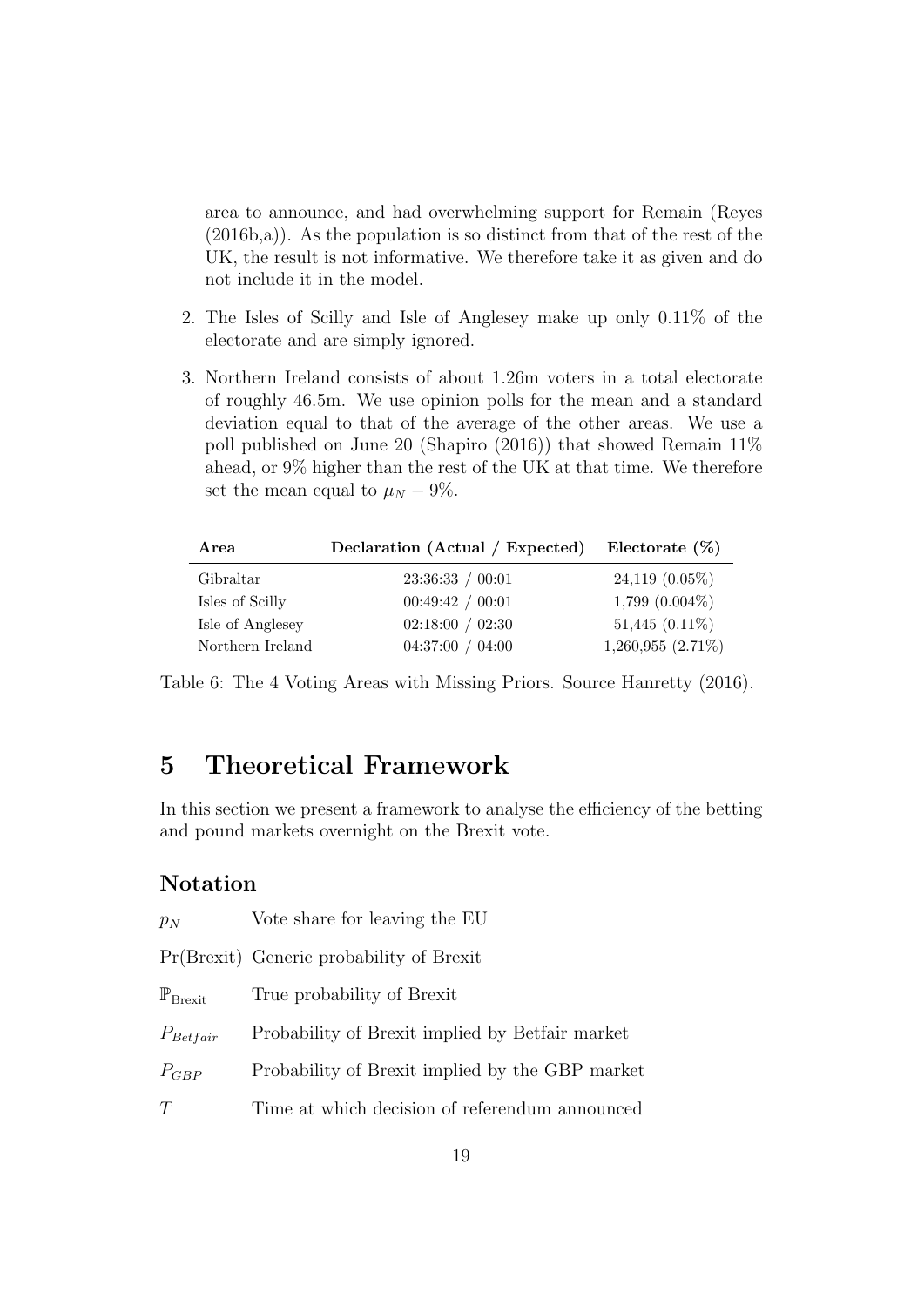- $GBP_t$  Price of GBP at time  $t < T$
- $BETP_t$  Price of Betfair contract paying out £1 in the event of Brexit at time  $t < T$
- $u(\cdot)$  Bernoulli utility function
- $\epsilon_t$  Stationary martingale process

### 5.1 Assumptions

We investigate the implications of various economic assumptions which we list in order of strength:

| <b>NS</b>    | No persistent shocks to $GBP_t$ beyond those that affect $Pr(B$ rexit)                  |
|--------------|-----------------------------------------------------------------------------------------|
| <b>EMHW</b>  | The Efficient Market Hypothesis holds in the weak form                                  |
| <b>EMHSS</b> | The Efficient Market Hypothesis holds in the semi-strong form                           |
| <b>CMI</b>   | Conditional Mean Independence of $GBP_t$ from national vote share<br>$p_N$ given Brexit |
| <b>RN</b>    | Risk Neutrality                                                                         |

Not all these assumptions are regarded as holding exactly but they are presented as an approximation. We discuss each one in detail below.

NS Simply put, this assumption states that the only fundamental determinants of the GBP price on the night were the results of the vote, and that those results only affect the price through their effect on the probability of Brexit,  $Pr(B$ rexit). First we discuss the validity that the only determinant of GBP price during the hours under study were the referendum results. There are certainly other determinants of the GBP price over longer periods of time, for example information regarding the nature of future trading relationships that may became apparent after a negative vote. However on the night itself, there were no major economic releases, or other significant news events. In advance, the Econoday Economic Calendar (Econoday (2016)) listed the final market moving news releases on the 23 June as the US New Home Sales Report at 10:00 am Eastern Time (ET) and the first one for 24 June (beyond the referendum) as Durable Goods Orders at 10 am ET. They predicted that the following would be the market focus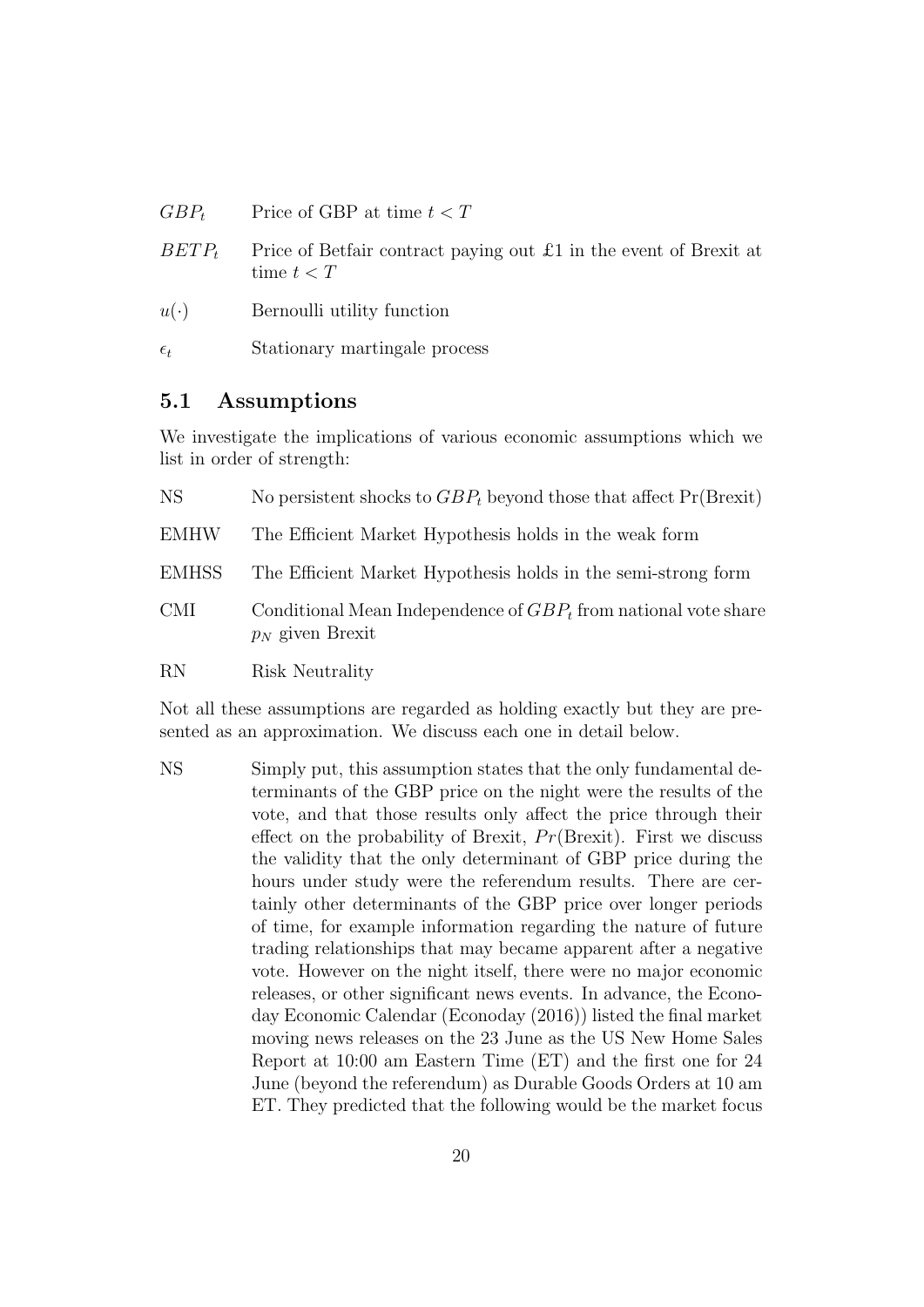for the 24th: "In a rare and potentially powerful wildcard, the markets will react to the Brexit outcome". This demonstrates that in advance there were beliefs that the main determinant of prices would be the outcome of the Referendum. Indeed, the authors of Wu et al. (2017) describe the circumstances as "a natural experiment" with "near perfect conditions" to study a situation. Next we discuss the assumption that only the likelihood of Brexit affects the GBP price. Before the vote there were several predictions that the pound would sell off significantly in the event of Brexit but rally a little otherwise (see Wu et al. (2017)). Thus, an assumption that GBP decreases monotonically with  $Pr(B$ rexit) is reasonable. This does not lead directly to the assumption that only  $Pr(B$ rexit) affects the GBP price. For instance, it could be believed that the vote share  $p_N$  has an affect on GBP over above the decision to leave the EU through the "hardness" of such a Brexit. This would still be consistent with the NS assumption as unless the support of the distribution of  $p<sub>N</sub>$  were entirely above  $50\%$  (P(Brexit) = 1) any move in  $p<sub>N</sub>$  would result in a, ceteris paribus, change of  $Pr(B$ rexit). This is as, as the expectation of  $p_N$  moves further from the 50% cutoff, the probability mass below 50% decreases and P(Brexit) decreases, at least for the distributions studied in this paper. Also, we postulate that only the binary result of the vote, and not the any particular form of trading relationship following a vote, was on the minds of investors on the night of the vote. Despite there being intense scrutiny of the negotiations between the EU and the UK on the terms of withdrawal in recent months, the term "hard" Brexit only first appeared several months after the referendum after the Conservative party conference in October 2016.

EMHW When the EMH holds there can be an interpretation of a market probability for a prediction market, as all information has been aggregated into the price. The market price of the Betfair contract can be interpreted as  $u^{-1}(P_{Betfair} \times u(\pounds 1))$ . Correspondingly,  $P_{Betfair, t} = u(BETP_t)/u(\pounds1)$  where  $BETP$  is the price. An implication of weak form market efficiency is that different markets will have identical beliefs. For the purposes of this study this means that although the two markets may have beliefs about the outcome of the referendum which do not agree with fundamental information contained in vote results, they must have the same beliefs and so  $P_{Betfair} = P_{GBP}$ .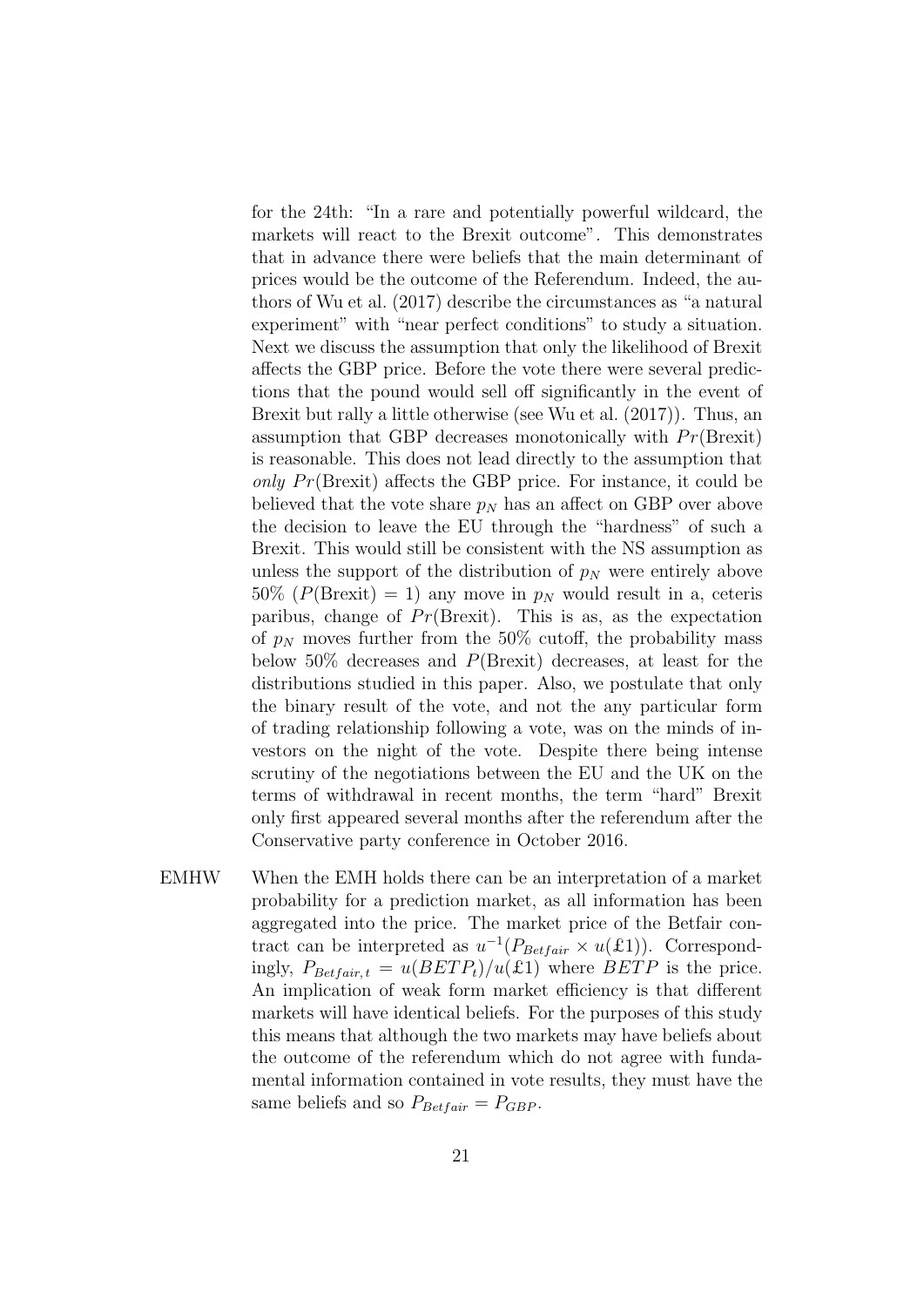- EMHSS EMH holding in the semi-strong form will imply that prices immediately discount all publicly available information including any results of voting areas already announced in the referendum. As such  $P_{\text{betfair}} = P_{GBP} = \mathbb{P}_{\text{Brexit}}$ , the true probability. For our purposes this will imply that market probabilities equal the probability of the electoral probability model. Note that EMHSS  $\Rightarrow$ EMHW.
- CMI Let

$$
D = \begin{cases} 1 & BREXIT \text{ at time } T \\ 0 & REMAIN \text{ at time } T \end{cases}
$$

The CMI assumption can be written mathematically as:

 $\mathbb{E}_{t}(GBP_{T} | D, p_{N}) = \mathbb{E}_{t}(GBP_{T} | D),$ 

where  $p_N$  is the national share of those voting for Brexit, while  $T$  is the time when the decision is announced and  $t$  is any time with  $t < T$ . Equivalently, the sterling rate is affected by  $p<sub>N</sub>$  only through its affect on whether Brexit occurs. The GBPUSD price would be expected to be the same if the vote for Brexit were either 50.01% or 99.99%. This is a strong assumption, particularly when there is significant probability mass around outcomes very close  $p_N = 50\%.$ 

RN Again, this is a strong assumption which is not believed to hold in practice, but it is a useful approximation that is likely to be roughly valid. However, it is noted that any deviations from RN may have larger effects than they otherwise might have due to the increased risk of holding the pound during the period under study<sup>9</sup>.

### 5.2 Implications

The implications of the assumptions are explored below and summarised in table 7.

#### 5.2.1 Semi-Strong Market Efficiency

Under EHMSS:

<sup>&</sup>lt;sup>9</sup>Higher perceptions of risk were evident from, for instance, higher implied volatility from options pricing as well as increased margin requirements from brokers for sterling related products.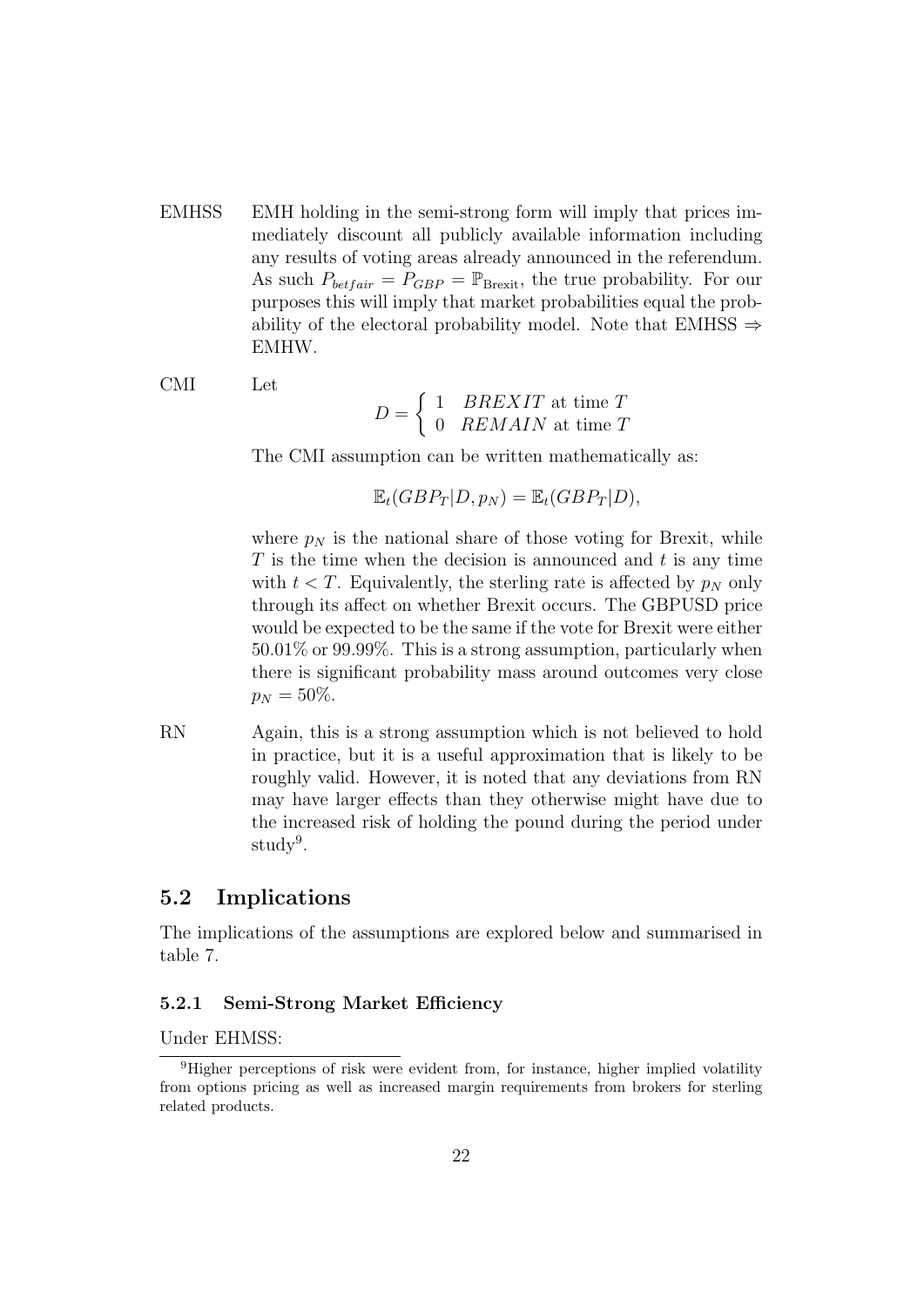| Assumptions      |               | Implication                                                        |
|------------------|---------------|--------------------------------------------------------------------|
| <b>EMHSS</b>     | $\Rightarrow$ | $u(BETP_t) = \mathbb{P}_{\text{Brexit}, t} \times u(\pounds1)$     |
| $EHMSS+RN$       | $\Rightarrow$ | $BETP_t = \mathbb{P}_{\text{Brestt. t}}$                           |
| $NS+EMHW$        | $\Rightarrow$ | $GBP_t = g(1 - BETP_t) + \epsilon_t$ , $g(\cdot)$ increasing       |
| $NS+EMHW+CMI+RN$ | $\Rightarrow$ | $GBP_t = GBP_L + (1 - BETP_t) \times (\triangle GBP) + \epsilon_t$ |

Table 7: Assumptions and their implications in the theoretical framework.

$$
\mathbb{P}_{\text{Brexit}, t} = P_{\text{Betfair}, t} = \frac{u(BETP_t)}{u(\pounds 1)},
$$

where  $t$  subscripts indicate evaluation at time  $t$ . The further assumption of RN implies:

$$
\mathbb{P}_{\text{Brexit},\,t} = BETP_t
$$

#### 5.2.2 Weak Market Efficient

NS implies

$$
GBP_t = f(P_{GBP,t}) + \epsilon_t,
$$

where  $f(\cdot)$  is monotonically decreasing. Adding the EMHW assumption which implies  $P_{\text{Betfair}} = P_{\text{GBP}}$  yields

$$
GBP_{t} = f(P_{Betfair, t}) + \epsilon_{t}
$$
  
=  $f(u(BETP_{t})/u(\pounds1)) + \epsilon_{t}$   
=  $g(1 - BETP_{t}) + \epsilon_{t}$ , (5.1)

where since  $u(\cdot)$  is increasing and  $f(\cdot)$  decreasing,  $g(x) = f(u(1-x))$  is increasing. Thus only NS and EMHW are required to imply that the pound price moves contemporaneously with some non-linear but monotonic function of the Betfair price.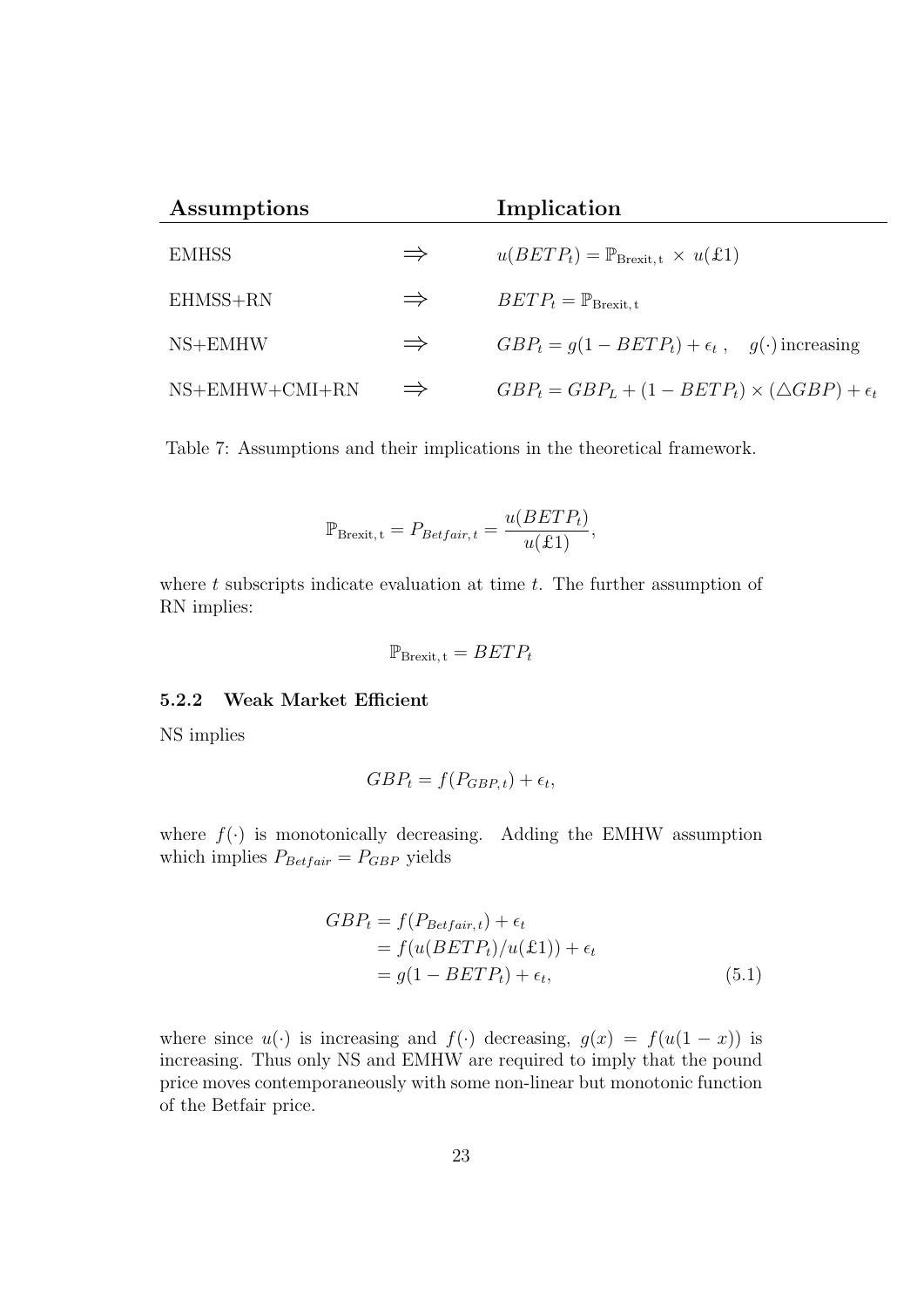#### 5.2.3 Cointegration under Stronger Assumptions

Adding the stronger assumptions of CMI and RN will imply that for the form of  $q(\cdot)$  in equation 5.1 is linear and the markets will be cointegrated:

$$
GBP_t = \mathbb{E}_t (GBP_T) + \epsilon_t
$$
  
=  $\mathbb{E}_t (GBP_T|D, p_N) + \epsilon_t$   
=  $\mathbb{E}_t (GBP_T|D) + \epsilon_t$   
=  $\Pr(D = 1|\mathcal{F}_t) \mathbb{E}_t (GBP_T|D = 1) + \epsilon_t$   
+  $\Pr(D = 0|\mathcal{F}_t) \mathbb{E}_t (GBP_T|D = 0) + \epsilon_t$   
=  $\Pr(D = 1|\mathcal{F}_t) (\mathbb{E}_t (GBP_T|D = 1) - \mathbb{E}_t (GBP_T|D = 0)) + \epsilon_t$   
+  $\mathbb{E}_t (GBP_T|D = 0) + \epsilon_t$ 

$$
BETP_t = \mathbb{E}_t (BETP_T)
$$
  
= Pr (D = 1|F\_t) × £1  
= Pr (D = 1|F\_t)

Therefore,

$$
GBP_t = BETP_t \times (\mathbb{E}_t (GBP_T|D=1) - \mathbb{E}_t (GBP_T|D=0))
$$

$$
+ \mathbb{E}_t (GBP_T|D=0) + \epsilon_t
$$

Write  $GBP_H = \mathbb{E}_t (GBP_T | D = 0)$ ,  $GBP_L = \mathbb{E}_t (GBP_T | D = 1)$  and  $\triangle GBP =$  $GBP_H - GBP_L$  and assume that these are constants, i.e., independent of t. Prices at time  $t$  will thus satisfy:

$$
GBP_t = GBP_L + (1 - BETP_t) \times (GBP_H - GBP_L) + \epsilon_t
$$
  
= 
$$
GBP_L + (1 - BETP_t) \times (\triangle GBP) + \epsilon_t,
$$
 (5.2)

where  $\epsilon_t$  is a martingale difference (if  $\epsilon_t$  were predictable EHMW would be violated). Thus the two markets will be cointegrated with cointegrating vector  $(\triangle GBP, -1)$ . Taking  $\triangle GBP$  as given, an arbitrage opportunity may exist if the error term deviates from zero. This would be facilitated by taking a position in the Betfair contract and taking an opposing position in the pound, in the ratio of the cointegrating vector.

# 6 Results

Electoral Probability Model results were generated in Matlab, sampling from the relevant multivariate distributions to evaluate model probabilities. Where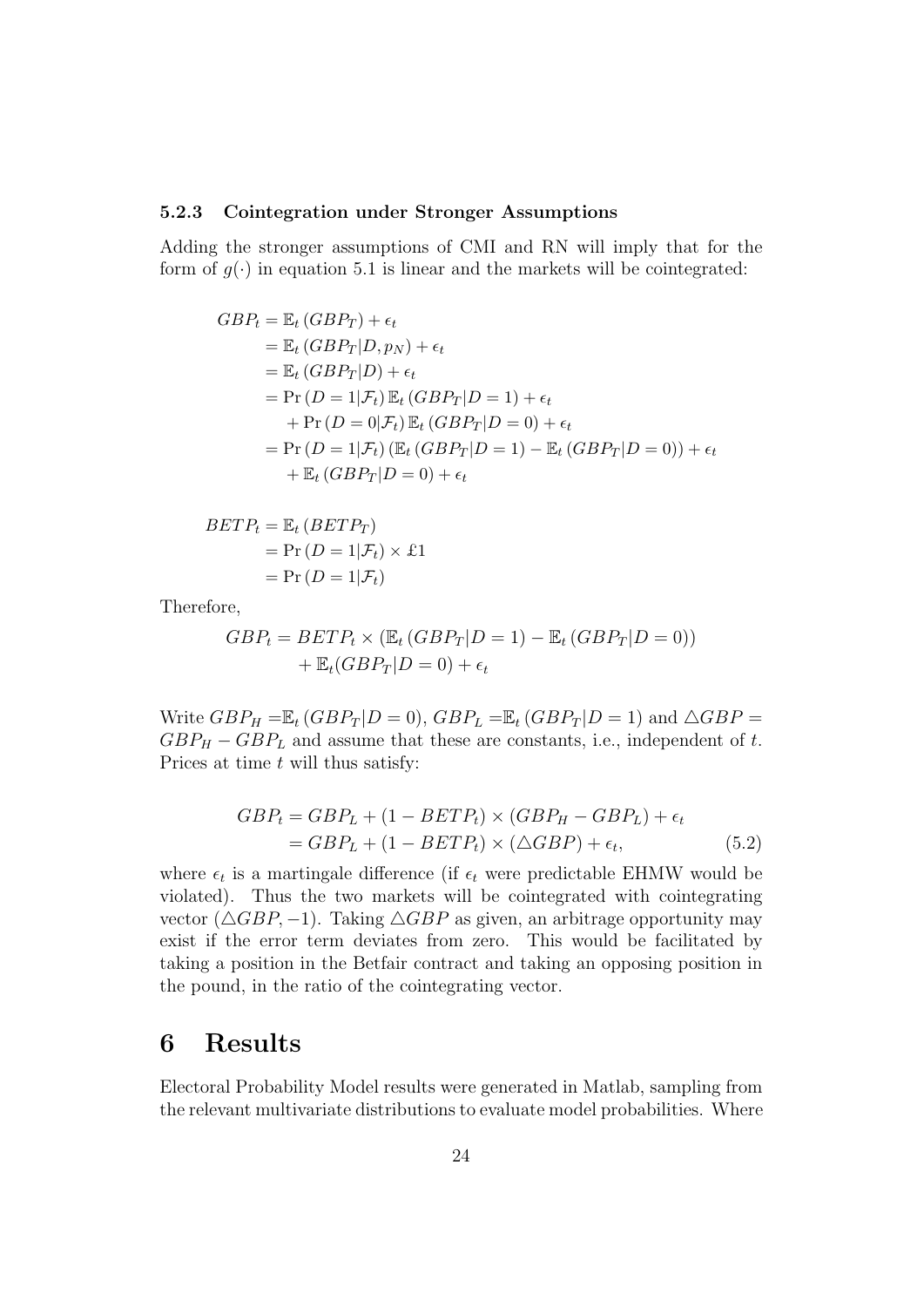calibration was required, we found that a simple gradient descent algorithm was adequate.

### 6.1 Semi-Strong Market Efficiency

Figure 3 shows the results for calibrating the model prior to the generous standard deviation figure of 5% using the parameters from Table 5. The kurtosis of the distributions is lower for the normal model, due to the logit mapping squeezing the distribution. The logit t-distribution has higher kurtosis, as expected. Both logit distributions are highly significantly different to the normal distribution, as shown by the Jarque-Bera (JB) test pValue. All marginals had a very generous prior 90% confidence interval of around 16.5% width. Figure 4 shows the evolution of the model forecast as the night progressed. The results of all marginals are almost identical except for the higher kurtosis logit-t marginal, which had a surprisingly quicker rate of convergence. The logit-t model predicted Brexit at 1:23:34 am on the 12th result with 95% accuracy, and on the 18th result at 1:45am with 99% accuracy. The other models took until 1:43:46am (15th result) and 2:03am (33th result) to get to those certainties respectively. This compares with the BBC projecting Brexit at  $4:39:32$ am<sup>10</sup>. The Betfair market took until  $04:21:00$  am to imply 99% probability, and the pound appeared to take even longer to react.

In section 5 it was shown that the assumptions of semi-strong market efficiency (EMHSS) and risk neutrality (RN) leads to  $\mathbb{P}_{Brexit, t} = BETP_t$ , where  $\mathbb{P}_{\text{Brexit}, t}$  is the true probability of Brexit. This is rejected by the data. It is theoretically possible that this rejection is due to a failure of RN and not EMHSS. If EMHSS holds, but not RN then  $\mathbb{P}_{\text{Brexit},t} = \frac{u(BETP_t)}{u(t)}$ . To investigate this possibility, we plot the forecast probability versus the Betfair contract price in Figure 5. Also shown is a polynomial regression constrained to be monotonic and unity at a 100% probability of Brexit as well as the path taken by the observed data. This would represent the shape of the utility function under EMHSS holding, but RN not. The regression does not provide a convincing fit. There are many points for which there is a low price for the Betfair contract when the forecast is implying a very high probability of leaving the EU. The poor fit is explained as the paths of the contract price and the likelihood of Brexit were not moving contemporaneously, as evidenced by the path taken by the data not adhering closely to the regression. Failure of EMHSS is the only explanation for such behaviour, not any non-linearity of utility arising due to risk aversion.

We now discuss the semi-strong efficiency of the pound market. We can

<sup>&</sup>lt;sup>10</sup>According to our Bloomberg scrape.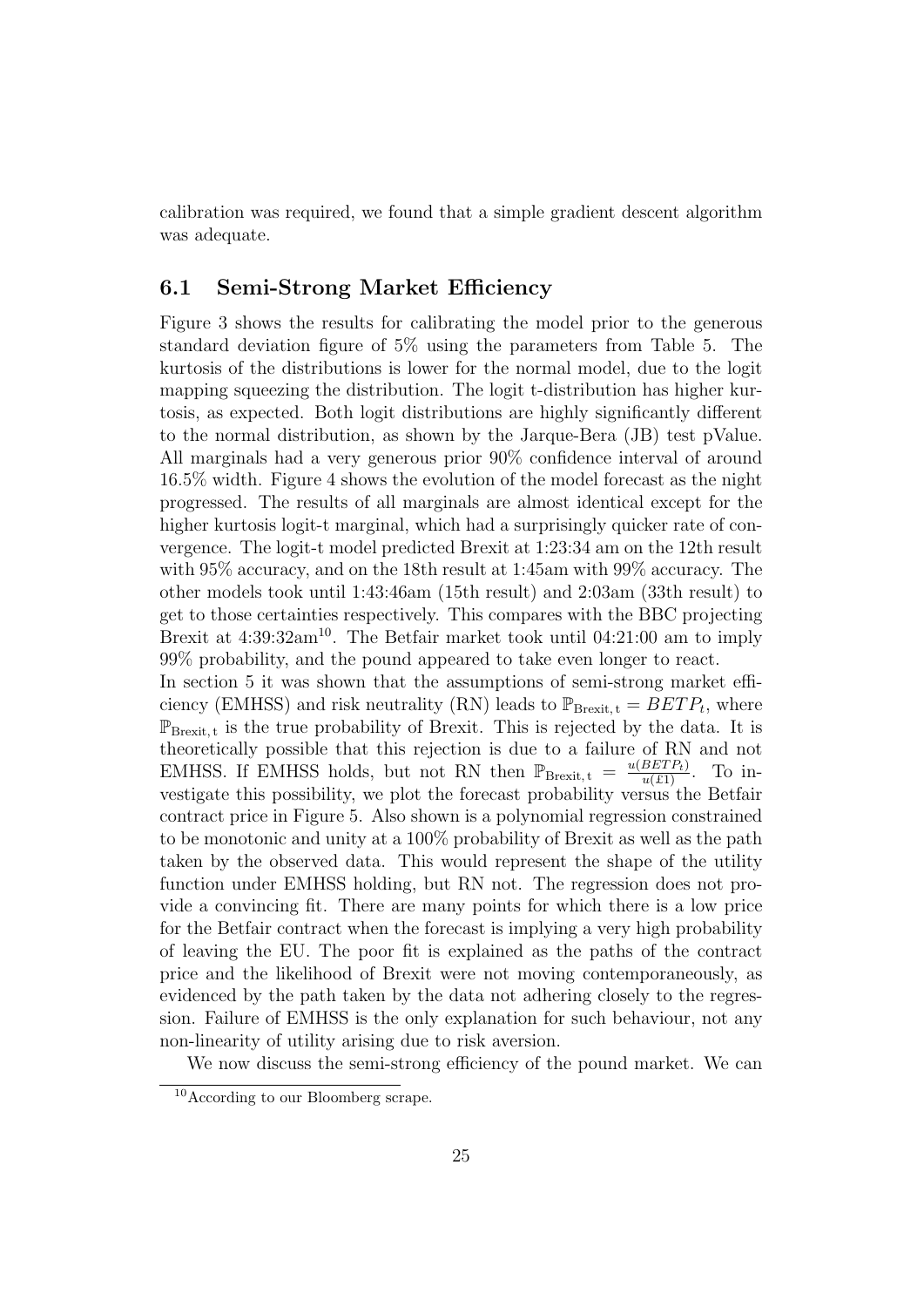Forecast Model Prior



| Marginal     | Kurtosis | 90% CI             | 99% CI             | $JB$ $p$ |  |
|--------------|----------|--------------------|--------------------|----------|--|
| Normal       | 3.0      | $(40.1\%, 56.7\%)$ | $(35.4\%, 61.4\%)$ | > 0.5    |  |
| Logit Normal | 2.9      | $(40.2\%, 56.6\%)$ | $(35.9\%, 60.1\%)$ | < 0.001  |  |
| Beta         | 3.0      | $(40\%, 56.6\%)$   | $(35.5\%, 61.3\%)$ | 0.29     |  |
| Logit t      | 3.6      | $(40\%, 56.6\%)$   | $(34.4\%, 62.4\%)$ | > 0.5    |  |
|              |          |                    |                    |          |  |

| $99\%$ result |
|---------------|
| 33 (2:03:00)  |
| 33 (2:03:00)  |
| 33 (2:03:00)  |
| 18(1:45:00)   |
|               |

Figure 3: Prior Distributions for Forecast Model.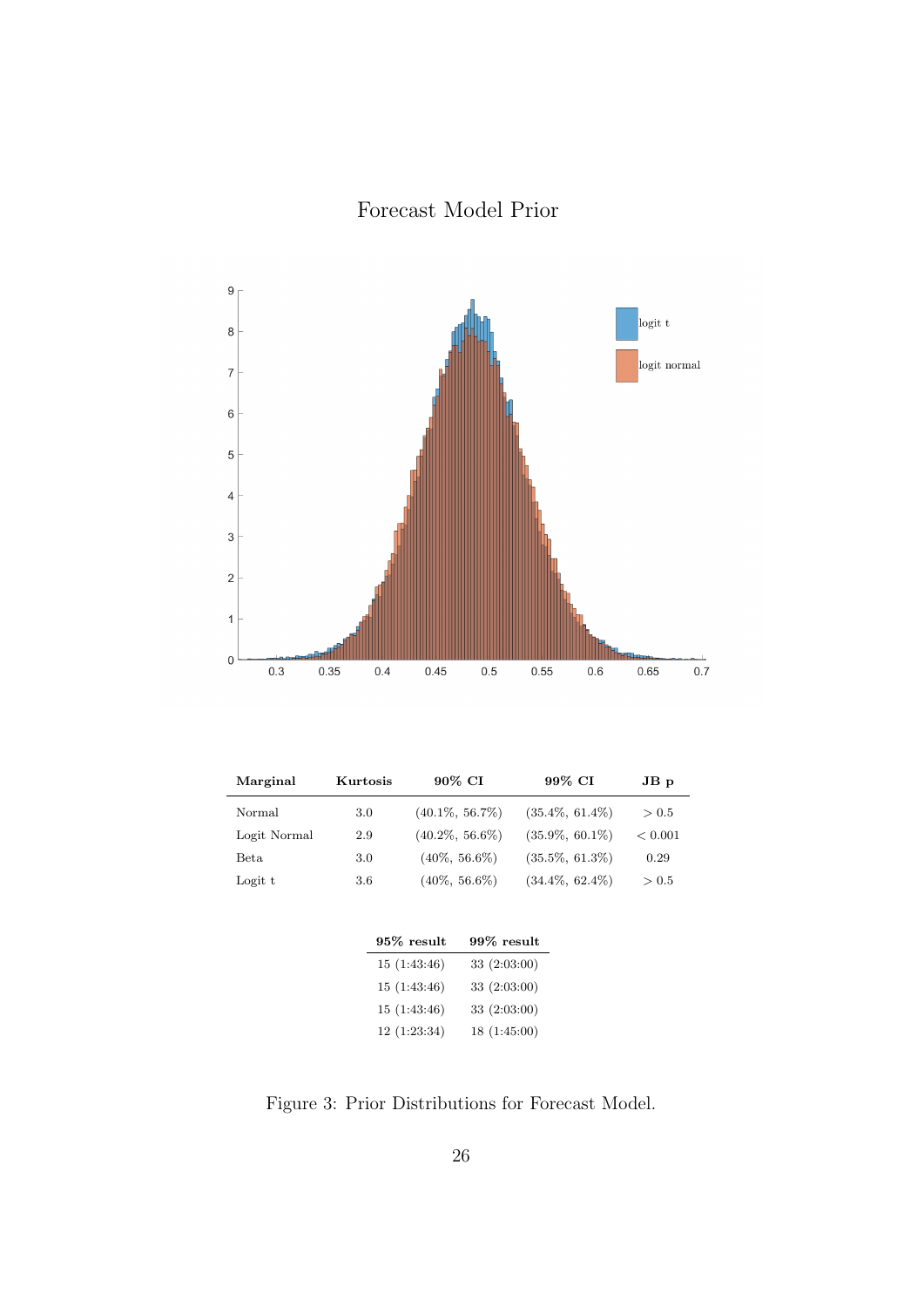

Figure 4: National Vote Distribution Evolution (Logit Normal) and Model Probability Paths for Forecast Model.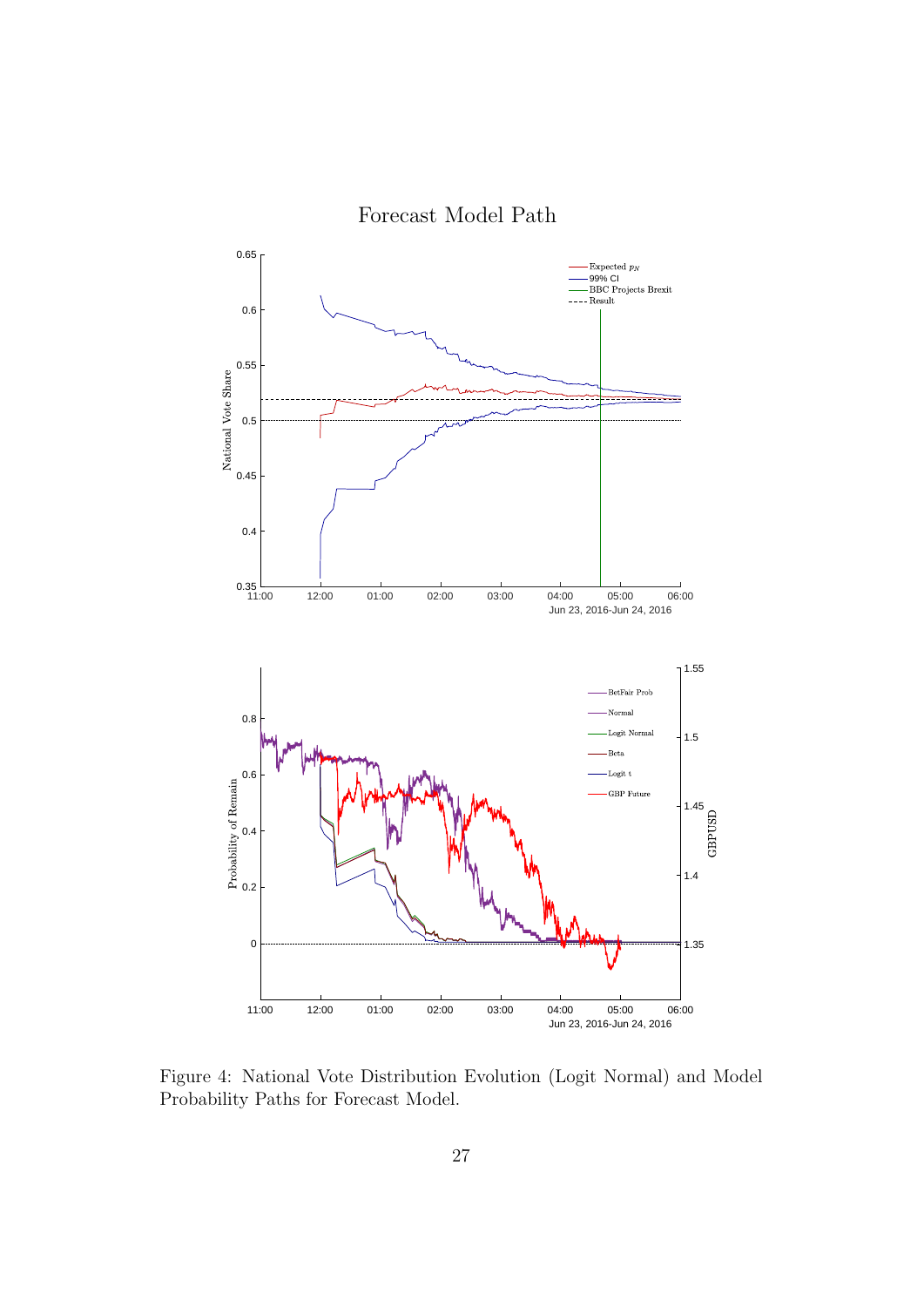

Note: Arrows show the direction of time.

Figure 5: GBP versus Betfair Remain Contract with Monotonic Non-Linear Regression.

evaluate an implied probability of Brexit from this market under the additional CMI and RN assumptions. Figure 6 graphs the implied probabilities of the forecast model and both markets. The forecast model leads the Betfair price, which in turn leads the pound probability. The average horizontal distance on this plot between the relevant lines is 113 minutes for forecast-Betfair and 185 for forecast-pound. It appears that the fundamental information (forecast) led the betting market by nearly 2 hours which in turn led the pound by over an additional hour. Relaxation of RN and CMI in the GBP market will lead to non-linearities arising between the price and probability of Brexit relationships. Again, it is theoretically possible that the relaxation of these assumptions, and not failure of EHMSS in the GBP market, caused the apparent lag in the pound market. However, the next section will discuss this further. A plausible explanation for the behaviour observed is that the pound market discounted the information contained in the vote more slowly than the betting market, whereas non-linearities in any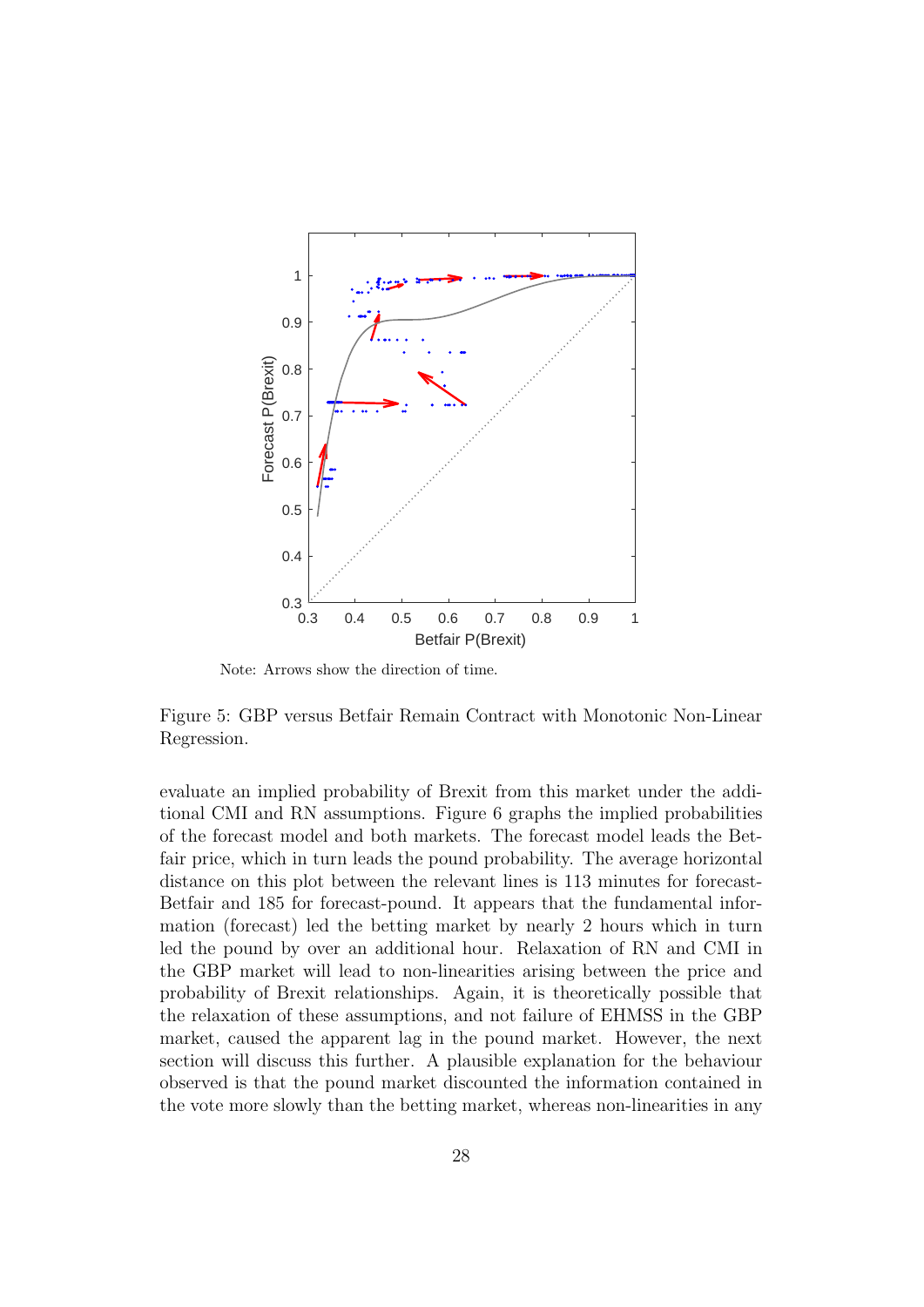

Figure 6: The Forecast Model Probability, the Betfair Probability and the GBP Implied Probability under RN and CMI Assumptions.

contemporaneous relationship caused by deviations from CMI and RN are not.

## 6.2 Weak Market Efficiency

The evolution of the two markets on the night is shown in Figure 7. To the eye, they do not appear to be moving together. To form a robust conclusion we rely on the theoretical framework developed in section 5. Recall that an implication of EMHW is that both markets discount the same likelihood. Using the notation of the previous section EMHW  $\Rightarrow$   $P_{Betfair} = P_{GBP}$  and we explore this possibility.

Under the various assumptions of no shocks to the GBP price beyond the referendum (NS), weak market efficiency (EMHW), conditional mean independence (CMI) and risk neutral (RN) the two markets will be cointegrated. We calculate the cointegrating ratio by evaluating both markets at the beginning and end of the 7 hour period from 10 pm on 23 June to 5 am on 24 June. Following the notation of equation 5.2, this gives implied values of  $GBP<sub>L</sub> = 1.345,  $GBP<sub>H</sub> = 1.499$  and  $\triangle GBP = 0.154$ . This is similar to the$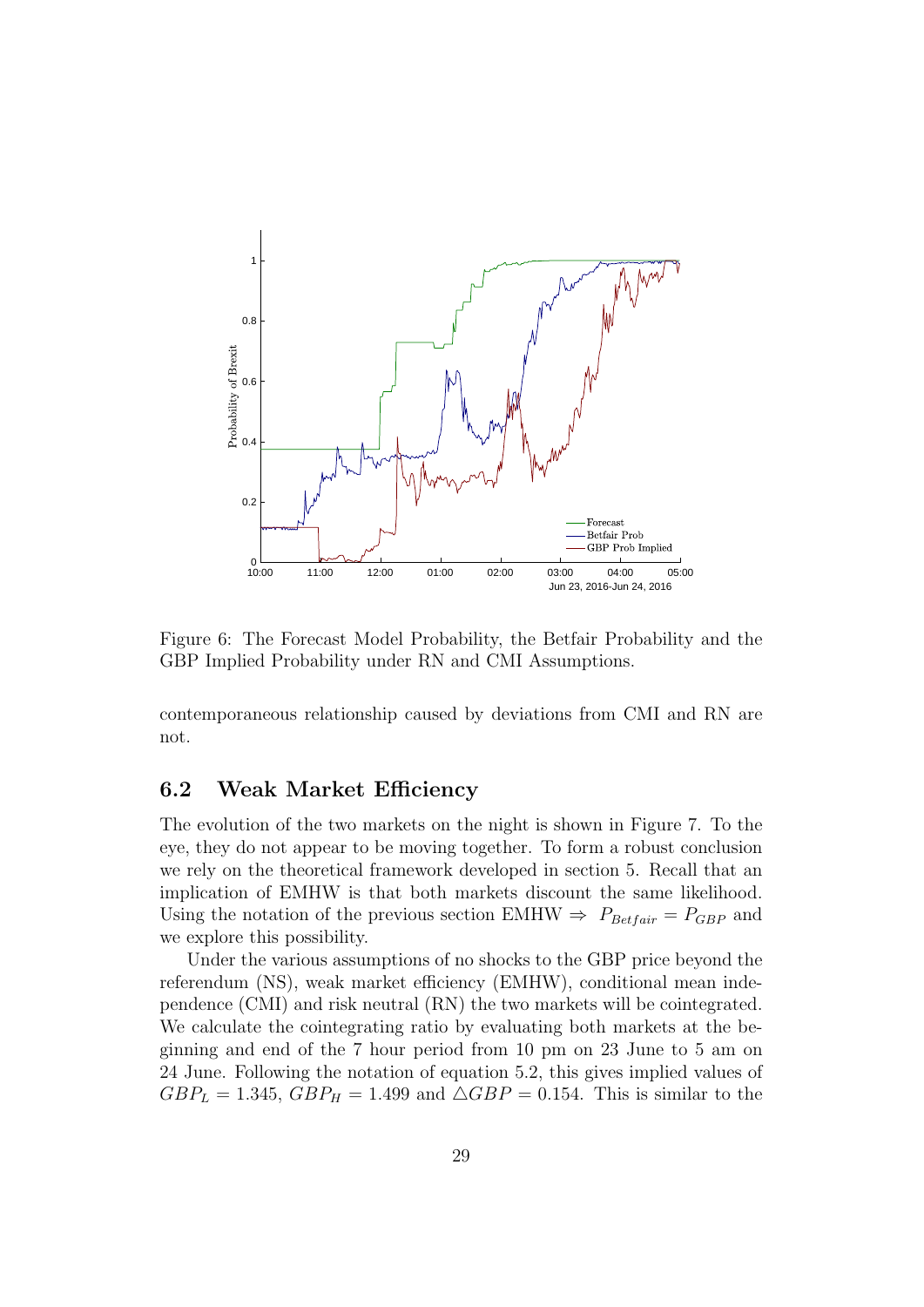

Figure 7: Last Prices by Minute.



Note: The error is the return, before transaction costs, of buying GB-PUSD and selling the Betfair contract for Remain, in the cointegrating ratio. There appear to be profitable arbitrage opportunities that require no successful forecast of GBP

Figure 8: The Theoretical Cointegration Error with Sample Auto Correlation Function.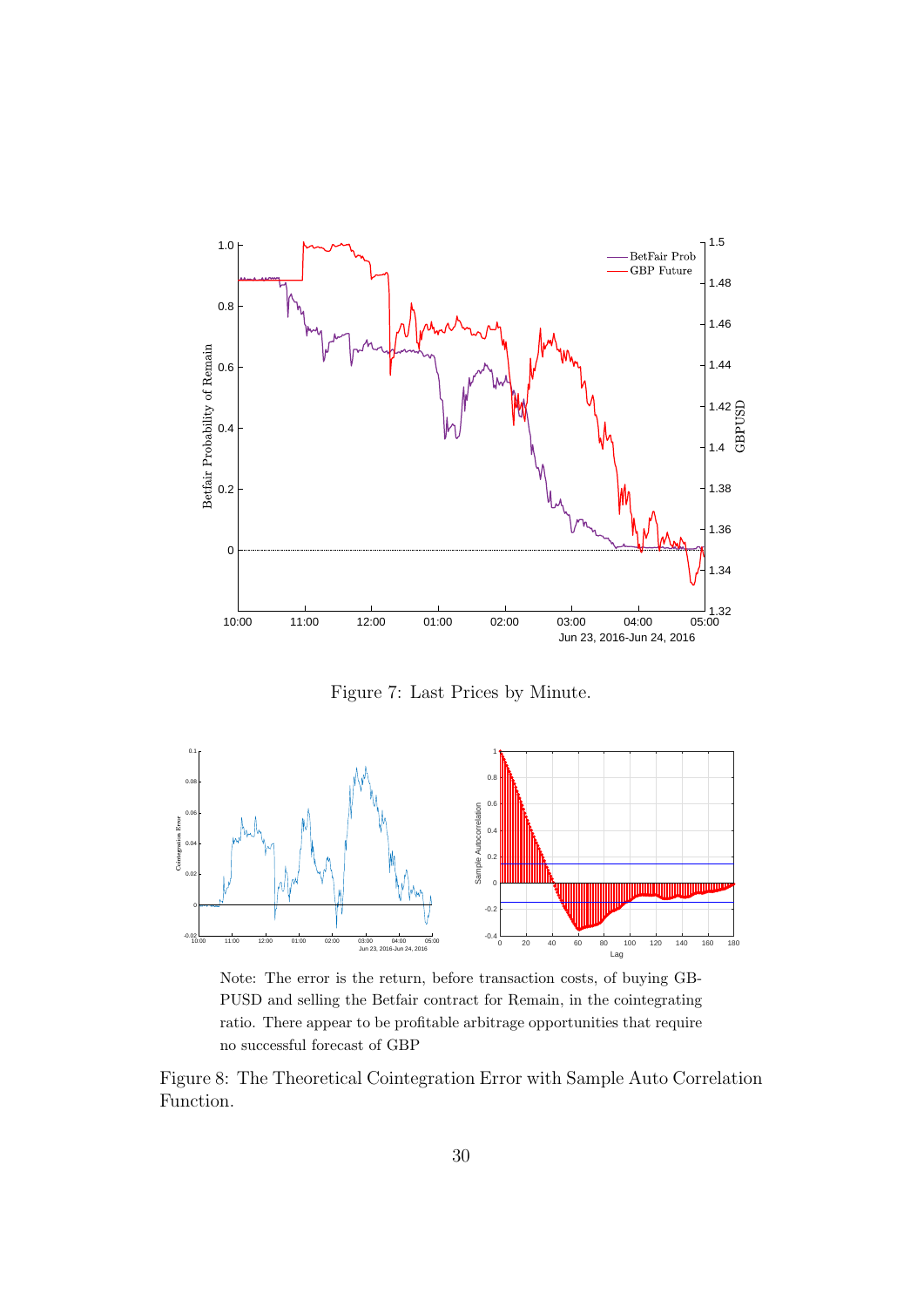

Figure 9: GBP versus Betfair Remain Contract with Monotonic Non-Linear Regression.

predictions made of the pound conditional on the outcome of the referendum made by various commentators in advance (see Wu et al. (2017)).

The cointegration error  $\epsilon_t = GBP_t - GBP_L - (1 - BetP) \times \triangle GBP$  is plotted in Figure 8 along with the sample Auto-Correlation Function (ACF). Testing the Null of stationarity of the error with the KPSS test results in rejection with a pValue of  $\langle 0.01^{11} \rangle$ . This is a formal rejection of the assumptions that led to cointegration, but not necessarily of EMHW. Relaxing the CMI, RN assumptions made in section 5 but still relying on NS, implies that the markets move contemporaneously, according to some possibly non-linear but monotonic function of price  $g(\cdot)$  plus a martingale difference  $\epsilon_t$ . Suppose the rejection of cointegration were due to the resulting non-linearity due to deviations from CMI and RN, what would the  $g(\cdot)$  look like?

Figure 9 attempts to answer this question by showing a plot of the pound

<sup>11</sup>Testing a null hypothesis of a unit root via an augmented Dickey Fuller test using the saturate and reject method of lag selection results in non-rejection of the null with a pValue of 0.168. This provides further evidence of non-stationarity.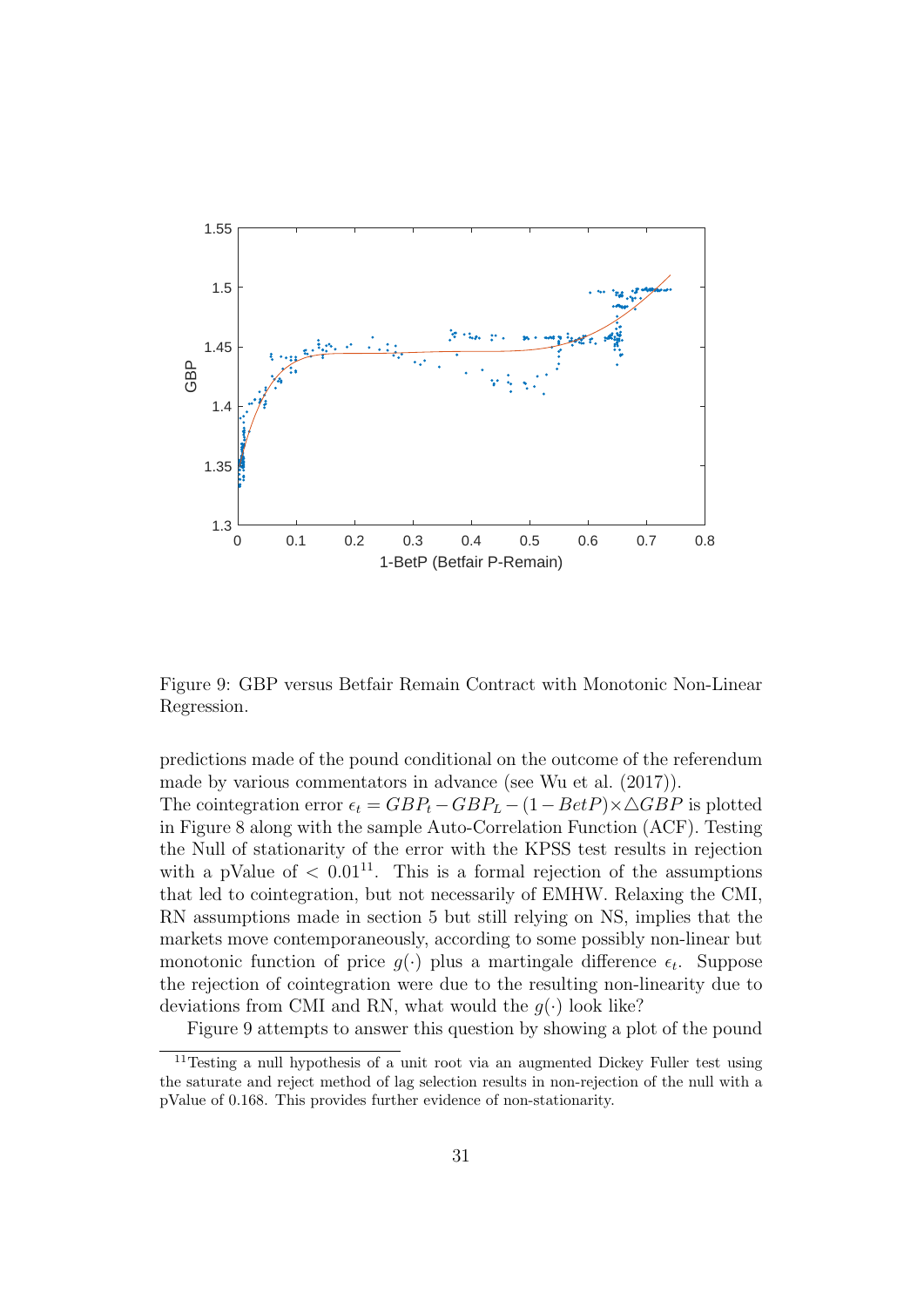price against that of the Betfair contract for remain for each minute of the night, along with a polynomial monotonic regression which represents  $q(.)$ . This shows very little sensitivity of the GBP price to the price of the Betfair contracts for prices between about 15p and 50p. This is unlikely. GBP is most sensitive when the likelihood of Brexit is deemed high. This corresponds to the period of the night when the betting market was pricing a high probability of leaving the EU, but that the GBP had yet to react fully. A better explanation is that the pound market had not discounted the result of the vote whereas the betting market had. Further, figure 10 shows how the error of this regression varies with time as well as the autocorrelation function. The assumptions of NS and EMHW imply that this error should be a stationary martingale difference. Stationarity is rejected by the KPSS test with a pValue of  $0.01^{12}$  and the ACF has highly significant lags which would in themselves be a rejection of EMHW.

Discounting non-linearities in the price relationship as the cause of rejection of cointegration leads us to consider violations of NS as the only defence against a conclusion that  $P_{Betfair} \neq P_{GBP}$ . What would need to be assumed for the EMHW to actually hold? One would have to believe that there was a shock to the pound that caused a change in price of 9 cents, or around 7%, which was independent of the referendum results and which was subsequently reversed around 2 hours later, at around the time that Brexit became apparent. This is not plausible. Finally, we consider the case that pound investors could have marked down the price of sterling after the vote to leave the EU was known, but that the exact voteshare, and hence likely "hardness" of Brexit, was not. As can be seen from figure 4 the forecast model's expectation of the voteshare  $p<sub>N</sub>$  actually peaked prior to 2am above 53%. It then decreased to the actual result of 51.9% during the rest of the night. To the extent that the voteshare had any effect at all beyond being either side of 50% it would suggest a softening of Brexit towards the final hours of the night. This would support GBP not exacerbate a sell-off. The only convincing explanation for the rejection of cointegration is that the referendum shocks were first felt in the betting market and later in the currency market and we conclude that EMHW was indeed violated.

#### 6.3 Arbitrage

It appears that Betfair market led the pound market which suggests that a portfolio of selling the pound and buying the Betfair contract would be

<sup>&</sup>lt;sup>12</sup>Evidence of non-stationarity is not as strong as in the cointegration case as the ADF test does reject a null of a unit root with a pValue of 0.047, whereas the Variance Ratio test barely avoids rejecting a unit root with a pValue of 0.071.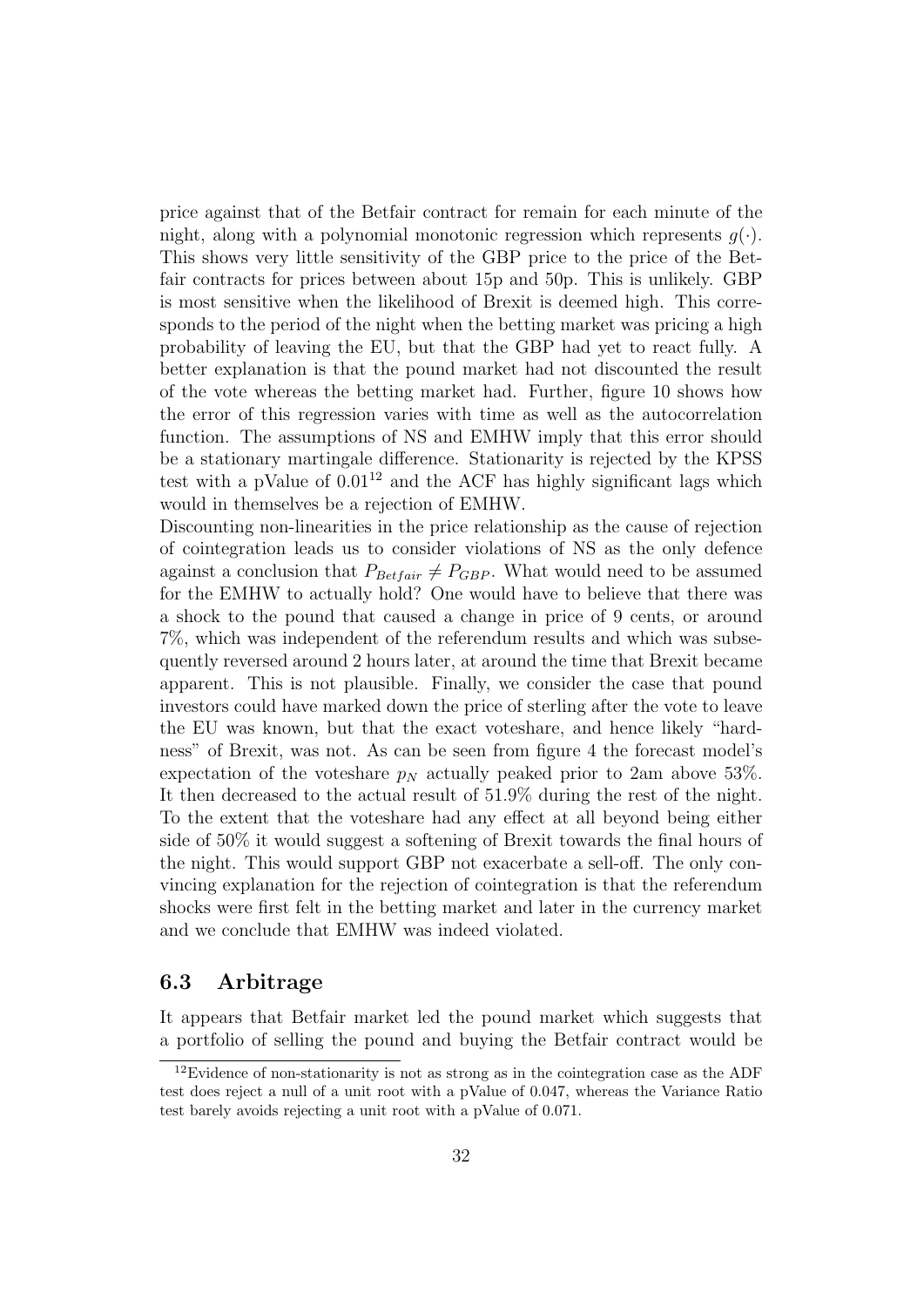

Figure 10: Non-Linear Regression Error with Sample Auto Correlation Function.

profitable. Note that the cointegration error shown in figure 8 is the return of the portfolio generated by buying  $\pounds 1$  and selling  $\triangle GBP$  Betfair Brexit contracts. Selling in this ratio at around 4 am that would have made roughly 9 cents of profit per £1 of the pound sold, or an unleveraged return of up to  $7\%$  in about two hours<sup>13</sup>. Supporters of the EMH could object to the conclusion that the EMH fails by simply selling the pound uncovered due to the increased risk an investor would be being exposed to (the pound, after all, was exceptionally volatile during the period). However, the arbitrage strategy of covering the short with a position in the spread bet largely eliminates risk. The arbitrage is not reliant on the forecast model predictions and further illustrates the failure of the EMH in its weak form.

### 6.4 Robustness Checks

We now consider the sensitivity of the electoral model to changes in the model parameter changes. Table 8 shows the 95% Brexit prediction times for various parameter changes. No changes are observed when making all parameters except  $\sigma_p$  and  $\rho_p$  more conservative by roughly 5% (row 1). Increasing only  $\sigma_p$  by 5% or reducing  $\rho_p$  by 5% (rows 2 and 3) reduces the speed of convergence a little with the 95% prediction coming on the 16th as opposed to 15th result. Lowering  $\rho_p$  further to the very conservative lower bound of 0.18 slows the result significantly but still predicts Brexit with 99%

<sup>&</sup>lt;sup>13</sup>In terms of transaction costs, selling the pound would cost about 2-3 hundredths of a cent at that time, whereas the Betfair cost is  $3 - 5\%$  levied on any bets that pay out. This would slightly change the ratio of the portfolio but not significantly affect profits or these conclusions.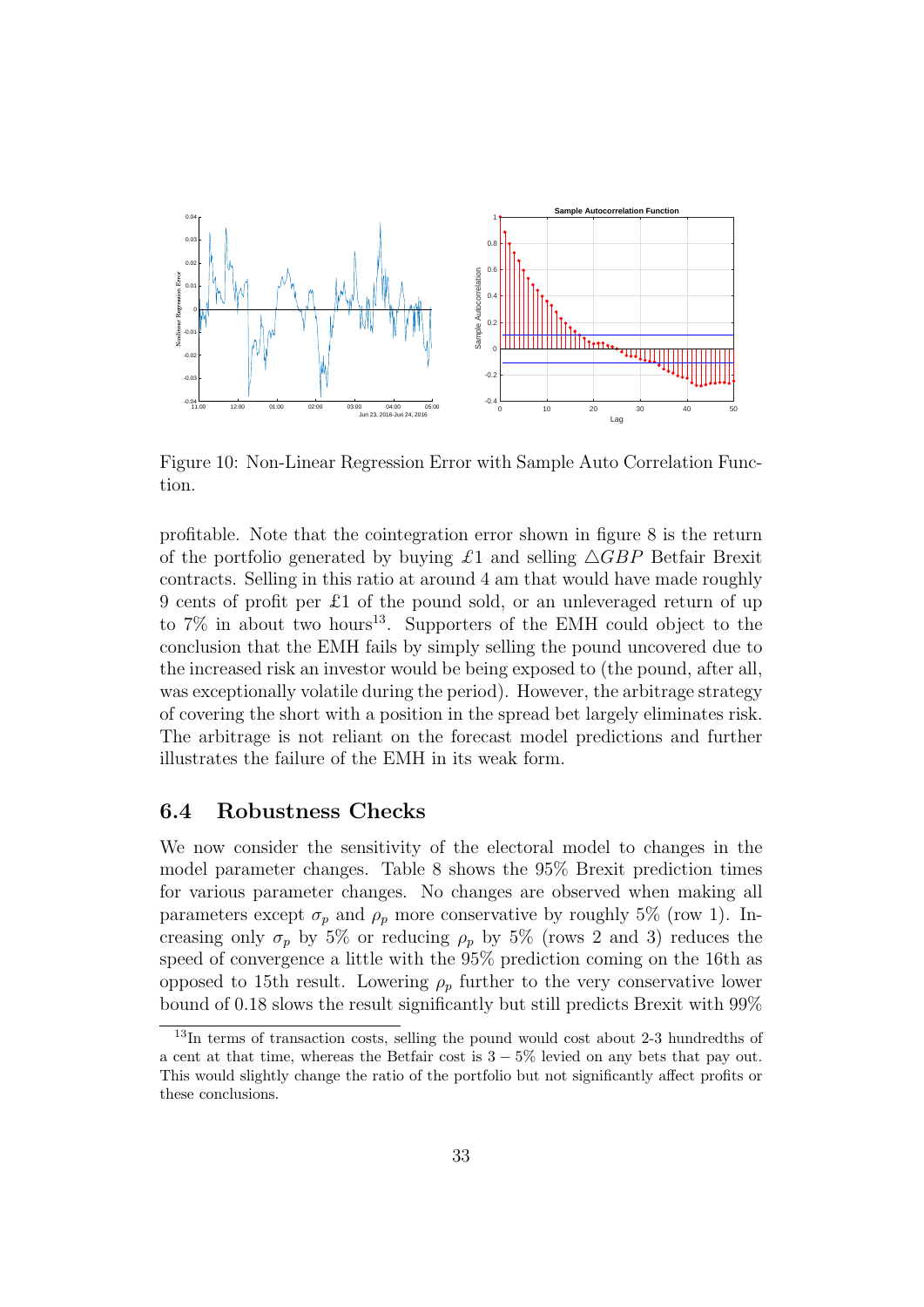probability about an hour and a half before the Betfair market. Making the correlation between vote share and turnout at the area level  $\rho_{pq}$  both zero or of opposite sign increases the speed of convergence a little, with the 95% likelihood now coming on the 14th result. This suggests, although there is some subjectivity in the hyperparameter choices, the conclusions of violations of markets efficiency are both robust to sensible changes as well as completely changing the sign of  $\rho_{pq}$ . Further we observe that changes to  $\sigma_p$  and  $\rho_p$  only meaningfully affect the model to a large degree, which is as expected.

#### Heterogeneous correlations

As noted, the electoral model is limited by having homogeneous correlation coefficients. To test this limitation we ran the model with a modified voteshare correlation matrix  $\Sigma_n$ . Correlations were set so that they were higher for areas with similar expected vote share, according to the following formula:

$$
(\Sigma_p)_{ij} = A - B \sqrt{|\mu_i - \mu_j|},
$$

where  $A$  and  $B$  are constants chosen so that the average correlation is the usual value of  $\rho_p = 0.288$  and the minimum value was 0.1. This form, although crude, is justified as areas with closer expectations are more likely demographically similar and so have a greater degree of dependence. Running this model for normal marginals resulted in 95% and 99% likelihoods of Brexit at 1:15 am (10th result) and 1:17 am (11th result), respectively. This was considerably faster than the homogeneous case, suggesting that departures from homogeneity in the model would quicken convergence and lead to a strengthening of our conclusions.

# 7 Conclusion

This paper examined the efficiency of the Betfair and pound/dollar markets as the results of the United Kingdom European Union membership referendum were announced. This event provided a unique opportunity to study the interaction between a flow of information, a prediction market and a financial market, where there was a sole, public determinant of prices. Other work has identified the pound market as being inefficient during the period under investigation but we were able to answer questions about the efficiency of the prediction market as well as the relative speed at which the two markets digested the information flow.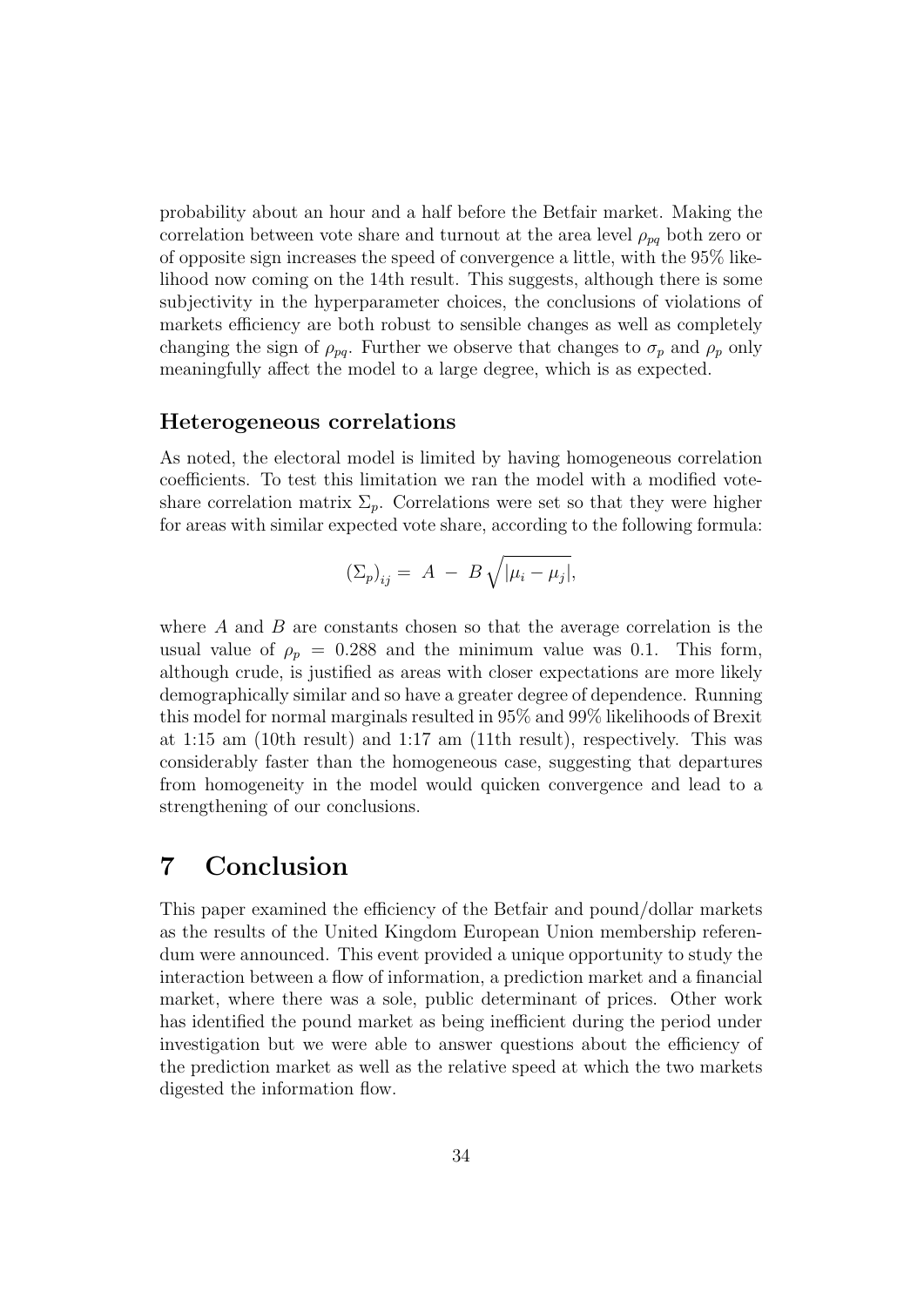| Result         | $\sigma_P$ | $\rho_p$ | $\rho_q$ | $\rho_{pq}$               | $\nu$            | $\sigma_{\nu}$ | $95\%$ result <sup>a</sup>                  |
|----------------|------------|----------|----------|---------------------------|------------------|----------------|---------------------------------------------|
| 1 <sup>b</sup> | $5\%$      | 0.288    | 0.877    | $-0.379$                  | $64.2\%$ $6.4\%$ |                | 15(1:43:46)                                 |
| $2^c$          | $5\%$      | 0.274    | 0.835    | $-0.361$ $67.6\%$ $6.7\%$ |                  |                | 15(1:43:46)                                 |
| $3^d$          | $5.3\%$    | 0.288    | 0.835    | $-0.361$ 67.6% 6.7%       |                  |                | $16(1:44:57)^*$                             |
| 4e             | $5\%$      | 0.18     | 0.835    | $-0.361$ 67.6% 6.7%       |                  |                | $34(2:05:00)^*$                             |
| $5^f$          | $5.3\%$    | 0.288    | 0.835    |                           | 0 67.6\% 6.7\%   |                | $14(1:34:21)^*$                             |
| 6 <sup>g</sup> | $5.3\%$    | 0.288    | 0.835    |                           |                  |                | $0.361$ $67.6\%$ $6.7\%$ $14$ $(1:34:21)^*$ |

<sup>a</sup>\*Indicates a change from initial values

<sup>b</sup>Result 1 changes all parameters except  $\rho_p$  and  $\sigma_p$ .

<sup>c</sup>Result 2 changes  $\rho_p$  only.

<sup>d</sup>Result 3 changes  $\sigma_p$  only.

<sup>e</sup>Result 4 sets  $\rho_p$  at the lower limit of our plausible range, 0.18.

*f*Result 5 sets  $\rho_{pq} = 0$ .

<sup>g</sup>Result 6 changes the sign of  $\rho_{pa}$ .

Table 8: How the Times to Predict Brexit Vary with More Conservative Parameter Values (Normal Marginal).

We have presented a rigorous Bayesian real-time model of the probability of Brexit for the period under consideration. This is based on a copula that is not constrained to normal distributions. The Bayesian method improves upon earlier estimation methods as it does not rely on any asymptotic properties of estimators for small samples We also demonstrate robustness of results to changes in the prior. The conclusions of the model are as follows:

- 1. Not only was the currency market informationally inefficient so too was the betting market, and both markets violated semi-strong EMH on the night of the vote.
- 2. The betting market, although inefficient, was more efficient than the currency market. The betting market took less than 2 hours to reflect the information contained in the vote whereas the currency market took over 3 hours.
- 3. There was a close to risk-free arbitrage opportunity in the two markets. The arbitrage result suggests that a violation of EMH in the weak form has occurred. The conclusion that there is a failure of the weak form of the hypothesis is not reliant on any flow of fundamental information or the electoral probability model.

Our results suggest that market participants suffered a behavioural bias as the results unfolded. It appears that traders and gamblers simply could not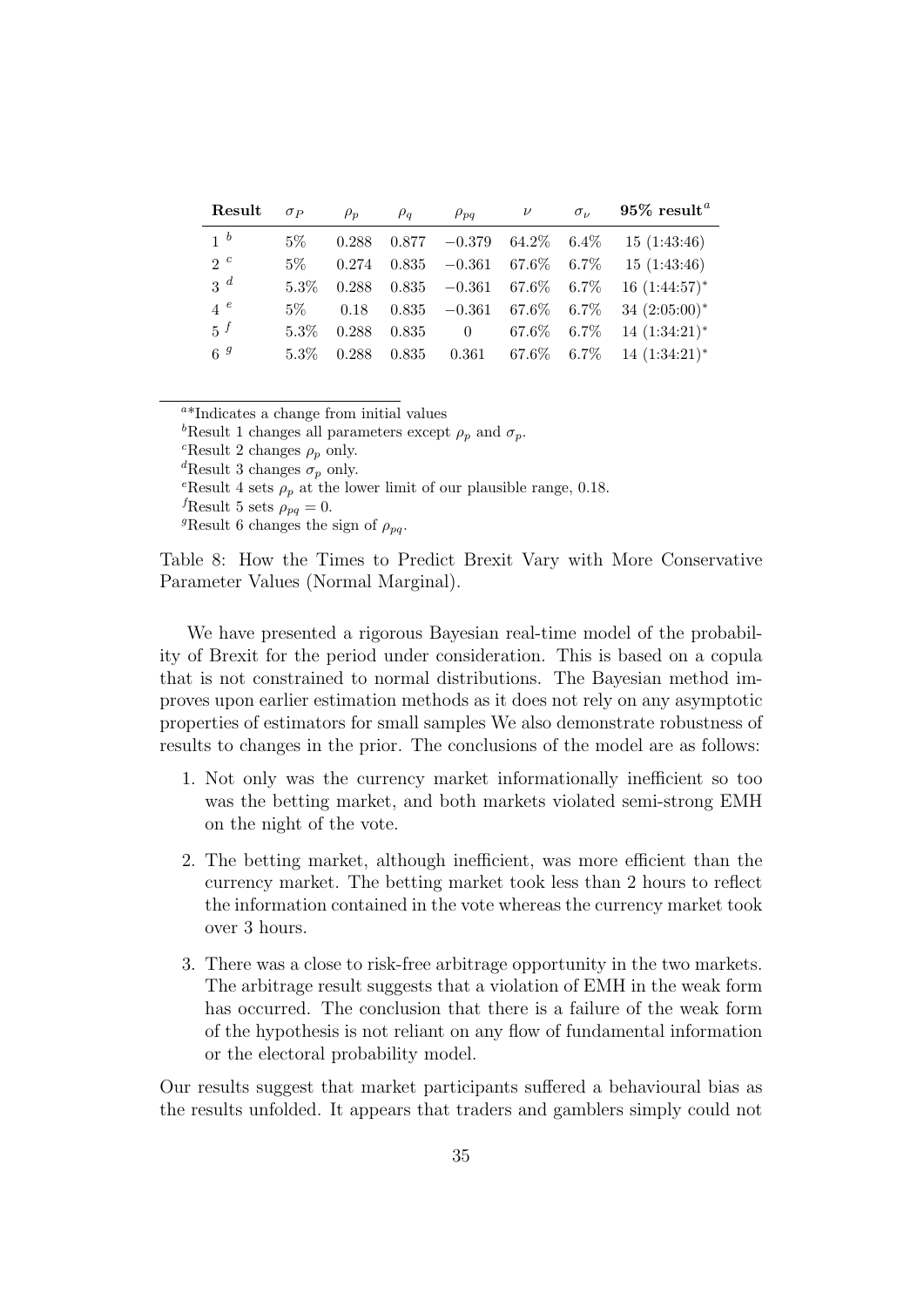believe that the UK was voting to leave the EU. Further, it appears that on this occasion the betting market, although slow, adjusted much more quickly than the financial markets. Any future possible UK referendum on this subject will present an opportunity to study whether this inefficiency persists or whether efficient behaviour is exhibited, possibly due to the publication of this and other studies. If an inefficiency were to persist it would be interesting to observe whether the betting markets again lead the financial markets.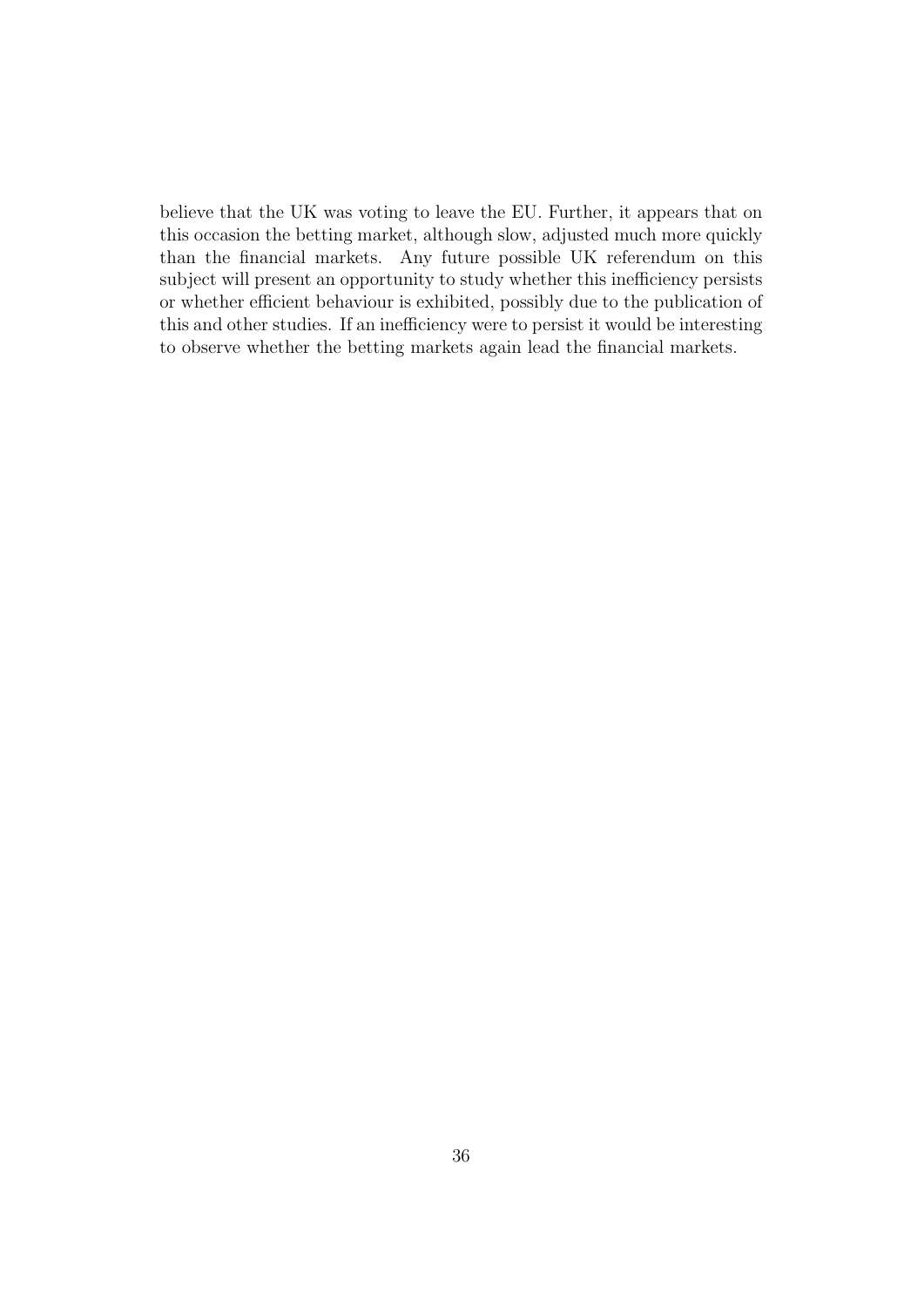# A Model summary

## A.1 Variables

 $p_i, q_i, s_i$ : Voting area vote percentage, turnout and size, order by time of announcement  $p_n, \mu_N$ : National vote share and prior mean for Brexit  $\sigma_P^2, \hat{\sigma}_P^2$ : National vote share prior variance and estimate, for Brexit  $\mu_{p_i}:$ Expectation of  $p_i$  $\mu_H$ : Vector of expectations provided by Hanretty study  $\sigma_{p_i}^2$ Marginal variance of  $p_i$  $v_i$ : Expectation of  $q_i$  $\sigma_v^2$  $\sum_{i=1}^{\infty}$  Marginal variance of  $q_i$ , independent of  $i$  $r:$  Vector of variables  $=(p_1,\ldots,p_n,q_1,\ldots,q_n)^T$  $\widetilde{r}$ : Re-ordered vector by time of announcement=  $(p_1, q_1, \ldots, p_n, q_n)$ <sup>T</sup>  $F_i, F_i$ Marginal CDFs of i'th components of r and  $\tilde{r}$  $\rho_{\theta}, \rho_{\phi}$ : Inter-area prior vote share and turnout correlation  $\rho_{\theta\phi}$ : Intra-area prior vote and turnout correlation  $\Sigma_0$ : Covariance matrix of copula prior  $\widetilde{\Sigma}_0$ : Covariance matrix of copula prior with sequentially reordered rows and columns  $\widetilde{\Pi}$  : Mean of prior after the announcement of m results  $\widetilde{\Sigma}$ : Covariance matrix of prior after the announcement of m results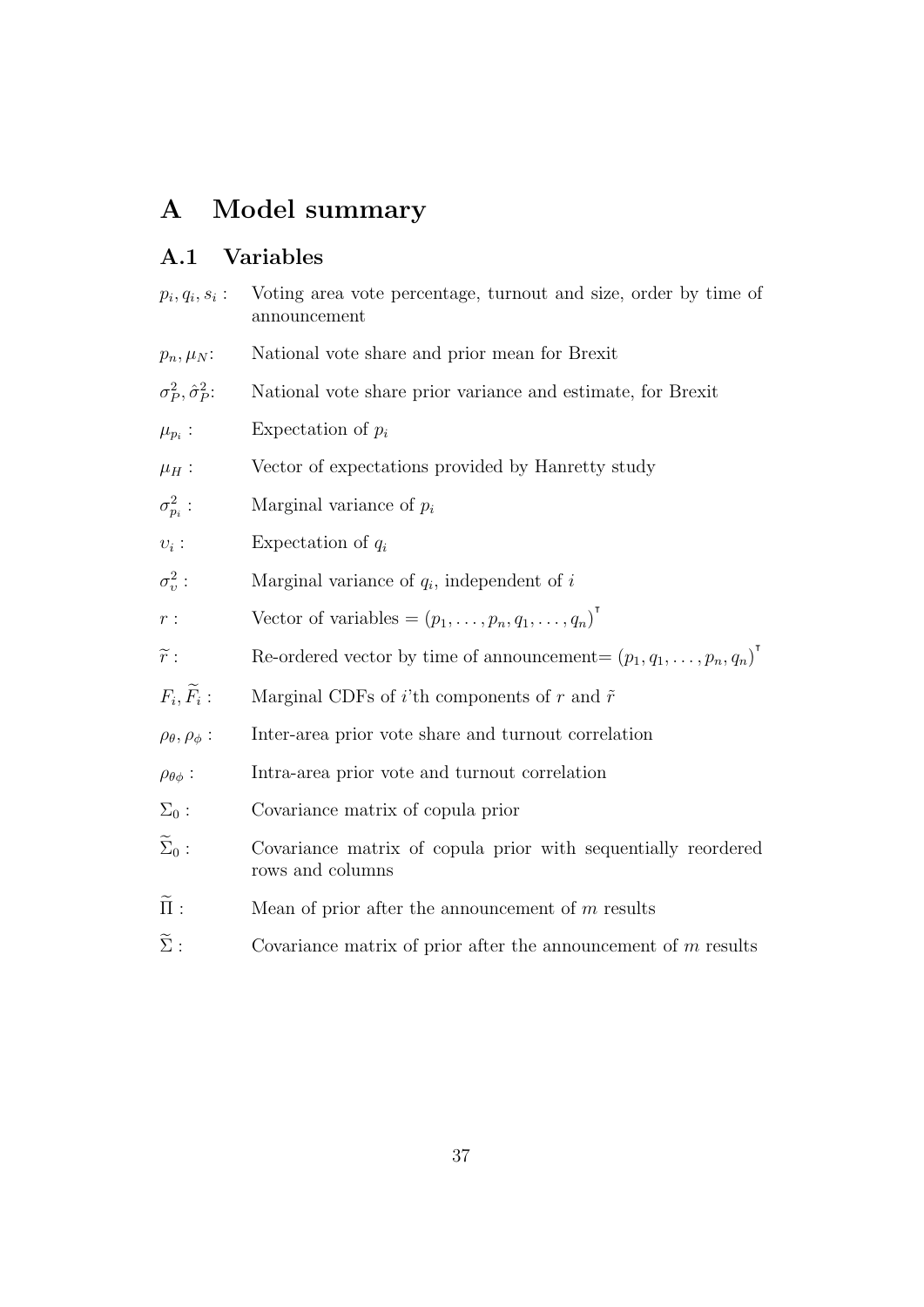# A.2 Prior Probability of Brexit

$$
P(BREXIT)_0 = P\left(\frac{\sum_i p_i q_i s_i}{\sum_i q_i s_i} > \frac{1}{2}\right)
$$

$$
\Phi^{-1}(F_1(r_1)), \dots, \Phi^{-1}(F_{2n}(r_{2n})) \sim N(0, \Sigma_0)
$$

$$
\Sigma_0 = \left(\begin{array}{cc} \Sigma_p & \Sigma_{pq} \\ \Sigma_{pq}^T & \Sigma_q \end{array}\right)
$$

$$
\Sigma_p = (1 - \rho_p) I_n + (\rho_p) i_n i'_n
$$

$$
\Sigma_q = (1 - \rho_q) I_n + (\rho_q) i_n i'_n
$$

$$
\Sigma_{pq} = \rho_{pq} \times [(1 - (\rho_q \rho_p)) I_n + (\rho_q \rho_p) i_n i'_n]
$$

# A.3 Prior Marginal Calibration

$$
\mu_p = \mu_H + \alpha_N \times i
$$

$$
\sigma_{p_i}^2 = (\sigma_H^2)_i + \sigma_N^2
$$

$$
\sigma_N^2, \alpha_N : E(p_N) = \mu_N, \ \sigma_P = \hat{\sigma}_P^2
$$

# A.4 Update

$$
\tilde{\Sigma}_{0} = \begin{pmatrix}\n\tilde{\Sigma}_{m,m} & \tilde{\Sigma}_{m,n} \\
\tilde{\Sigma}_{m,m} & \tilde{\Sigma}_{m,n}\n\end{pmatrix}
$$
\n
$$
\tilde{x}_{m} = (F_{p_{1}}(p_{1}), F_{q_{1}}(q_{1}), \dots, F_{p_{m}}(p_{m}), F_{p_{m}}(q_{m}))'
$$
\n
$$
\tilde{\Pi}_{m} = \tilde{\Sigma}_{m,m} \tilde{\Sigma}_{m,m}^{-1} \tilde{x}_{m}
$$
\n
$$
\tilde{\Sigma}_{m} = \tilde{\Sigma}_{m,m} - \tilde{\Sigma}_{m,m} \tilde{\Sigma}_{m,m}^{-1} \tilde{\Sigma}_{m,m}
$$
\n
$$
P(\text{BREXIT})_{m} = P\left(\frac{\Sigma_{i>m} p_{i} q_{i} s_{i}}{\Sigma_{i} q_{i} s_{i}} > \frac{1}{2} - \frac{\Sigma_{i \le m} p_{i} q_{i} s_{i}}{\Sigma_{i} q_{i} s_{i}}\right)
$$
\n
$$
\Phi^{-1}(\tilde{F}_{2m+1}(\tilde{r}_{2m+1})), \dots, \Phi^{-1}(\tilde{F}_{2n}(\tilde{r}_{2n})) | \tilde{x}_{m} \sim N(\tilde{\Pi}_{m}, \tilde{\Sigma}_{m})
$$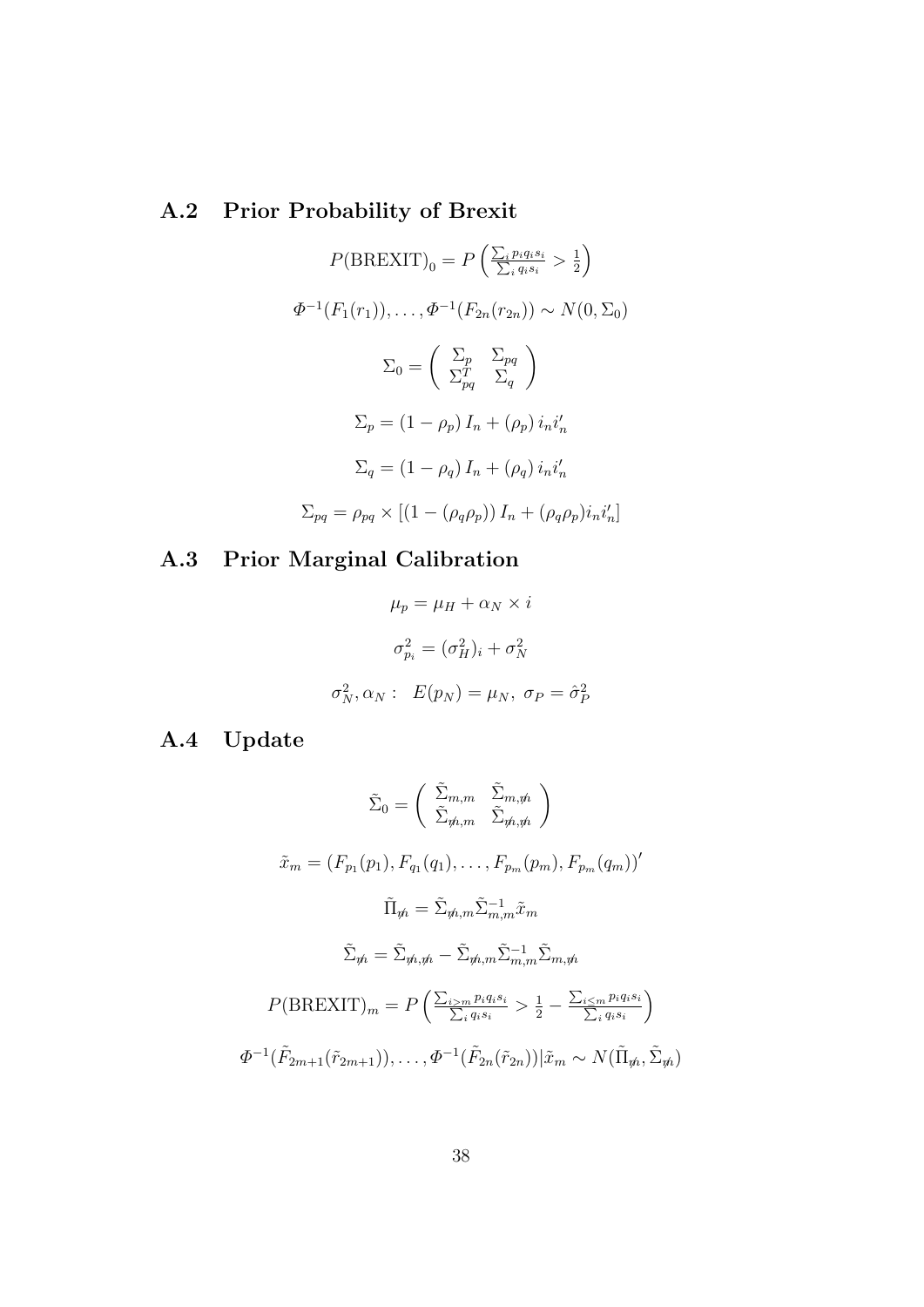# B Review of Probability Model in Wu et al. (2017)

The model under consideration in Wu et al. (2017) performs (in the one factor case) the following Weighted Least Squares regression following the announcement of  $k$  results

$$
p_i = \alpha \mu_i + \beta + \epsilon_i, \qquad \epsilon_i \sim N(0, \sigma_{\epsilon}^2) \quad i = 1, \ldots, k.
$$

The national vote share and thus the probability of Brexit is then simulated by generating M realisations and evaluating the relevant sum. A correct application of this method would involve sampling unknowns  $(\alpha, \beta, \sigma_{\epsilon}^2)$  from the joint distribution

$$
N\left(\left(\begin{array}{c}\hat{\alpha} \\ \hat{\beta}\end{array}\right), \left(\begin{array}{cc}\hat{\sigma}_{\alpha}^2 & \rho_{\alpha\beta}\hat{\sigma}_{\alpha}\hat{\sigma}_{\beta} \\ \rho_{\alpha\beta}\hat{\sigma}_{\alpha}\hat{\sigma}_{\beta} & \hat{\sigma}_{\beta}^2\end{array}\right)\right), \ \chi^2(k-2),
$$

where the slope and the intercept from linear regression are mutually correlated. Then the correct covariance and variance of unannounced results would be:

$$
cov(p_i, p_j) = E_{(\alpha, \beta, \sigma_{\epsilon}^2)} [cov(p_i, p_j | \alpha, \beta, \sigma_{\epsilon}^2)]
$$
  
+ 
$$
cov_{(\alpha, \beta, \sigma_{\epsilon}^2)} [E(p_i | \alpha, \beta, \sigma_{\epsilon}^2), E(p_j | \alpha, \beta, \sigma_{\epsilon}^2)]
$$
  
= 
$$
cov_{(\alpha, \beta, \sigma_{\epsilon}^2)} [\alpha \mu_i + \beta, \alpha \mu_j + \beta]
$$
  
= 
$$
\mu_i \mu_j \hat{\sigma}_{\alpha}^2 + \hat{\sigma}_{\beta}^2 + [(\mu_i + \mu_j) \rho_{\alpha\beta} \hat{\sigma}_{\alpha} \hat{\sigma}_{\beta}]
$$
  

$$
var(p_i) = \hat{\sigma}_{\epsilon}^2 + \mu_i \mu_j \hat{\sigma}_{\alpha}^2 + \hat{\sigma}_{\beta}^2 + [(\mu_i + \mu_j) \rho_{\alpha\beta} \hat{\sigma}_{\alpha} \hat{\sigma}_{\beta}].
$$
 (B.1)

However, an assumption that  $\hat{\alpha}$  and  $\hat{\beta}$  are uncorrelated appears to be used when in fact they are close to being perfectly anti-correlated with $14$ 

$$
\rho_{\alpha\beta} = \frac{-\sum_{1}^{k} \mu_i}{\sqrt{n \sum_{1}^{k} \mu_i^2}} = -\frac{\bar{\mu}}{\sqrt{\bar{\mu}^2}} \approx -1.
$$

The calculation in Wu et al. (2017) would thus be calculating the variance structure of the unknown referendum results as:

$$
cov(p_i, p_j) = \mu_i \mu_j \hat{\sigma}_{\alpha}^2 + \hat{\sigma}_{\beta}^2
$$

$$
var(p_i) = \sigma_{\epsilon}^2 + \mu_i \mu_j \hat{\sigma}_{\alpha}^2 + \hat{\sigma}_{\beta}^2,
$$

<sup>&</sup>lt;sup>14</sup>A simulation of their results yielded  $\rho_{\alpha\beta} \in (-0.97, -1)$ .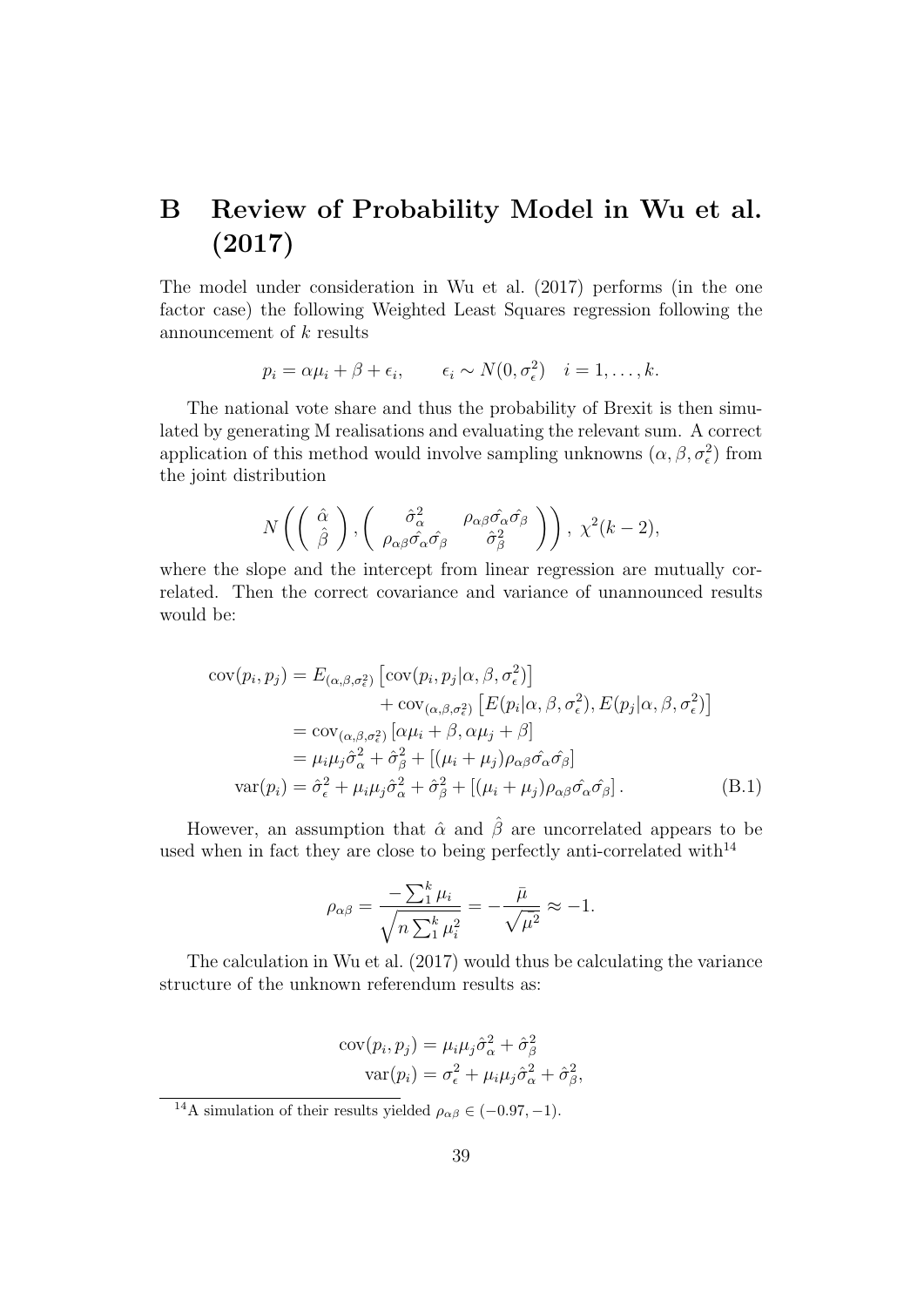which is different to the values in equation B.1.

Another issue with the method is that the assumption of a normal distribution for  $(\hat{\alpha}, \beta)$  with correctly specified errors is highly questionable, particularly in small samples.  $(\hat{\alpha}, \hat{\beta})$  only follows such a distribution in finite samples if the errors are normal, and if not, it would be biased but consistent. The normal distribution is an asymptotic result for non-normal errors, and even then a correct evaluation assumes no heteroskedasticity; otherwise error estimates are likely to be too low and implied probabilities of Brexit to be too confident. This could be overcome using robust errors, but only for large data sets. Using robust errors in small samples can produce severely biased estimators.

The model in Wu et al. (2017) and that presented in this paper use different approaches to estimate the covariance structure of the conditional distributions used to form predictions. That of Wu et al. (2017) requires no prior (beyond expectations) and attempts to infer the covariance structure from an OLS regression of results announced so far. Our model, by contrast, starts with a prior for the covariance structure and updates that prior as results come in. Both methods will produce the same covariance and results in larger samples but will be different for small samples. The different approach is illustrative of the differences between a Frequentist and Bayesian approach to inference. However, we suggest that the Frequentist approach presented in Wu et al. (2017) is not appropriate for the small numbers of results available at the times of predictions (<20 results). More sophisticated corrections for small sampling estimation would be desirable. We believe our Bayesian approach is a more suitable way to proceed in the case of this application.

# Acknowledgments

We would like to thank Sheilagh Ogilvie for proofing a draft of this paper and providing excellent advice on presentation. We also wish to thank Alain Chaboud for various helpful suggestions on how to improve this work. The comments of two unnamed referees were also very helpful. Following distribution of an initial draft of this paper, Betfair very kindly provided additional trade data for the night of the Referendum which greatly improved the empirical results.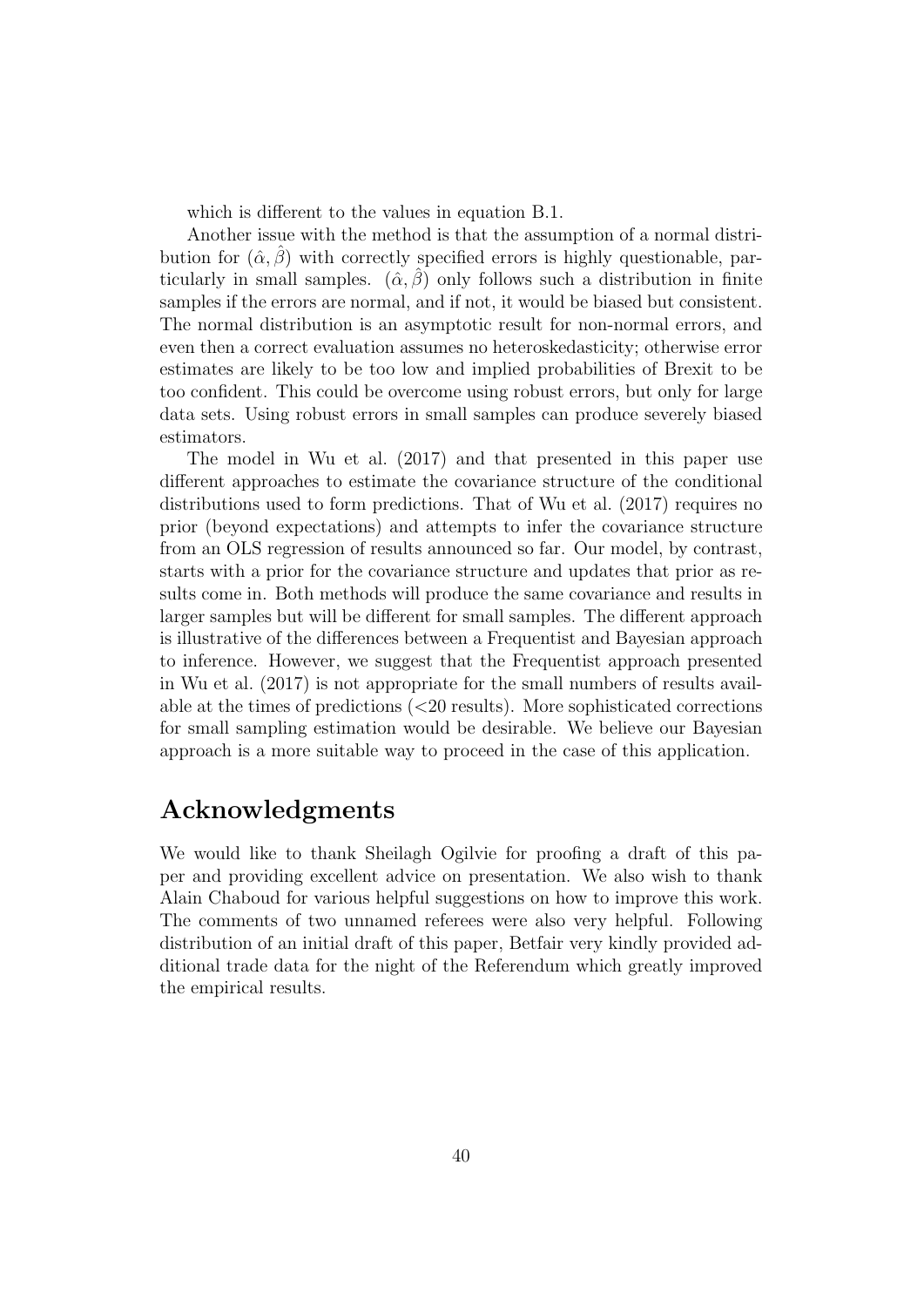# References

- Badarinathi, R., & Kochman, L. (1996). Football betting and the efficient market hypothesis. The American Economist,  $40, 52-55$ .
- Baxter, M. (2017). Electoral Calculus; Historical Data and Plots. URL: www.electoralcalculus.co.uk Retrieved July 2017.
- Caballero, R. J., & Simsek, A. (2016). A Model of Fickle Capital Flows and Retrenchment. Working Paper 22751 National Bureau of Economic Research.
- Curtice, J., Fisher, S. D., & Kuha, J. (2011). Confounding the commentators: how the 2010 exit poll got it (more or less) right. *Journal of Elections*, Public Opinion and Parties, 21, 211–235.
- DellaVigna, S., & Pollet, J. M. (2009). Investor inattention and Friday earnings announcements. The Journal of Finance, 64, 709–749.
- Ding, P. (2016). On the conditional distribution of the multivariate t distribution. The American Statistician, 70, 293–295.
- Econoday (2016). 2016 Economic Calendar. URL: http://www.econoday.com.
- Electoral Commission (2016). EU Referendum Results. URL: www.electoralcommission.org.uk retrieved July 2016.
- Electoral Commission (2017). Previous General Elections. URL: www.electoralcommission.org.uk retrieved July 2017.
- Fama, E. F. (1965). The behavior of stock-market prices. The Journal of Business, 38 , 34–105.
- Foster, A. (2016). Brexit: How important will turnout be to the EU referendum result? The Express. Retrieved July 2017.
- GabrielaTitan, A. (2015). The efficient market hypothesis: Review of specialized literature and empirical research. Procedia Economics and Finance, 32 , 442–499.
- Goddard, J., & Asimakopoulos, I. (2004). Forecasting football results and the efficiency of fixed-odds betting. Journal of Forecasting, 23 , 51–66.
- Graefe, A. (2016). Political markets. Forthcoming (subject to changes) in the SAGE Handbook of Electoral Behavior, .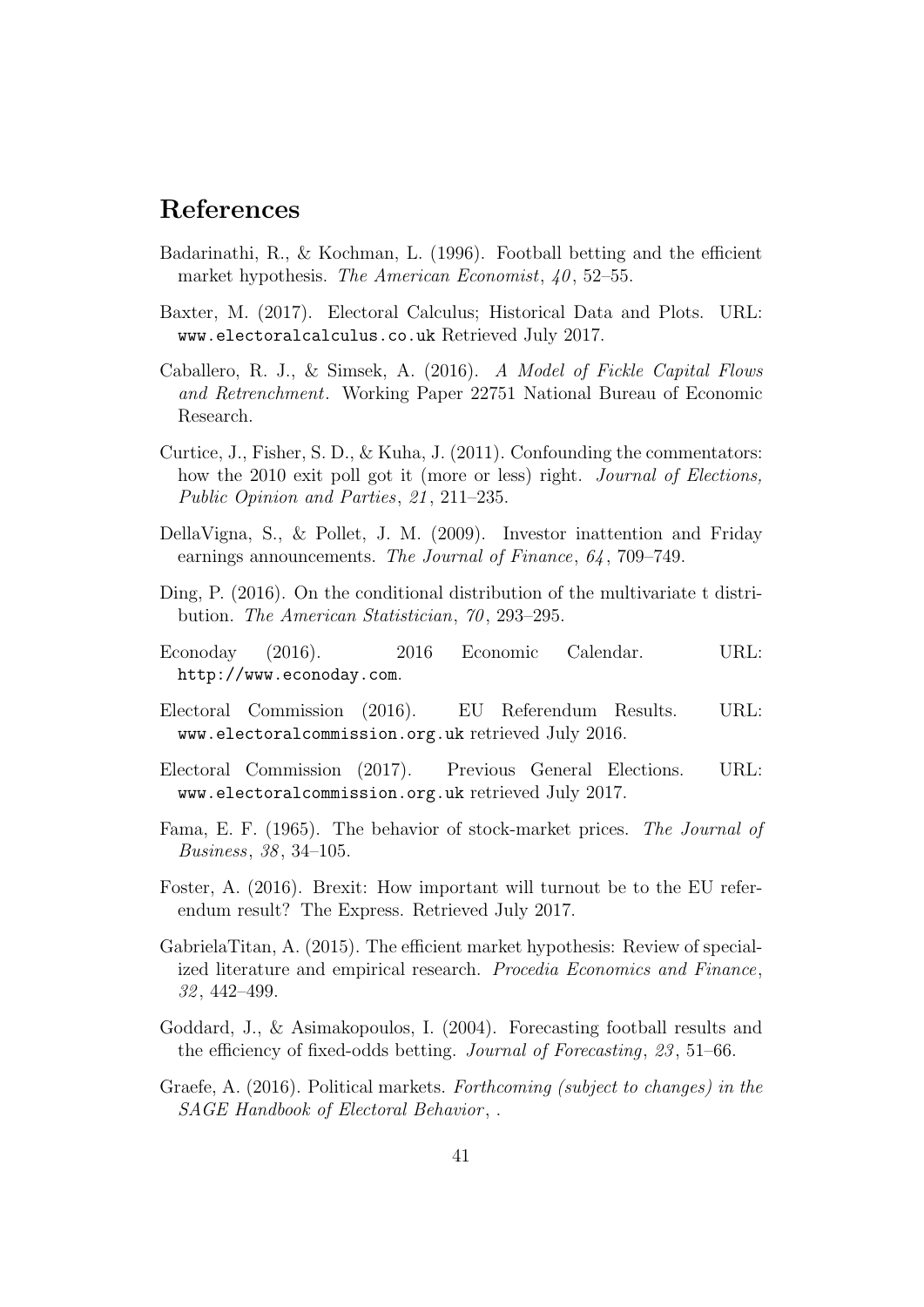- Gutteridge, N. (2016). Working class revolution? Reports of huge EU referendum turnout which "would favour leave". The Express. Retrieved August 2016.
- Hanretty, C. (2016). The EU referendum: what to expect on the night.  $\mathrm{Blog}.$   $\mathrm{URL:}$  https://medium.com/@chrishanretty/the-eu-referendum-what-to-expect-on-the-night-521792dd3eef  $\mathrm{re}$ treived July 2016.
- Hirshleifer, D., Hsu, P.-H., & Li, D. (2013). Innovative efficiency and stock returns. Journal of Financial Economics, 107 , 632–654.
- Hirshleifer, D., Lim, S. S., & Teoh, S. H. (2009). Driven to distraction: Extraneous events and underreaction to earnings news. The Journal of Finance, 64 , 2289–2325.
- Horn, C. F., Ivens, B. S., Ohneberg, M., & Brem, A. (2014). Prediction markets–a literature review 2014. The Journal of Prediction Markets,  $8$ , 89–126.
- Hou, K., Xiong, W., & Peng, L. (2009). A tale of two anomalies: The implications of investor attention for price and earnings momentum, .
- Huang, J. Y., Shieh, J. C., & Kao, Y.-C. (2016). Starting points for a new researcher in behavioral finance. International Journal of Managerial Finance, 12, 92–103.
- Malkiel, B. G. (2003). The efficient market hypothesis and its critics. The Journal of Economic Perspectives, 17 , 59–82.
- Rallings, C., Johnston, R., & Thrasher, M. (2008). Changing the boundaries but keeping the disproportionality: The electoral impact of the fifth periodical reviews by the Parliamentary Boundary Commissions for England and Wales. The Political Quarterly, 79 , 80–90.
- Reyes, B. (2016a). Gibraltar will vote to remain in EU poll. Gibraltar Chronicle.
- Reyes, B. (2016b). Support for Remain strengthens in Gibraltar poll. Gibraltor Chronicle.
- Shapiro, Y. (2016). Eu Referendum: Growing support in Northern Ireland for Brexit but balance of power lies with the undecided. Belfast Telegraph.
- Twyman, J. (2016). Analysis: the impact of turnout on the EU referendum. YouGov. Retrieved August 2017.